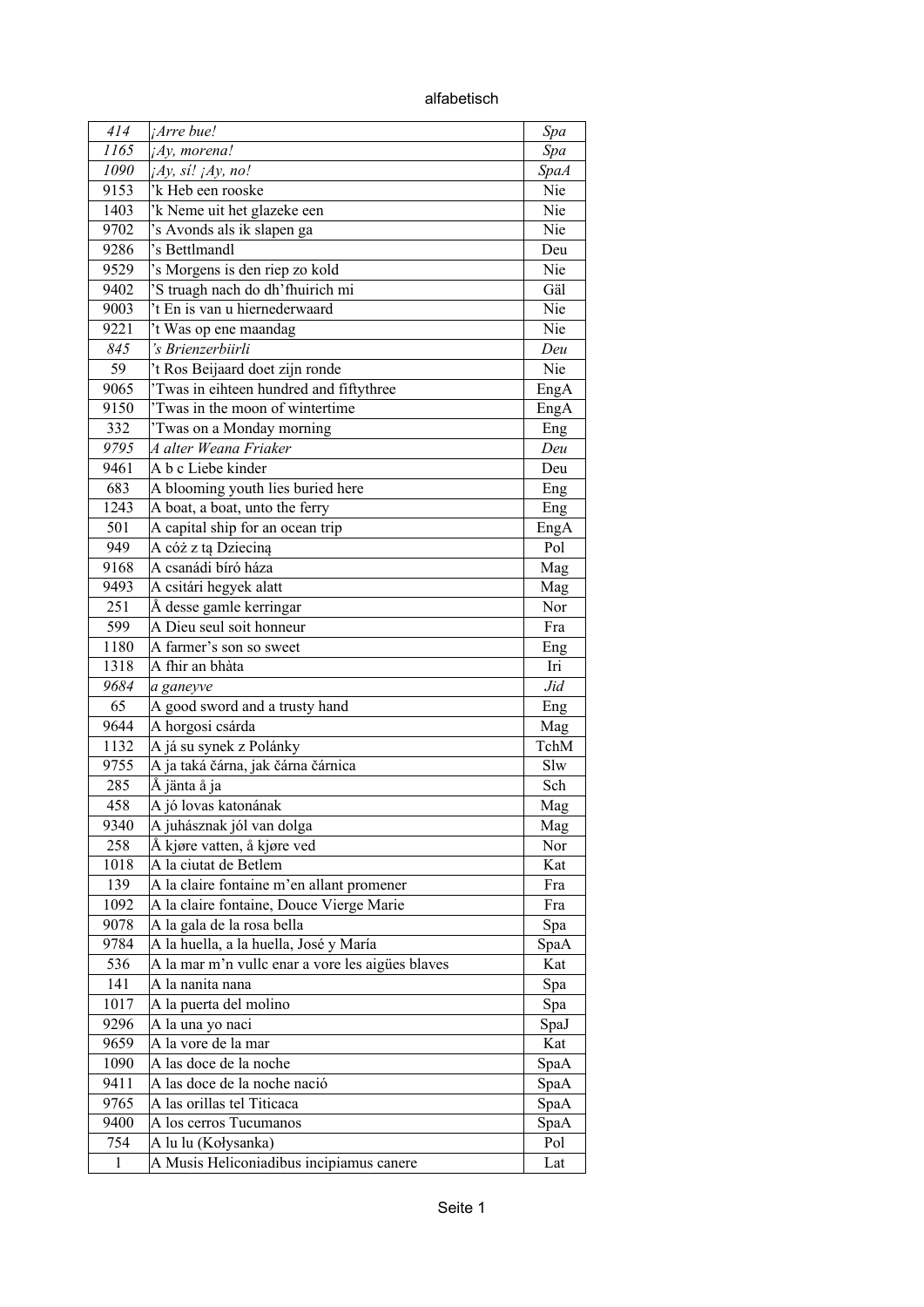alfabetisch

| 937  | A Paris il y a un' petit' lingère                    | Fra        |
|------|------------------------------------------------------|------------|
| 728  | A railroader for me                                  | EngA       |
| 84   | A raiz do toxo verde                                 | Gal        |
| 9076 | A redder träd un a daans mäd                         | Fri        |
| 9933 | A Round of Three Country Dances in One               | Eng        |
| 698  | A sneg taet, voda s kryšy l'ëtsja                    | Rus        |
| 9856 | Á Sprengisandi                                       | <i>Isl</i> |
| 367  | A szántói híres utca                                 | Mag        |
| 1272 | A teče vodička                                       | TchM       |
| 473  | A Thaimín a mhíle stóirín                            | Iri        |
| 900  | A Toi, mon Dieu, mon cœur monte (Psaume XXV)         | Fra        |
| 1157 | A tu querer lo comparo                               | Spa        |
| 9641 | A Vidrócki híres nyája                               | Mag        |
| 9140 | A vinticinc de Desembre                              | Kat        |
| 9016 | A Virxe de Guadalupe cando vai para Rianxo           | Gal        |
| 1182 | A w niedzielę raniuteńku                             | Pol        |
| 705  | A za lasem wołki moje                                | Pol        |
| 169  | A-Hunting we will go                                 | Eng        |
| 9859 | A-roving                                             | Eng        |
| 436  | Abreme la puerta, la puerta, la calle                | Spa        |
| 9620 | Ach bittrer Winter                                   | Deu        |
| 1479 | Ach Himmel, es ist verspielt (Andreas Hofer)         | Deu        |
| 295  | Ach Mod'r, ich well en Ding han!                     | Nde        |
| 470  | Ach polnym polna korobuška                           | Rus        |
| 1208 | Ach Sorg, du mußt zurücke stahn                      | Deu        |
| 117  |                                                      | Tch        |
|      | Ach synku, synku!                                    |            |
| 9889 | Ach ty, step' širokaja                               | Rus        |
| 558  | Ach varivrondune t'armata                            | Gri        |
| 1347 | Ach, Anička, Anička, kde je tvoja mamička            | TchM       |
| 1283 | Ach, Mann, du sollst zu hause komm'n (Die Braut)     | Deu        |
| 397  | Ach, ty nočen'ka                                     | Rus        |
| 9269 | Achter de meijers huizeke staat ene boom             | Nie        |
| 1334 | Ack, här vi sutto                                    | Sch        |
| 908  | Ack, Värmeland, du sköna                             | Sch        |
| 289  | Ack! döden är en faslig björn (Fredmans Sång n:o 19) | Sch        |
| 9565 | Addio Morettin                                       | Ita        |
| 9161 | Ade zur guten Nacht                                  | Deu        |
| 861  | Adelita se llama la joven                            | SpaA       |
| 1433 | Adeste, fideles                                      | Lat        |
| 31   | Adieu, sweet Amaryllis                               | Eng        |
| 83   | Adiós mi chaparrita                                  | SpaA       |
| 602  | Adiós, con el corazón que con el alma no puedo       | Spa        |
| 842  | Adoramus te, Christe                                 | Lat        |
| 9580 | Af dieser Ierd do äs a Land                          | Deu        |
| 662  | Aftonkväde (Fredmans Sång n:o 32)                    | Sch        |
| 9462 | Agus lá breá                                         | Iri        |
| 409  | Ah han'ya da benim                                   | Tür        |
| 9932 | Ah, Robin, gentle Robin                              | Eng        |
| 533  | Ah! ah! ah!  Cari amici                              | Ita        |
| 392  | Ah! c'est la femme                                   | Fra        |
| 1025 | Ah! ça ira                                           | Fra        |
| 490  | Ah! dis-moi donc, bergère                            | Fra        |
| 9201 | Ah! Que j'ai z'une cruelle mère                      | Fra        |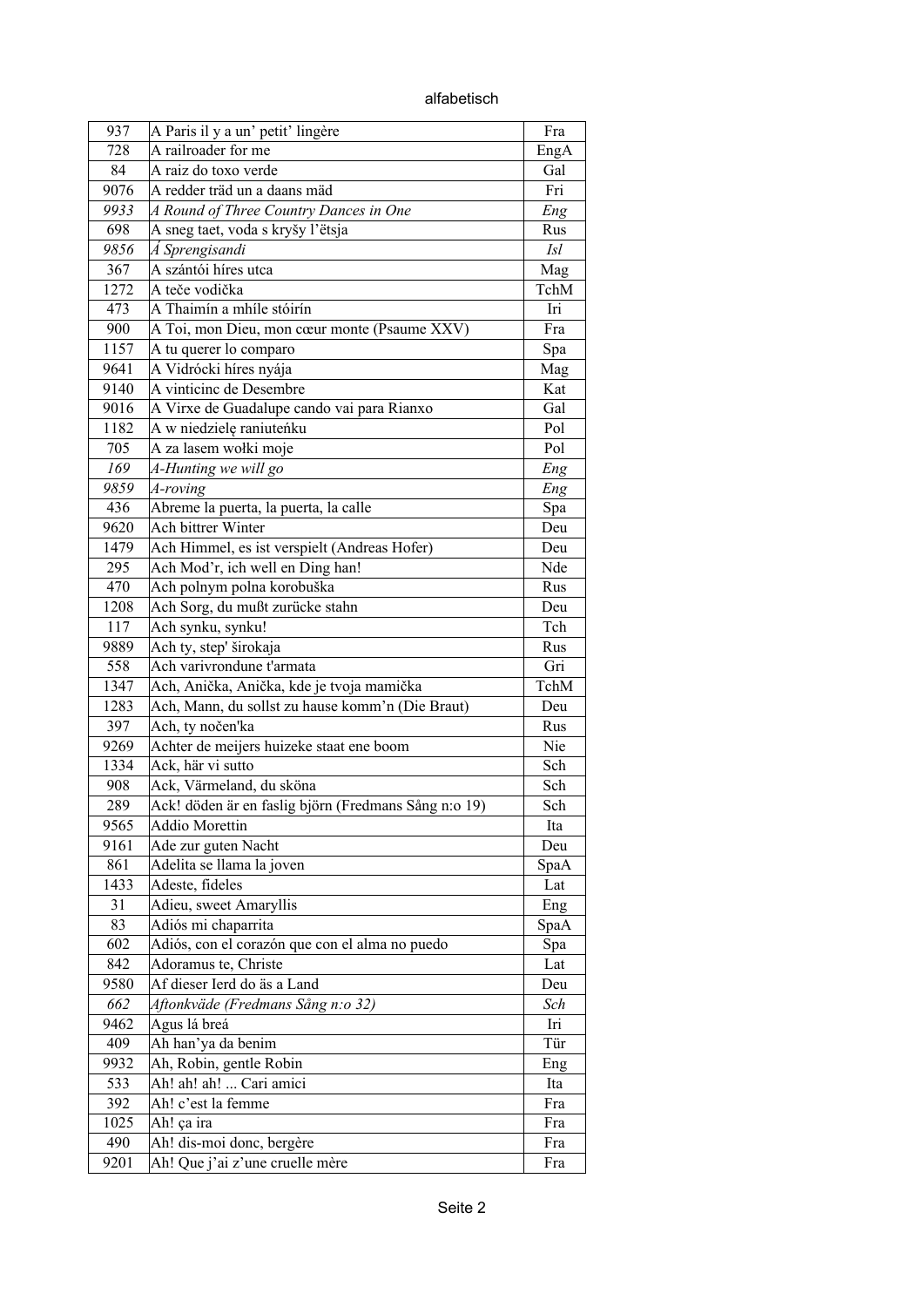| 1119 | Ah! que nos pères étaient heureux            | Fra        |
|------|----------------------------------------------|------------|
| 1114 | Ah! si mon moine voulait danser              | Fra        |
| 125  | Ahi che quest' occhi miei                    | Ita        |
| 280  | Ahi, ridamme 'sto fazzolettino               | Ita        |
| 460  | Ai zaļāi bērzu birze                         | Let        |
| 9893 | Ai, acabadas são as festas                   | Por        |
| 107  | Ai! a menina, Dom solidom                    | Por        |
| 10   | Aijā, žužu, lāča bērni                       | Let        |
| 489  | Ailiń éanaí!                                 | Iri        |
| 96   | Aime-moi, bergère, et je t'aimerai           | Fra        |
| 1122 | Aingeru batek                                | Bas        |
| 124  | Aissera, Nannine mme nne sagliette           | Ita        |
| 1042 | Aita San Migel Iurreta'ko                    | <b>Bas</b> |
| 9463 | Aj me, aj me, aj me meni                     | Kro        |
| 277  | Aj, lúčka, lúčka šíroká                      | Tch        |
| 905  | Aj, už je ráno                               | TchM       |
| 399  | Ajd' idemo, Rado                             | Ser        |
|      | Ájde Karagúna                                | Gri        |
| 9092 |                                              |            |
| 255  | Ajde slušaj, slušaj, kaleš, bre, Ango        | Mak        |
| 9909 | Ajde, Jano, kolo da igramo                   | Ser        |
| 9881 | Ako umram il zaginam                         | Mak        |
| 9248 | Al alva venid, buen amigo                    | Spa        |
| 628  | Al buen pan de Aragón                        | Spa        |
| 955  | Al die willen te kap'ren varen               | Nie        |
| 191  | Al lado de mi cabaña                         | Spa        |
| 387  | Al mendili, mendili                          | Tür        |
| 236  | Al Niño Dios llevan                          | Spa        |
| 9711 | Al olivo, al olivo                           | Spa        |
| 9001 | Al onder de weg van Maldegem                 | Nie        |
| 734  | Al paño fino en la tienda                    | Spa        |
| 810  | Al salir el sol dorado                       | Spa        |
| 183  | Al veure despuntar                           | Kat        |
| 1385 | Alas, my love you do me wrong                | Eng        |
| 536  | Albaes                                       | Kat        |
| 1146 | Aldapeko sagarraren                          | Bas        |
| 9082 | ale vaserlekh flisn avek                     | Jid        |
| 910  | Aleć nade mną Wenus                          | Pol        |
| 696  | Alecrim, alecrim dourado que nasceu no campo | Por        |
| 9079 | Alegrem-se os Céus e a terra                 | Por        |
| 9037 | Alentejo quando canta, tem dote da solidão   | Por        |
| 678  | Ali, alo pour Maschero!                      | Fra        |
| 9817 | All around my hat                            | Eng        |
| 1378 | All in a wood there was a tree               | Eng        |
| 9083 | All mein Gedanken, die ich hab               | Deu        |
| 9550 | All through the night                        | Eng        |
| 17   | Allá en el rancho grande                     | SpaA       |
| 997  | Allá en la parva de paja, ay!                | SpaA       |
| 9053 | Alle mijn gepeys doet mi so wee              | Nie        |
| 9444 | Allelu, allelu                               | Nie        |
| 9069 | Allen die willen naar Island gaan            | Nie        |
| 870  | Alles ist eitel, du aber bleibst             | Deu        |
| 9764 | Alles schweiget, nachtigallen locken         | Deu        |
| 9630 | Alli kausayta                                | Kwa        |
|      |                                              |            |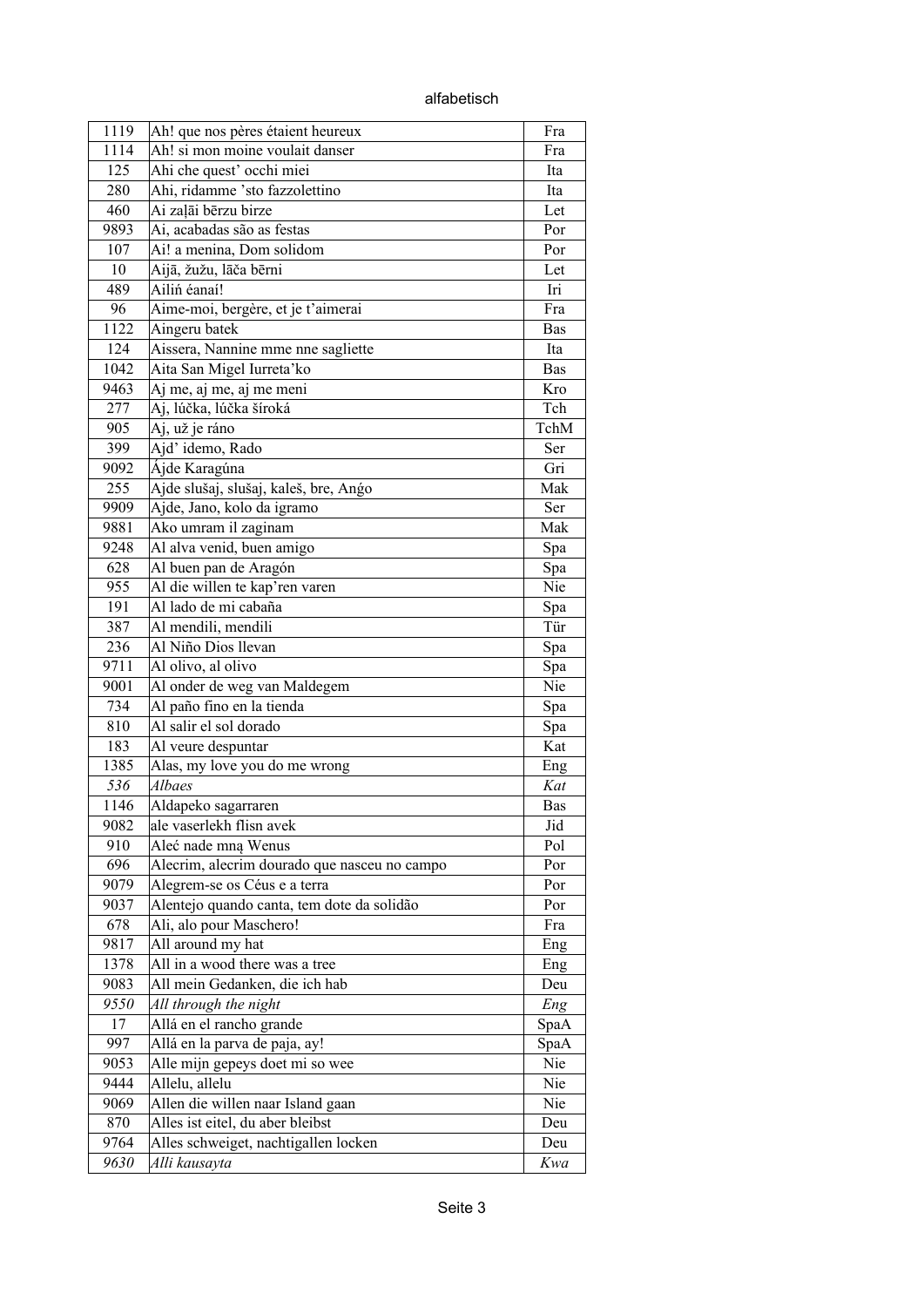alfabetisch

| 699         | Allí salieron a bailar                       | SpaA        |
|-------------|----------------------------------------------|-------------|
| 9194        | Allons, enfants de la patrie                 | Fra         |
| 9222        | Allt bakom oxar tio                          | Sch         |
| 9706        | Ally Croaker                                 | Eng         |
| 691         | Ally, bally, ally bally bee                  | EngS        |
| 1024        | Alors que mon cœur s'engage                  | Fra         |
| 1465        | Alouette, gentill' alouette (L'alouette)     | Fra         |
| 1463        | Alouette, monte vite (Alouette, Alouette)    | Fra         |
| 1286        | Als de grote klokke luidt                    | Nie         |
| 281         | Als de Kerels gaan op toer                   | Nie         |
| 9002        | Als de ziele luistert                        | Nie         |
| 9196        | Als ich ein jung Geselle war                 | Deu         |
| 9542        | Als ik omkeer                                | Nie         |
| 9830        | Als wir jüngst in Regensburg waren           | Deu         |
| 494         | Altalmennék én a Tiszán                      | Mag         |
| 9800        | Am Brunnen vor dem Tore                      | Deu         |
| 9102        | Am buachaille ban                            | Gäl         |
| 707         | Amanhã eu vou-me embora                      | PorB        |
| 9013        | <b>Amazing Grace</b>                         | EngA        |
| 9670        | Amerzaliwa Bwana                             | Swa         |
| 9832        | Amighdhaláki tsákisa                         | Gri         |
| 1200        | Amin'. Gospodi, pomiluj (Velikaja ėktenia)   | Rus         |
| 1026        | Aminte                                       | Frau        |
| 935         | Amis, il-faut faire une pause                | Fra         |
| 1361        | Amo, amo, anđeli                             | Kro         |
| 1098        | Amores me dió la niña                        | Spa         |
| 9313        | Amott legel                                  | Mag         |
| 569         | amul is geven a mase                         | Jid         |
| 1128        | An anjelus                                   | <b>Bre</b>  |
| 555         | An ape, a lion, a fox and an ass             | Eng         |
| 9401        | An cluinn thu mi, mo nighean donn            | Gäl         |
| 1314        | An dem reinsten Frühlingsmorgen              | Deu         |
| 1126        | An fhideag airgid                            | Gäl         |
| 9403        | An ribhinn donn                              | Gäl         |
| 13          | And how should I your true love              | Eng         |
| 712         | Anda jaleo                                   |             |
| 1165        | Anda y no la quieras                         | Spa         |
| 9319        | Andachtsjodler                               | Spa<br>Deu  |
|             | Ando llorando pa' adentro (Doña Ubenza)      |             |
| 9789<br>889 | Anduličko, holubičko                         | SpaA<br>Tch |
| 18          | Andulko šafářova                             | Tch         |
| 9667        | Anévika sta Ágrafa                           | Gri         |
| 9549        |                                              |             |
|             | Angelique, oh!                               | Fra<br>TchM |
| 1426<br>27  | Anička mlynárova<br>Anička, dušička          | Slw         |
|             |                                              |             |
| 992         | Anke van Tharaw                              | Nde         |
| 1145        | Ann hini goz eo va dous                      | <b>Bre</b>  |
| 1453        | Ant kalno gluosnys                           | Lit         |
| 9174        | Anthisméni amighdhaljá                       | Gri         |
| 9962        | Ap' ton páno dhrómo                          | Gri         |
| 9669        | Ap' to parathiró mu stélno éna, dhjo ke tría | Gri         |
| 9131        | Apanhar o trevo                              | Por         |
| 9127        | Apita a comboio                              | Por         |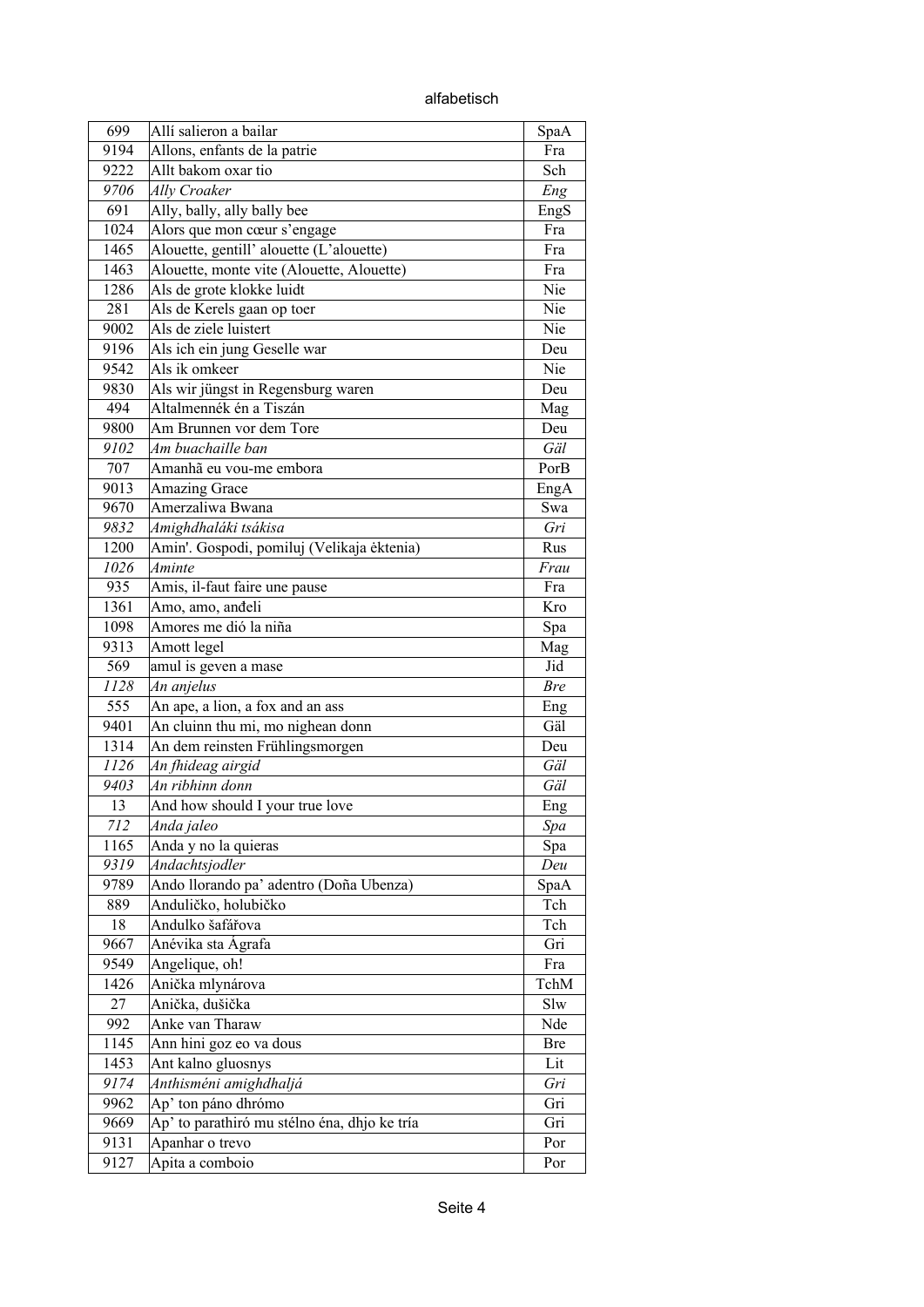| 9777 | Apó ta pollá pu mu 'chis kamoména                    | Gri         |
|------|------------------------------------------------------|-------------|
| 9585 | Apó tin pórta su pernó                               | Gri         |
| 9763 | Aprendimos a querer                                  | SpaA        |
| 9198 | Aprieta bien el cántaro                              | Spa         |
| 585  | April is in my Mistress' face                        | Eng         |
| 9689 | Apríli mu                                            | Gri         |
| 219  | Aprite le porte                                      | Ita         |
| 509  | Apsegloju melnu kuili                                | Let         |
| 693  | Aquella paloma blanca                                | Spa         |
| 9759 | Aquí canta un caminante                              | SpaA        |
| 9551 | $Ar$ hyd y nos                                       | Wal         |
| 9325 | Är jag född, så vill jag leva (Fredmans Sång n:o 16) | Sch         |
| 936  | Ar laiviņu ielaidosi                                 | Let         |
| 9778 | Arabás perná, skóni jínete                           | Gri         |
| 539  | Arāji, ecētāji                                       | Let         |
| 9868 | Are you going to Scarborough Fair                    | Eng         |
| 1443 | Aria di Giovannini                                   | Deu         |
| 9646 | Arirang, arirang                                     | Kor         |
| 9310 | Ärkamise aeg                                         | Est         |
| 9779 | Armenák' íme kirá mu, páre me                        | Gri         |
| 9024 | Árnisi                                               | Gri         |
| 1029 | Artizara zeruan                                      | Bas         |
| 1550 | arum dem fayer mir zingen lider                      | Jid         |
| 9450 | Arvoles yoran                                        | SpaJ        |
| 9158 | As Burlala                                           | Nde         |
| 716  | as der rebe elimelech                                | Jid         |
| 9824 | As I came thro' Sandgate                             | Eng         |
| 9674 | As I roved out one May morning so early              | Eng         |
| 55   | As I walk'd out in the The Streets of Laredo         | EngA        |
| 9395 | As I walked by the docks one evening                 | EngI        |
| 9799 | As I walked forth                                    | Eng         |
| 9707 | As I walked out one May morning                      | Eng         |
| 9084 | As I walked out one morn in May                      | Eng         |
| 226  | As I was a-walking one morning                       | EngA        |
| 115  | As I was going to Strawberry Fair                    | Eng         |
| 9813 | As I went down in the river to pray                  | EngA        |
| 9595 | As I went down to Dublin town                        | EngI        |
| 73   | As I went out one May morning                        | Eng         |
| 9442 | As I went out over Tawny Marsh                       | Eng         |
| 232  | As Mary and Joseph                                   | EngA        |
| 1429 | As pretty Polly Oliver                               | Eng         |
| 9854 | As we go marching                                    |             |
| 42   | As-tu vu la casquette                                | EngA<br>Fra |
|      | Aschelied                                            |             |
| 9216 |                                                      | Deu         |
| 9470 | Aseară vântul bătea                                  | Rum         |
| 9025 | Astri, mi Astri                                      | Nor         |
| 826  | Åtta år, sen jag var här                             | Sch         |
| 153  | Au clair de la lune, mon ami Pierrot                 | Fra         |
| 787  | Au jardin de mon père                                | Fra         |
| 184  | Au joli bois je m'en vais                            | Fra         |
| 858  | Au joli bois, en l'ombre d'un souci                  | Fra         |
| 9887 | Au logis de mon père                                 | Fra         |
| 9797 | Auf de schwäbsche Eisabähna                          | Deu         |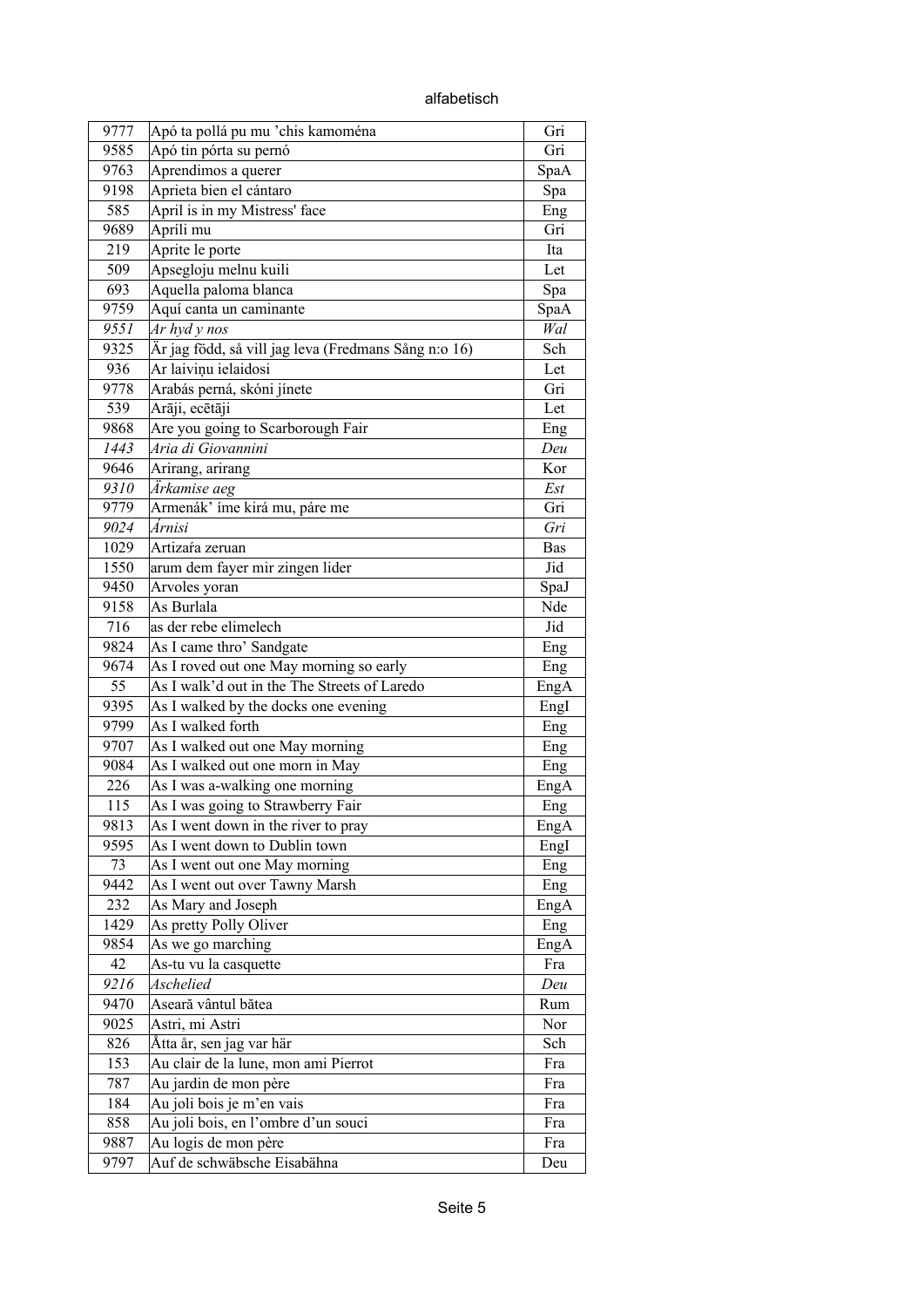| 9938 | Auf den Erfinder des Metronoms            | Deu        |
|------|-------------------------------------------|------------|
| 9891 | Auf der Töne goldenen Schwingen           | Deu        |
| 9265 | Auf ihrem Leibrößlein                     | Deu        |
| 1228 | Auf, auf! ihr Brüder                      | Deu        |
| 114  | Auld lang syne                            | EngS       |
| 787  | Auprès de ma blonde                       | Frau       |
| 9966 | Aurēdama, Vēja mātē                       | Let        |
| 9671 | Aurora Borealis                           | Eng        |
| 9180 | Aurtxo polita                             | <b>Bas</b> |
| 9180 | Aurtxo seaskan                            | Bas        |
| 296  | Automne                                   | Fra        |
| 1491 | Autumn comes                              | Eng        |
| 220  | Auzit-am, auzit                           | Rum        |
| 9271 | Ave Maria (Arcadelt)                      | Lat        |
| 1435 | Ave Maria zart, du edler Rosengart        | Deu        |
| 1436 | Ave maris stella, Dei mater alma          | Lat        |
| 1513 | Ave, Marie, du selige Frau                | Deu        |
| 9742 | Avez-vous vu la Péronelle                 | Fra        |
| 9929 | Avoine, avoine                            | Fra        |
| 9297 | Avre tu puerta cerrada                    | SpaJ       |
| 9906 | Avrix mi galanika                         | SpaJ       |
| 1374 | Āvu, āvu baltas kājas                     | Let        |
| 772  | Ay triste, que vengo                      | Spa        |
| 703  | Ay, ay, ay ! ¡Cómo retumba !              | Spa        |
| 1309 | Ay, ay, ay, ay, ay! Las olas de la laguna | SpaA       |
| 519  | Ay! linda amiga                           | Spa        |
| 526  | Azt mondják, nem adnak                    | Mag        |
| 1390 | Bacchi Calender (Fredmans Sång n:o 17)    | Sch        |
| 9416 | Bache bene venies                         | Lat        |
| 488  | Báidín Fheilimí                           | Iri        |
| 1015 | Baile de pandeiro                         | Gal        |
| 633  | Balaio, meu bem, balaio, sinhá            | PorB       |
| 9792 | Banana                                    | Swa        |
| 9464 | <b>Banana Boat Song</b>                   | EngA       |
| 428  | <b>Banquet Song</b>                       | Eng        |
| 9918 | Banujem za tebou                          | Slw        |
| 1332 | Barbara Allen                             | Eng        |
| 374  | Barčica po morju plava                    | Slv        |
| 9684 |                                           | Jid        |
| 9023 | bay mayn rebe<br>Bēdu, manu lielu bēdu    | Let        |
| 9655 | Begin, begin my singers all               |            |
|      | Bei dem Glanze der Abendröte              | EngA       |
| 1485 | Bei stiller Nacht                         | Deu        |
| 1444 |                                           | Deu        |
| 9359 | Bei vrie ischt aüf                        | Deu        |
| 9293 | Bėkit, bareliai                           | Lit        |
| 9563 | Bel galante                               | Ita        |
| 9761 | Bel uselin del bosch                      | Ita        |
| 9465 | Bella ciao                                | Ita        |
| 9560 | Belle je m'en vais en Allemagne           | Fra        |
| 831  | Belle qui tiens ma vie (Pavane)           | Fra        |
| 9234 | Belle rose du printemps                   | Fra        |
| 47   | <b>Belo Naneto</b>                        | Okz        |
| 1472 | Belolica, kruglolica                      | Rus        |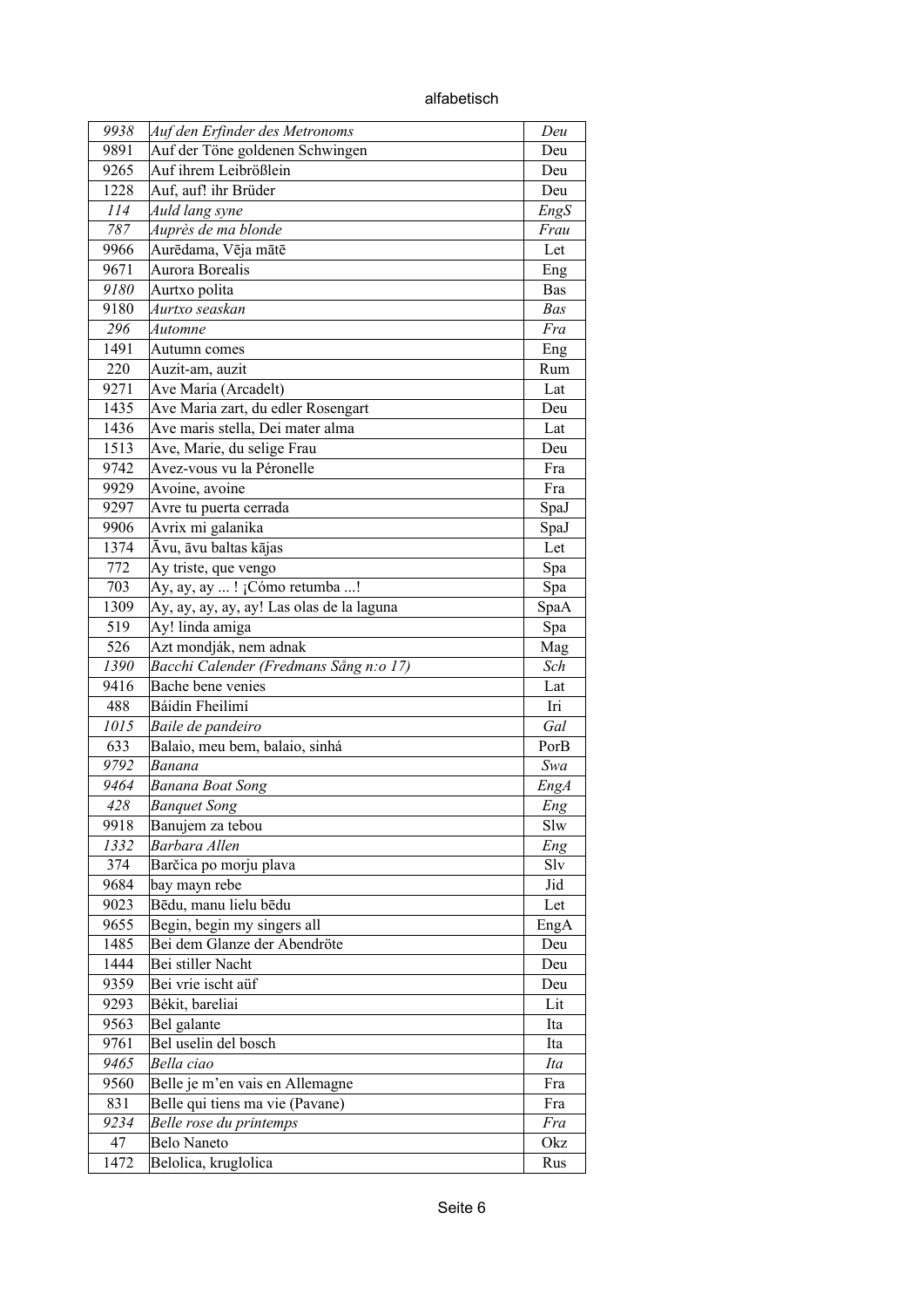alfabetisch

| 9767 | Ben urosa la naissença                          | Okz        |
|------|-------------------------------------------------|------------|
| 1050 | Benedictus, benedictus                          | Lat        |
| 869  | <b>Beresinalied</b>                             | Deu        |
| 646  | Bergère légère, je crains tes appas             | Fra        |
| 9607 | Bessarello                                      | Okz        |
| 766  | Bessers ist nicht auf dieser Erd                | Deu        |
| 9842 | Betlehems stjärna                               | Sch        |
| 9724 | Betreden wij met moed                           | Nie        |
| 9847 | Białe róże                                      | Pol        |
| 1281 | Bien di, cumar                                  | Rät        |
| 9875 | Biikensung                                      | Fri        |
| 1337 | Biljana platno beleše                           | Mak        |
| 9579 | Bind deg ein blomekrans                         | Nor        |
| 9179 | Birjina Maite                                   | <b>Bas</b> |
| 381  | Bitlisin dağlarında                             | Tür        |
| 9220 | Bitola moj roden kraj                           | Mak        |
| 156  | Black, black, black is the color                | EngA       |
| 268  | Blagoobraznyj Iosif                             | Rus        |
| 9694 | Blaguno dejče mori Požaranče                    | Mak        |
| 9570 | Blanchefleur                                    | Nie        |
| 1214 | Blåsen nu alla (Fredmans Epistel n:o 25)        | Sch        |
| 312  | Blåsen nu bröder, ty Bellman har blivit döder   | Sch        |
| 127  | Blow the wind southerly                         | Eng        |
| 352  | Bobbejaan klim die berg                         | Afr        |
| 9346 | Bodaj sja kohut                                 | Rsn        |
| 828  | Boiadeiro! ê-ê-ê! Boiadeiro! ê-ê-a!             | PorB       |
| 186  | Boinsoir! Bonsoir! La brume monte du sol        | Fra        |
| 9172 | Bolen leži mlad Stojan                          | Mak        |
| 434  | Boleráz, boleráz                                | Slw        |
| 134  | Böljan sig mindre rör (Trio ur "Bacchi Tempel") | Sch        |
| 924  | Bon cidre doux où as-tu crû?                    | Fra        |
| 420  | Bona dies omnes pastores                        | Lat        |
| 1068 | Bonnie banks o' Loch Lomond                     |            |
|      | Bonnie Charlie's noo awa                        | EngS       |
| 1121 |                                                 | EngS       |
| 9888 | Bonsoir, maître de la maison                    | Fra        |
| 783  | Borjano, Borjanke                               | Mak        |
| 40   | Bort allt vad oro gör (Bacchi Ordenskap.)       | Sch        |
| 38   | Bosno moja poharana                             | Bos        |
| 9035 | <b>Botany Bay</b>                               | Eng        |
| 9637 | Bouan houme Andrio                              | Fra        |
| 326  | Brala bi sasu                                   | Kro        |
| 9643 | Brala moma kapini                               | Mak        |
| 9854 | <b>Bread and Roses</b>                          | EngA       |
| 9920 | Brevet från Lillan                              | Sch        |
| 9305 | Bright morning stars                            | EngA       |
| 9438 | Brighter the sun seems                          | Eng        |
| 677  | Brincan y bailan los peces en el río            | Spa        |
| 269  | Brio! De brêge sit ticht                        | Fri        |
| 9347 | Bröder, vi ha långt att gå                      | Sch        |
| 9826 | <b>Bubamara</b>                                 | Rom        |
| 9407 | Bubbling and splashing                          | Eng        |
| 9270 | Buffalo gals                                    | EngA       |
| 1133 | Bújdosik az árva madár                          | Mag        |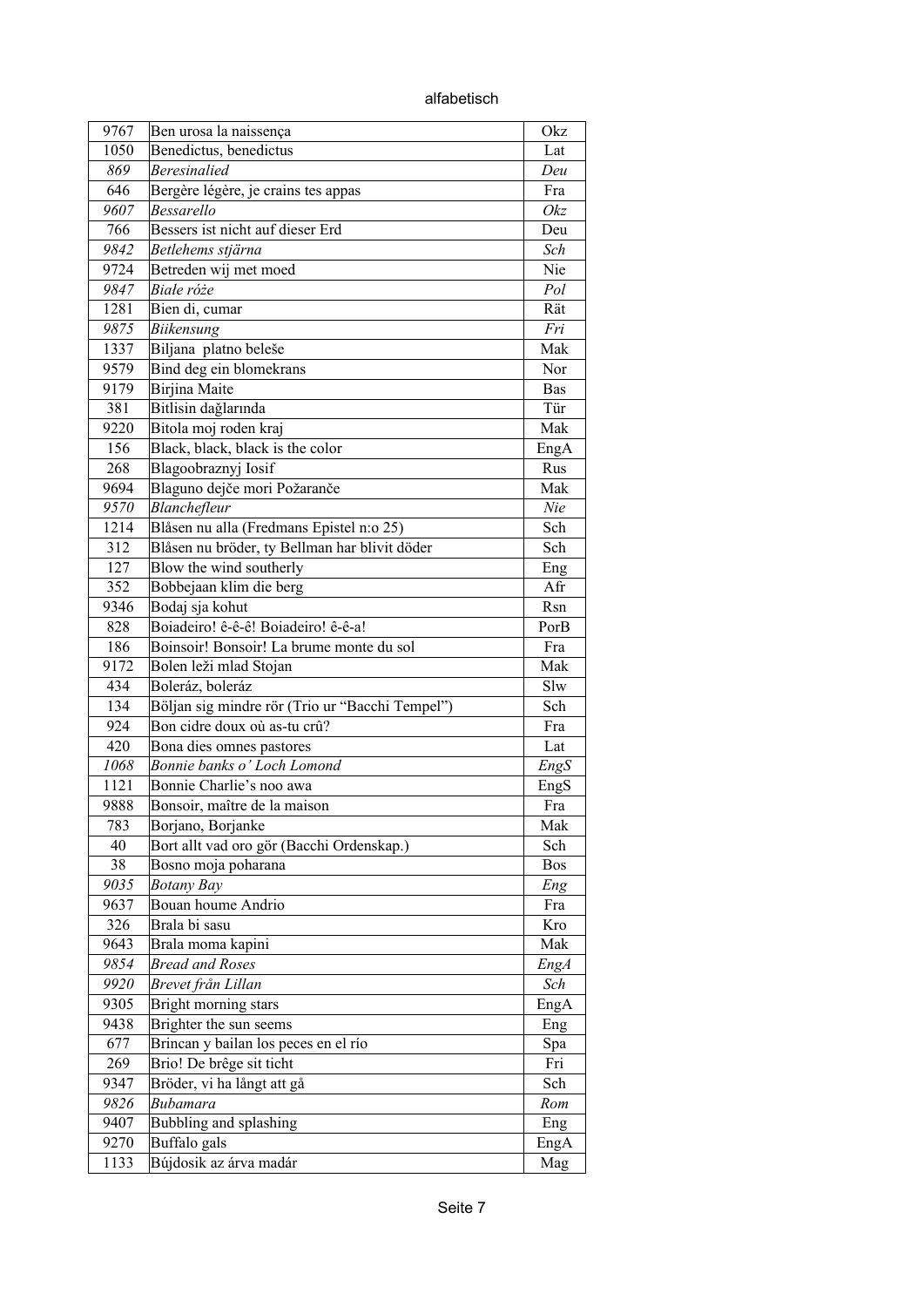alfabetisch

| 9590 | Bun e vinul ghiurghiuliu                        | Rum         |
|------|-------------------------------------------------|-------------|
| 244  | Bunas nouas az lainsa purtar                    | Rät         |
| 9890 | Bunt sind schon die Wälder                      | Deu         |
| 898  | Buon giorno, Leonora                            | Ita         |
| 824  | Buon giorno, mia cara!                          | Ita         |
| 9870 | Burung kakatua                                  | Ind         |
| 9912 | By a lonely prison wall                         | Engl        |
| 9375 | By the waters, the waters of Babylon            | Eng         |
| 1068 | By yon bonnie banks                             | EngS        |
| 9991 | $\check{C}$ 'inar es                            | Arm         |
| 383  | C'era un grillo                                 | Ita         |
| 1004 | C'ereno tre ssorelle                            | Ita         |
| 596  | C'est â Pont d's Ach'                           | Fra         |
| 1023 | C'est dans la ville de Bordeaux                 | Fra         |
| 1113 | C'est l'aviron                                  | Fra         |
| 279  | C'est le Mai, mois de Mai                       | Fra         |
| 80   | C'est le soir, la nuit descend                  | Fra         |
| 9762 | C'était dedans un petit bois                    | Fra         |
| 9756 | Ca să mi te fac nevastă am dus viață de năpastă | Rum         |
| 805  | Ça, ça réjouissance                             | Fra         |
| 1210 | Cada vez que considero (Despedida)              | PorB        |
| 185  | Cadır altı minare                               | Tür         |
| 9358 | Cainc yr aradwr                                 | Wal         |
| 1242 | Call John the boatman                           | Eng         |
| 9436 | Camina la Virgen pura                           | Spa         |
| 770  | Caminito del Ebro tengo una huerta              | Spa         |
| 9232 | Caminito del puerto ya no va naide              | Spa         |
| 9422 | Camino de mi pueblo                             | <b>SpaA</b> |
| 736  | Campana sobre campana                           | Spa         |
| 9705 | Can you be like an eagle                        | EngA        |
| 9078 | Canción de ronda y arada                        | Spa         |
| 9353 | Canción jangadero                               | <b>SpaA</b> |
| 9921 | Canción mixteca                                 | <b>SpaA</b> |
| 9317 | Cançó del lladre                                | Kat         |
| 9861 | Cançoun dóu galerian                            | Okz         |
| 9942 | Cântă cucu, bată-l vina                         | Rum         |
| 84   | Cantar de pandeiro                              | Gal         |
| 1303 | Cantarito de greda                              | SpaA        |
| 9942 | Cântec despre Bucovina                          | Rum         |
| 9571 | Cantemos, cantemos                              | SpaA        |
| 9609 | Canten Nouvé                                    | Okz         |
| 930  | Cantiga raiana                                  | Por         |
| 9500 | Cantique de Noël                                | Fra         |
| 9602 | Cântul și jocul miresei                         | Run         |
| 1259 | Cara mamma, io sono malata                      | Ita         |
| 351  | Cares to the world                              | Eng         |
| 533  | Cari amici, siam felici                         | Ita         |
| 177  | Carju nebesnyj                                  | Rus         |
| 857  | Carry me ackee                                  |             |
| 1249 | Častuški o zažitočnoj žizni                     | EngA<br>Rus |
| 9756 | Căsuța noastră                                  | Rum         |
| 9587 | Câtu-i Maramureșu                               | Rum         |
| 9040 | Cé hé sin amuigh                                | Iri         |
|      |                                                 |             |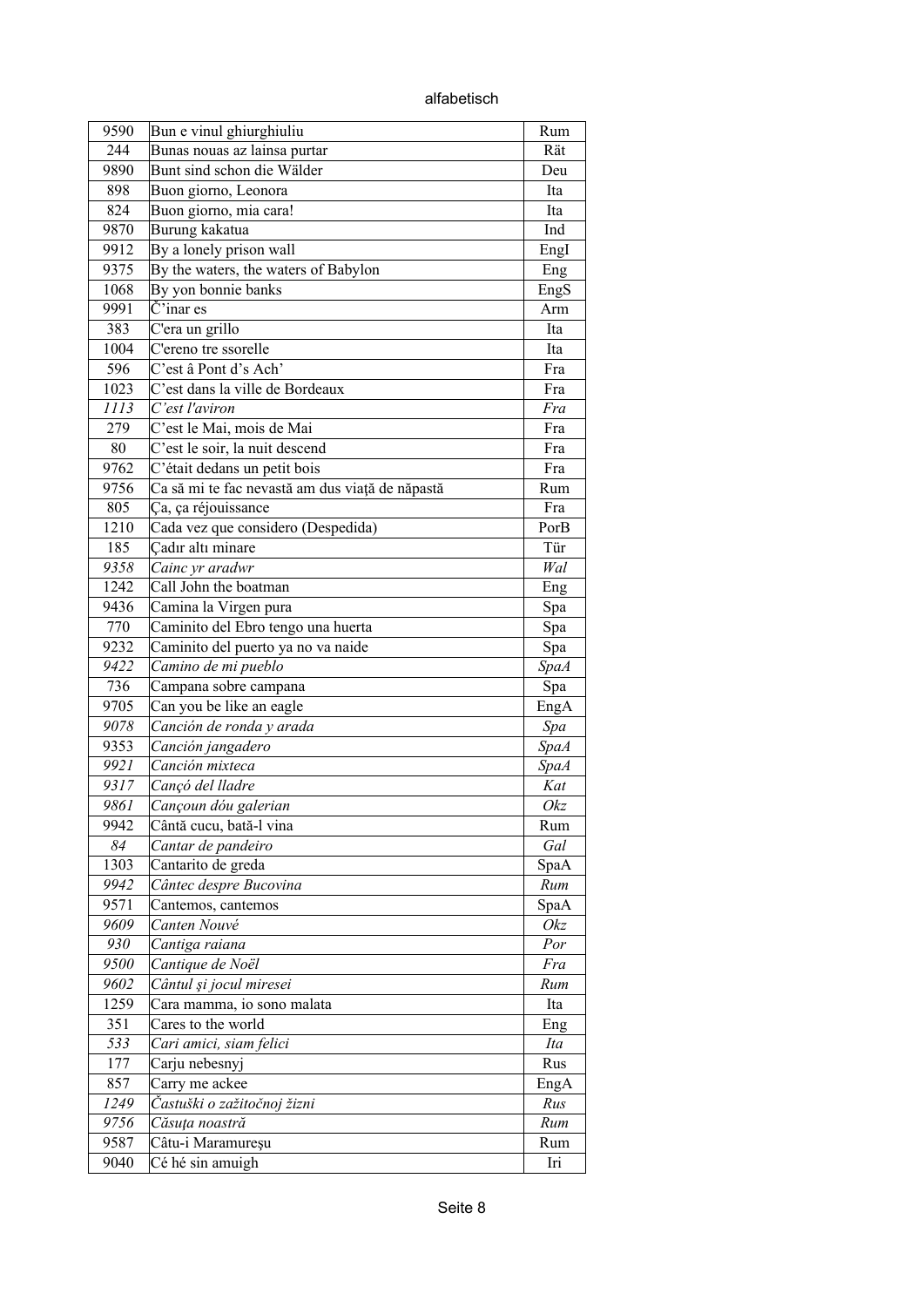alfabetisch

| 1305 | Ce moys de may                                   | Fra         |
|------|--------------------------------------------------|-------------|
| 9385 | Ceciderunt                                       | Lat         |
| 167  | Cekulaina zīle dzieda                            | Let         |
| 93   | Célébrons sans cesse de Dieu les bontés          | Fra         |
| 1321 | Celui que mon cœur aime tant                     | Fra         |
| 9977 | Čemo tsitsinatela                                | Geo         |
| 358  | Čerešničky, čerešničky                           | TchM        |
| 308  | Černo mi oko ergenče                             | Bul         |
| 9017 | Červená růžičko                                  | TchM        |
| 379  | Cet étang qui s'étend                            | Fra         |
| 9759 | Chacarera de las piedras                         | <b>SpaA</b> |
| 9219 | Chanson pour l'Auvergnat                         | Fra         |
| 1437 | Charbonnier, mon ami                             | Fra         |
| 394  | Che gusto è mai questo                           | Ita         |
| 835  | Che t'aggio fatto                                | Ita         |
| 113  | Chevaliers de la table ronde                     | Fra         |
| 1225 | Chile verde me pediste                           | SpaA        |
| 9832 | Chílja kalosorísate                              | Gri         |
| 9648 | Chola cuencana                                   | SpaA        |
| 695  | Choose your partner                              | EngA        |
| 9591 | Chorós tu Zalóngu                                | Gri         |
| 1051 | Christ ist erstanden                             | Deu         |
| 1411 | Christmas is coming                              | Eng         |
| 482  | Christós jennéthen                               | Gri         |
| 9642 | Chtíc, aby spal                                  | Tch         |
| 9455 | Chubava Milka                                    | Bul         |
| 9835 |                                                  |             |
| 9315 | Chubava si, moja goro<br>Chume, chum geselle min | Bul<br>Deu  |
| 715  | Ciascun mi dice                                  | Ita         |
| 9459 | Cine m-aude cântând                              |             |
| 9681 | Čiribiri bela Mare moje                          | Rum<br>Kro  |
| 1215 | Cloqu's, sonez!                                  | Fra         |
| 444  | Clywais ddadwrdd                                 | Wal         |
|      | Co to tam šupoce                                 | TchM        |
| 9453 |                                                  |             |
| 9897 | Çobankat moj që shkojnë zallit                   | Alb         |
| 9589 | Codrule cu frunza-chis'                          | Rum         |
| 950  | Cohors generosa, turba studiosa                  | Lat         |
| 296  | Colchiques dans les prés fleurissent             | Fra         |
| 1049 | Cold blows the wind                              | Eng         |
| 9276 | Colinde                                          | Rum         |
| 790  | Come all ye fair and tender ladies               | EngA        |
| 9556 | Come all ye young fellows                        | EngA        |
| 1414 | Come all you gallant seamen bold                 | Eng         |
| 454  | Come along, boys, and listen to my tale          | EngA        |
| 404  | Come lasses and lads                             | Eng         |
| 9182 | Come Mirth, thou foe                             | Eng         |
| 350  | Come si pianta la bella polenda                  | Ita         |
| 9537 | Come they told me                                | EngA        |
| 9080 | Come with me, my love                            | Eng         |
| 1290 | Come ye young men, come along                    | Eng         |
| 9414 | Come, buy my cherries                            | Eng         |
| 818  | Come, come, come an' go wid me                   | EngA        |
| 133  | Come, follow, follow                             | Eng         |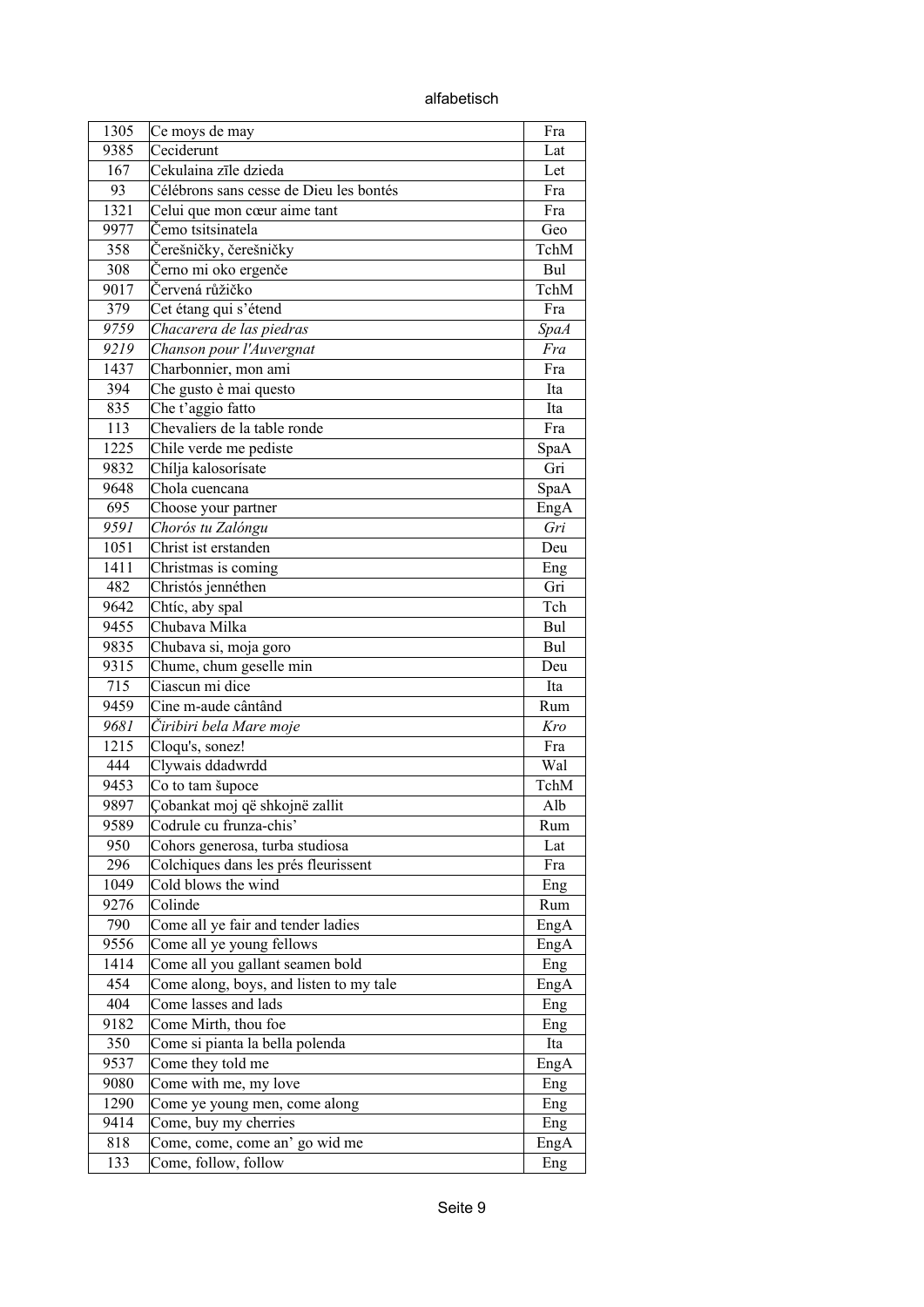| 817  | Come, let us all a-Maying go                | Eng  |
|------|---------------------------------------------|------|
| 109  | Comely swain                                | Eng  |
| 9132 | Como pode vivir o pexe                      | Por  |
| 498  | Cómo quieres que tenga la cara blanca       | Spa  |
| 9653 | Compère Guilleri                            | Fra  |
| 132  | Con egual passo                             | Ita  |
| 753  | Con el trípili, trípili, trápala            | Spa  |
| 613  | Con el vito                                 | Spa  |
| 144  | Con guitarras y almireces                   | Spa  |
| 1160 | Con las abejas yo comparo a los hombres     | Spa  |
| 694  | Con real y medio                            | SpaA |
| 9768 | Coratge, moainada                           | Okz  |
| 9350 | Čorni očka                                  | Rsn  |
| 1075 | Côro de Natal                               | Por  |
| 126  | Coś tam w lesie gruchneło                   | Pol  |
| 564  | Cotton needs a-pickin' so bad               | EngA |
| 691  | Coulter's Candy                             | EngS |
| 9141 | Coupo Santo                                 | Okz  |
| 1355 | Cožpak mě neznáte                           | Tch  |
| 1514 | Crudel' Irene                               | Ita  |
| 467  | Csak egy kislány van a világon              | Mag  |
| 9924 | Csillagok, csillagok                        | Mag  |
| 559  | Čto ne pyl' v pole pylit                    | Rus  |
| 1373 | Čto stoiš', kačajas'                        | Rus  |
| 649  | Čto tak skučno                              | Rus  |
| 648  | Cuando la Perica quiere                     | SpaA |
| 9740 | Cuando muere el angelito                    | SpaA |
| 1093 | Cuando pa' Chile me voy                     | SpaA |
| 9260 | Cuando salí de Habana                       | SpaA |
| 647  | Cuatro palomitas blancas                    | SpaA |
| 1428 | Čuči, mana līgaviņa                         | Let  |
| 847  | Cunumicita linda que tienes ojos de guapurú | SpaA |
| 1040 | Čuo sam danas                               | Kro  |
| 9979 | Cvetinite oči čerešovi                      | Mak  |
| 1062 | Cvječe mi polje                             | Kro  |
| 325  | Czemużeś mnie, matuleńko                    | Pol  |
| 495  | Czerwone jabłuszko                          | Pol  |
| 755  | Czy to w dzień czy od zachodzie             | Pol  |
| 1022 | D'où venez-vous si crotté                   | Fra  |
| 616  | D'où viens-tu, bergère?                     | Fra  |
| 95   | Da così dotta man sei stato fatto           | Ita  |
| 9357 | Da dengelimaa                               | Deu  |
| 1402 | Da droben auf jenem Berge                   | Deu  |
| 620  | Da j' ma mila znala                         | Kro  |
| 554  | Da Jesus in den Garten ging                 | Deu  |
| 9986 | Da mi je s tobom proći, Mare                | Kro  |
| 9531 | Da pacem, domine                            | Lat  |
| 1494 | Da streiten sich die Leut herum             | Deu  |
| 1431 | Da tera an pianta                           | Ita  |
| 9060 | Da unten im Tale läufts Wasser              | Deu  |
| 9307 | Da v sadu derevo                            | Rus  |
| 9275 | Da zou er een magetje                       | Nie  |
| 9748 | Daar drijft een rustig schip                | Nie  |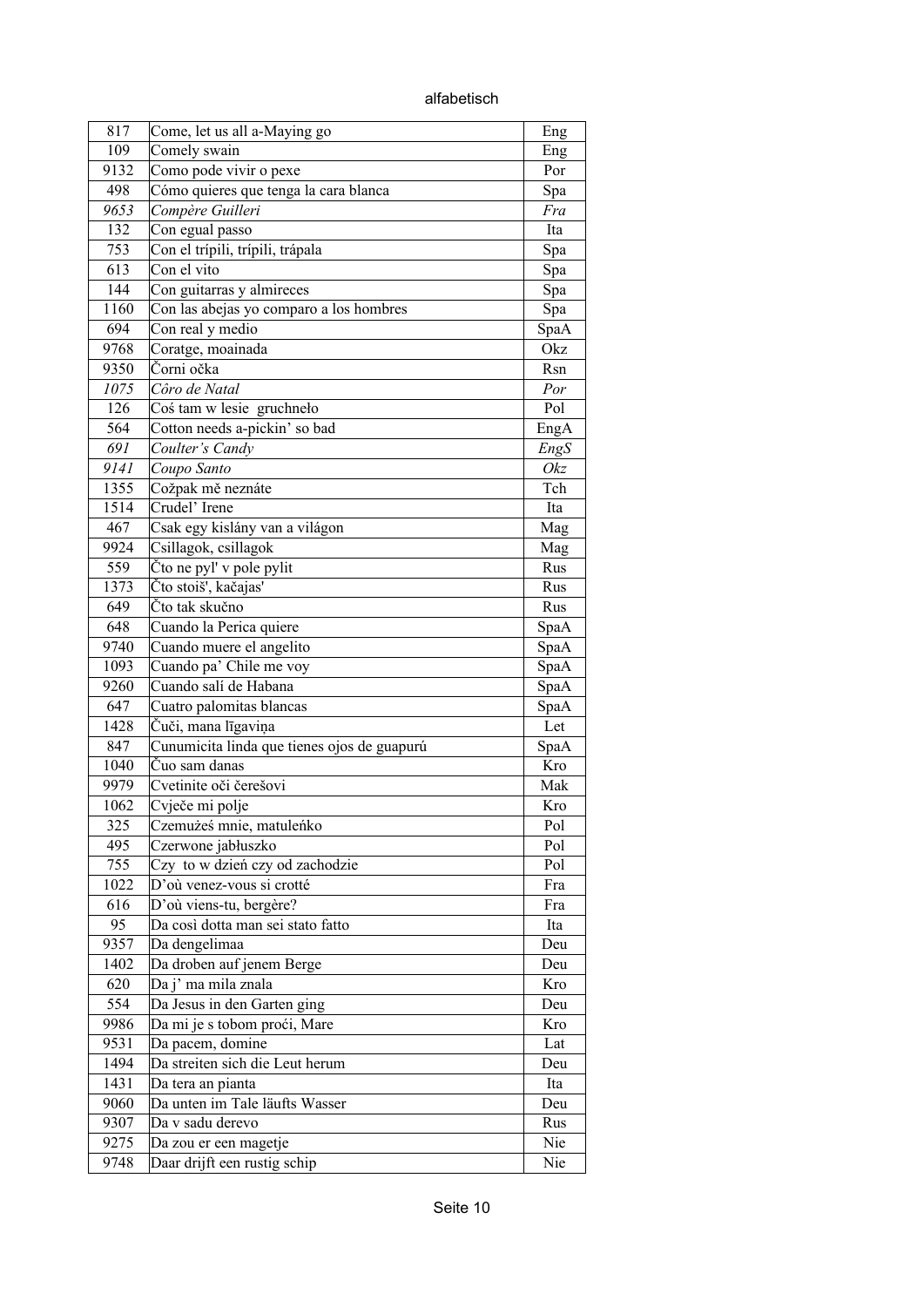alfabetisch

| 1108 | Daar ging een patertje                           | Nie        |
|------|--------------------------------------------------|------------|
| 9282 | Daar is de lente, daar is de zon                 | Nie        |
| 9577 | Daar is vandenacht geboren een kind              | Nie        |
| 9156 | Daar kom die Alibama                             | Afr        |
| 9157 | Daar kom die wa, die vierperdewa                 | Afr        |
| 9700 | Daar kwam een muis gelopen                       | Nie        |
| 901  | Daar kwam laatst een meisje van Scheveningen aan | Nie        |
| 747  | Daar kwamen drie koningen met een ster           | Nie        |
| 9440 | Daar kwamen drie koningen met ene ster, daar     | Nie        |
| 9466 | Daar nu het feest van Pasen                      | Nie        |
| 9741 | Daar stak op een morgend                         | Nie        |
| 171  | Daar was een sneeuwwit vogeltje                  | Nie        |
| 1477 | Daar was laatst een meisje loos                  | Nie        |
| 1372 | Dalalyn', dalalyn', po jaičen'ku!                | Rus        |
| 9503 | Danielis prophetia                               | Lat        |
| 9064 | Dans der Maagdekens                              | Nie        |
| 1112 | Dans les environs de Paris                       | Fra        |
| 787  | Dans les jardins d'mon père                      | Fra        |
|      |                                                  |            |
| 1114 | Danse, mon moine                                 | Fra<br>Sch |
| 152  | Där sitter en fågel på liljonakvist              |            |
| 306  | Dar weer ok mal en Hochtiedsspaß                 | Nde        |
| 9556 | Dark as a dungeon                                | EngA       |
| 766  | Das Beste                                        | Deu        |
| 1125 | Das Geld bleibt in der Welt                      | Deu        |
| 1476 | Das Hexeneinmaleins                              | Deu        |
| 1494 | Das Hobellied                                    | Deu        |
| 181  | Dås jagrische Leb'n is a Freid auf da Welt       | Deu        |
| 9874 | Das Lieben bringt groß Freud                     | Deu        |
| 9351 | Das Schifflein schwingt sich dani von Land       | Deu        |
| 1340 | Das verlassene Mägdlein                          | Deu        |
| 9808 | Das Wandern ist des Müllers Lust                 | Deu        |
| 332  | Dashing away with the Smoothing Iron             | Eng        |
| 313  | Dashing thro' the snow                           | EngA       |
| 9994 | Dass Erde und Himmel dir blühen                  | Deu        |
| 292  | Dat du min Leevsten büst                         | Nde        |
| 9464 | Day, o!                                          | EngA       |
| 9264 | De avond die is goed                             | Nie        |
| 9910 | De boerkes smelten van vreugd en plezier         | Nie        |
| 9292 | De boll weevil                                   | EngA       |
| 1469 | De bon matin j'me suis levé                      | Fra        |
| 652  | De bon matin me suis levé                        | Fra        |
| 1106 | De Bur un de Pap                                 | Nde        |
| 1106 | De Bur, de wull to Akker gahn                    | Nde        |
| 99   | De Camptown ladies                               | EngA       |
| 9136 | De colores se visten                             | Spa        |
| 9284 | De colores, de colores                           | SpaA       |
| 1104 | De domingo a domingo                             | SpaA       |
| 9997 | de herderkes hadden nog laat in de nacht         | Nie        |
| 9054 | De kleremakers op hun feest                      | Nie        |
| 149  | De klokken van Haarlem                           | Nie        |
| 25   | De la Sierra Morena, Cielito Lindo               | SpaA       |
| 562  | De la uva sale el vino                           | Spa        |
| 1405 | De laarzen van den reuzenman                     | Nie        |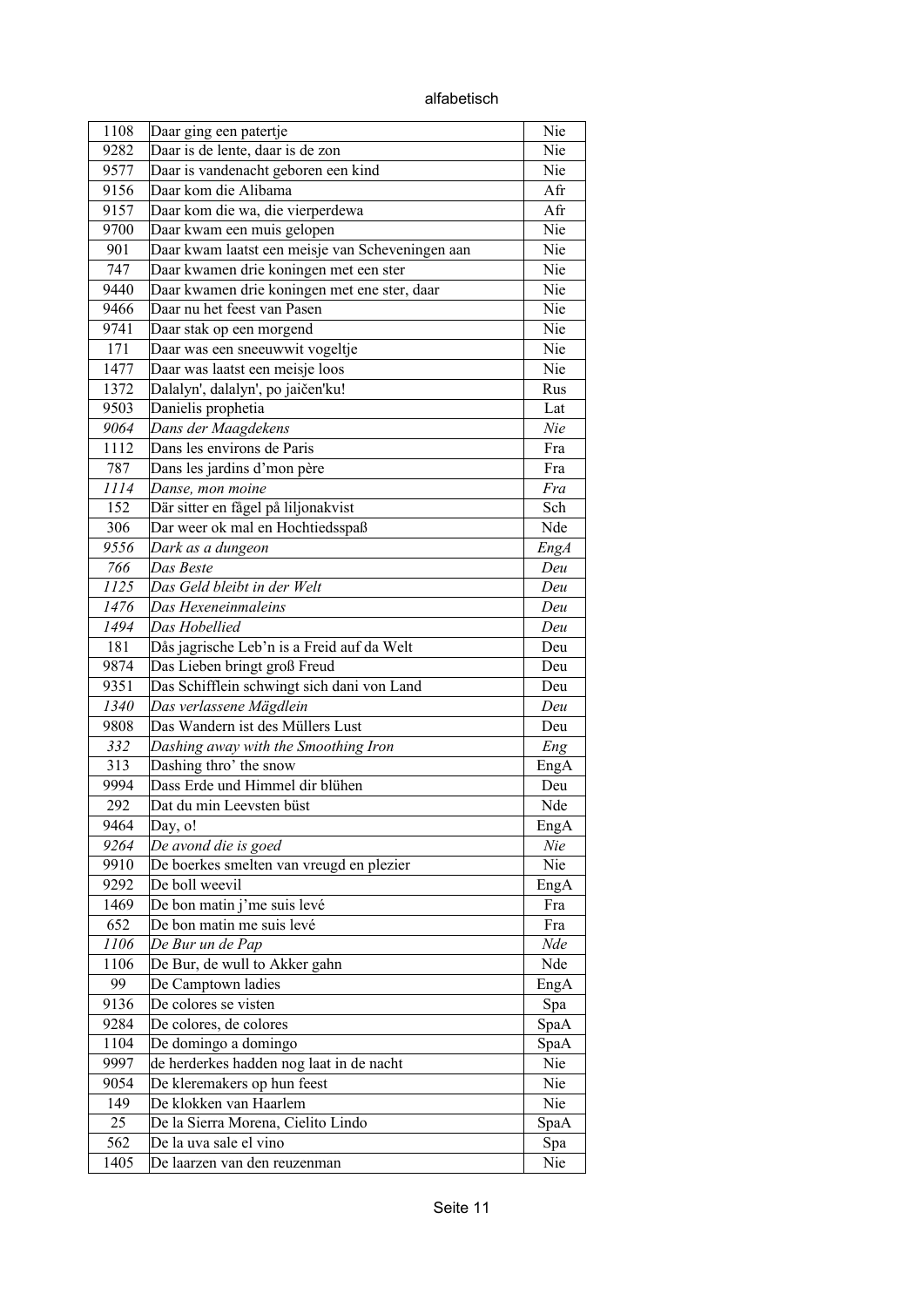alfabetisch

| 631          | De los cuatro muleros                    | Spa        |
|--------------|------------------------------------------|------------|
| 9722         | De Lutine                                | Nie        |
| 1091         | De matin ai rescountra lu trin           | Okz        |
| 9228         | De mei die ons de groente geeft          | Nie        |
| 1310         | De Meien isch kommen                     | Deu        |
| 9264         | De morgen, de morgen                     | Nie        |
| 921          | De morgensterne hefft sick upgedrungen   | Nde        |
| 9612         | De muziek drijft de zorgen uit ons leven | Nie        |
| 28           | De nachtegaal die zank een lied          | Nie        |
| 1377         | De puerta en puerta                      | SpaA       |
| 9430         | De ster, de ster moet ommegaan           | Nie        |
| 9467         | De Störtebecker                          | Nde        |
| 98           | De time is nebber dreary                 | EngA       |
| 1403         | De twaalf glazen                         | Nie        |
| 9062         | De vastenavond die komt an               | Nie        |
| 210          | De Wielewaal                             | Nie        |
| 9621         | $De$ wijn                                | Nie        |
| 9899         | De winter is vergangen                   | Nie        |
| 512          | De zoete tijd komt aan                   | Nie        |
| 9622         | Dear thoughts are in my mind             | Engl       |
| 9084         | Death And The Lady                       | Eng        |
| 1481         | Debajo de la hoja                        | Spa        |
| 9063         | Debajo de limon la novia                 | SpaJ       |
| 1057         | Debout, les damnés de la terre           | Fra        |
| 222          | Decât noră'n casa voastră                | Rum        |
| 445          | Deck the halls with boughs of holly      | Eng        |
| 9199         | Deep blue sea                            | EngA       |
| 384          | Deep river, my home is over Jordan       | EngA       |
| 9882         | Dej mi, Bože, joči sokolove              | Kro        |
| 9229         | Déjà mal mariée                          | Fra        |
| 9735         | Dejgidi, ludi mladi godini               | Mak        |
| 1319         | Del otro lado del río                    | Spa        |
| 687          | Del pellejo de un ratónico               | SpaA       |
| 1422         | dem milners trern                        | Jid        |
| 586          | Demirciler demiri                        |            |
|              | Den blomstertid nu kommer                | Tür        |
| 9719<br>9566 | Den dag en wil niet verborgen zijn       | Sch<br>Nie |
|              |                                          |            |
| 9085         | Den dag kjem aldri at eg gløymer         | Nor        |
| 299<br>14    | Den store, hvide flok                    | Dän        |
| 1262         | Den, som ej kan traeffe rent             | Dän<br>Kro |
|              | Denes Gospodinu Bogu                     |            |
| 9727         | Deportees                                | EngA       |
| 9191         | Der Bauernhimmel                         | Deu        |
| 9639         | Der Frühling ist                         | Deu        |
| 9836         | Der Furchtsame                           | Deu        |
| 1503         | Der Hans im Schnokeloch                  | Deu        |
| 92           | Der hat vergeben das ewig Leben          | Deu        |
| 1401         | Der Heiland ist geboren                  | Deu        |
| 9189         | Der helle Tag bricht an                  | Deu        |
| 9913         | Der Hirsch                               | Deu        |
| 1269         | Der Lindenschmid                         | Deu        |
| 9468         | Der Möbelpacker                          | Deu        |
| 9528         | Der Mond ist aufgegangen                 | Deu        |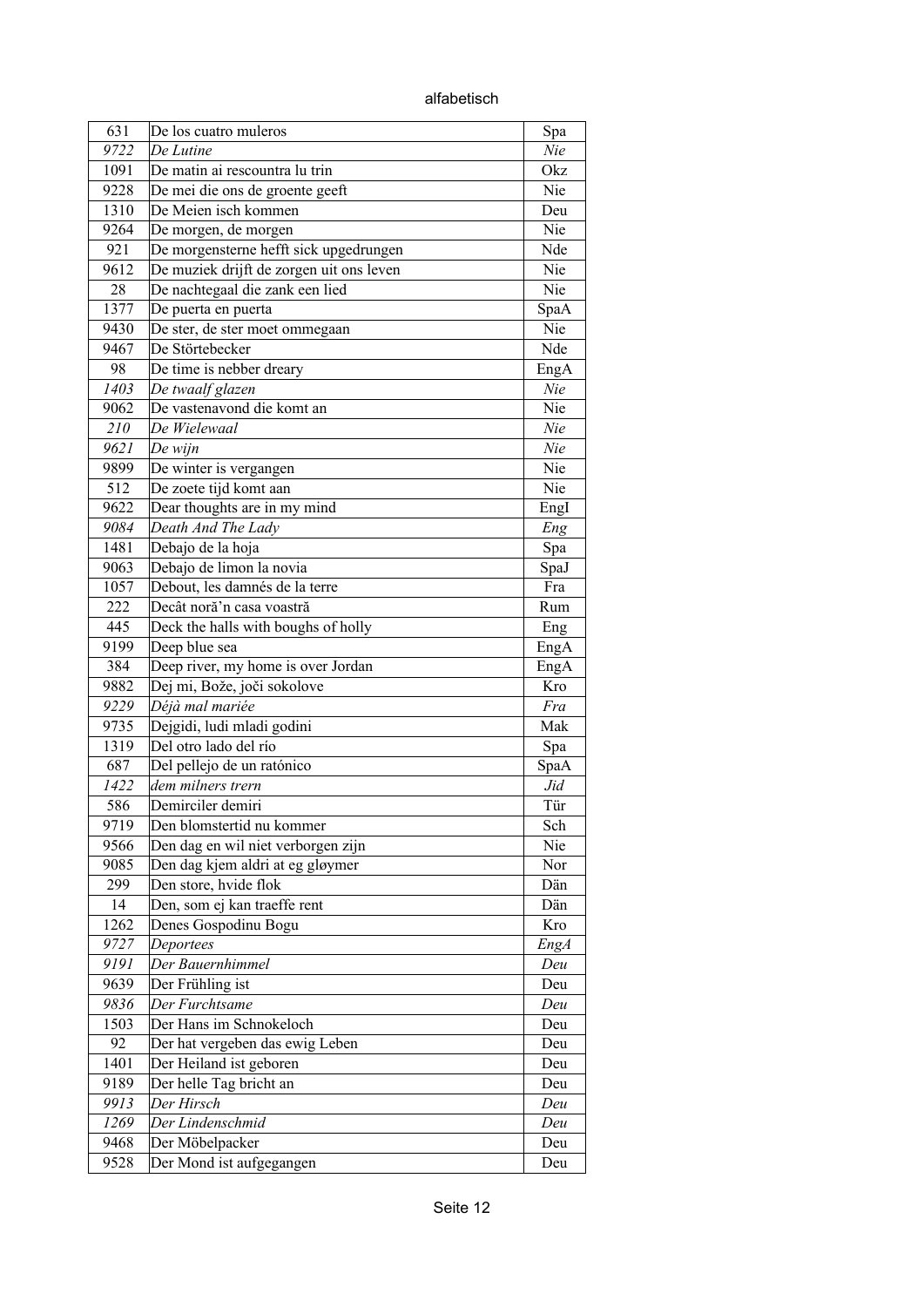| alfabetisch |
|-------------|
|-------------|

| 920  | Der Morgenstern ist aufgegangen          | Deu        |
|------|------------------------------------------|------------|
| 1039 | Der stode tre skalke                     | Dän        |
| 9050 | Der Summer ist außi                      | Deu        |
| 9196 | Der Tod von Basel                        | Deu        |
| 9469 | Der Vogelfänger                          | Deu        |
| 1439 | Der Wein, der rinnet                     | Deu        |
| 9880 | Dere geliyor dere                        | Tür        |
| 401  | Dere's a little wheel a-turnin'          | EngA       |
| 388  | Dere's a star in de Eas'                 | EngA       |
| 170  | Derrièr' chez nous il y a-t-une montagne | Fra        |
| 1480 | Des winters als het regent               | Nie        |
| 414  | Desde mi ventana                         | Spa        |
| 9863 | Desde Santurce a Bilbao                  | Spa        |
| 675  | Despierta, Niñito 'e Dios                | SpaA       |
| 9743 | Dessous le pont de Nantes                | Fra        |
| 9165 | Det var en lørdag aften                  | Dän        |
| 9128 | Deus te salva Rosa                       | PorB       |
| 1046 | Děva jak ryba                            | TchM       |
| 9693 | Devojče, devojče, crveno jabolče         | Mak        |
| 9843 | Devote ziel die God mint bovenal         | Nie        |
| 9777 | Dhe se thélo pja                         | Gri        |
| 9772 | Dhéndro to dhéndro                       | Gri        |
| 9472 | Dhiúbhailfainn                           | Iri        |
| 9791 | Dhóse mu dhjósmo                         | Gri        |
| 9224 | di mezinke oysgegebn                     | Jid        |
| 9695 | di zun vet aruntergeyn                   | Jid        |
| 9359 | Dia Meerarin                             | Deu        |
| 136  | Dicen que ya no me quieres               | Spa        |
| 1175 | Dich můtter gottes rueff wir an          | Deu        |
| 1496 | Did you ever hear tell                   | EngA       |
| 465  | Didn't it rain                           | EngA       |
| 708  | Didu mij, dudaryku!                      | Ukr        |
| 1485 | Die Bekehrte                             | Deu        |
| 1235 | Die eerste vreugd die ik gewan           | Nie        |
| 9086 | Die Fraa wollt uff die Kirmeß gehn       |            |
|      | Die Gedanken sind frei                   | Deu<br>Deu |
| 9386 | Die Liebe hemmet nichts                  |            |
| 9327 |                                          | Deu        |
| 9435 | Die Lorelei                              | Deu        |
| 9055 | Die mei plezant                          | Nie        |
| 1534 | Die Moorsoldaten                         | Deu        |
| 1314 | Die Spröde                               | Deu        |
| 135  | Die Symphonie                            | Deu        |
| 9471 | Die winter is vergangen                  | Nie        |
| 1308 | Dies ist das ander Land                  | Deu        |
| 300  | Dieu est regnant (Psaume XCIII)          | Fra        |
| 425  | Dievs, svētī Latviju                     | Let        |
| 604  | Digo, Dzanetta                           | Okz        |
| 605  | Digo, Janeto                             | Okz        |
| 302  | Dil dil duda                             | Kro        |
| 685  | Ding dong! merrily on high               | Eng        |
| 651  | Div' laiviņās peld pa jūru               | Let        |
| 725  | Divi dienas mežā gāju                    | Let        |
| 253  | Divka v sinjach stojala                  | Ukr        |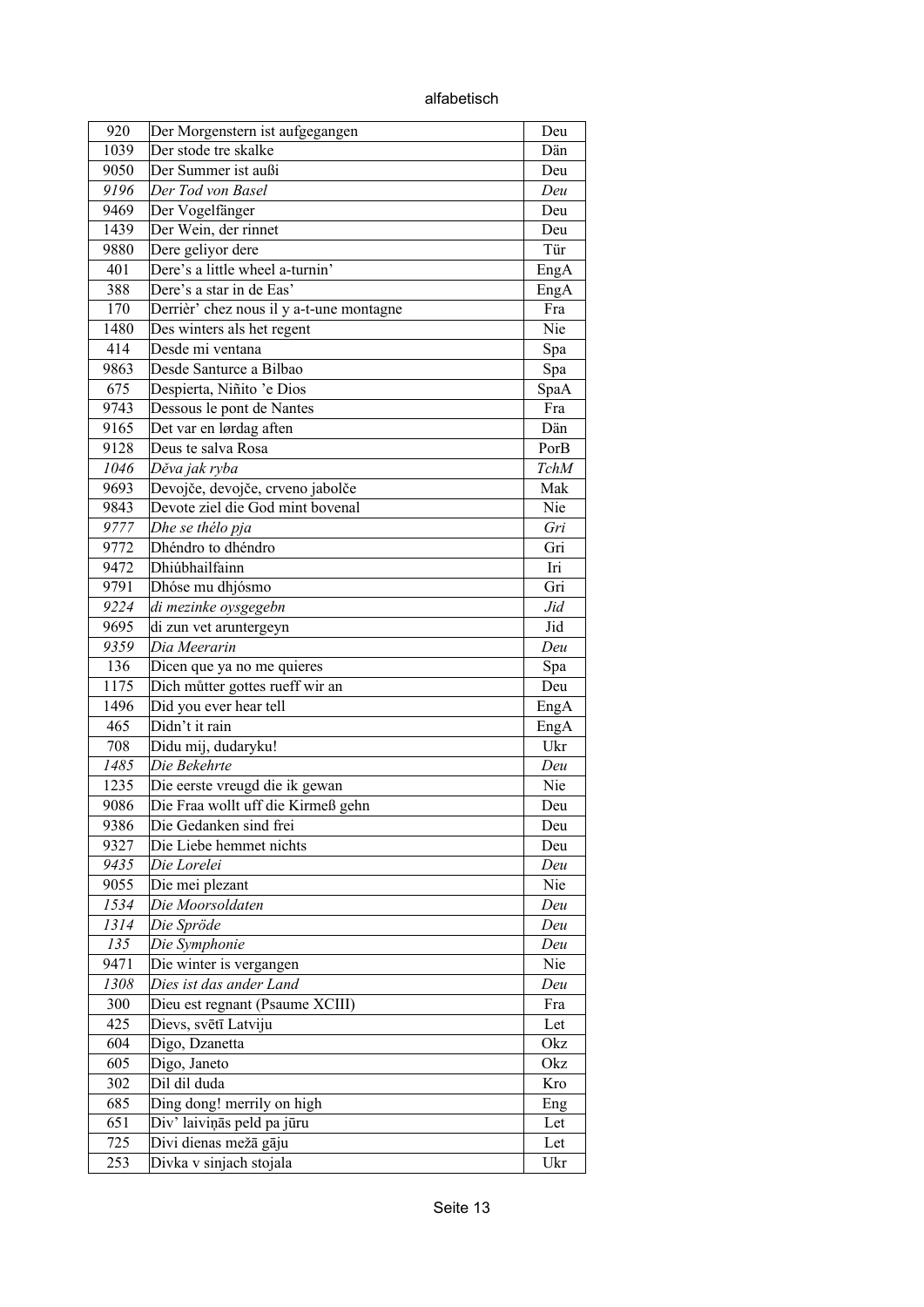| 1236         | Djupt i havet på de mantekällen                                    | Sch         |
|--------------|--------------------------------------------------------------------|-------------|
| 611          | Dnes' pojušče kupno ihrajmo                                        | Ukr         |
| 35           | Do you happen to know of a lady                                    | EngA        |
| 873          | Dobar veče naš gosparu                                             | Kro         |
| 879          | Dobar večer, gospodar!                                             | Kro         |
| 9348         | Dobri v Hamerýcy                                                   | Rsn         |
| 1467         | Dobrí večer vinšujeme vám!                                         | Slw         |
| 1409         | Dobrú noc, má milá                                                 | Slw         |
| 635          | Dod, māmina, kam dodama                                            | Let         |
| 478          | Dođe Božić                                                         | Ser         |
| 9858         | Dođi, Mile, u naš kraj                                             | Ser         |
| 9704         | Dodo dodo titite                                                   | Fra         |
| 1457         | Dodo, dodo, Nanette                                                | Fra         |
| 638          | Dolgo-l' devica guljala                                            | Rus         |
| 9446         | Dolina, dolina                                                     | TchM        |
| 9712         | Domak'ine dobri gosti dojdoa                                       | Mak         |
| 9009         | Domn, Domn, să-nălțăm                                              | Rum         |
| 9867         | Don't you weep after me                                            | <b>EngA</b> |
| 1500         | Dona nobis pacem                                                   | Lat         |
| 530          | Dónde los pondré los claveles de mi huerta                         | Spa         |
| 192          | Dónde va de mañana la niña blanca                                  | Spa         |
| 9592         | Donna Lombarda                                                     | Ita         |
| 1294         | Donna, donna vè a chà                                              | Rät         |
| 9677         | donna, donna, donna                                                | Jid         |
| 612          | Dormi, dormi, bel Bambin                                           | Ita         |
| 1452         | Dormi, il mio bimbo                                                | Ita         |
| 9973         | Dorogoj dlinnoju                                                   | Rus         |
| 1518         | Dors, min p'tit quinquin                                           | Fra         |
| 221          | Dorul meu e numai dor                                              | Rum         |
| 329          | Dos palomitas se lamentaban                                        | SpaA        |
| 855          | Dos perrorurín                                                     | SpaA        |
| 507          | Dove te vett', o Mariettina?                                       | Ita         |
| 9252         | Dove tu te na vai belle                                            | Ita         |
| 9006         | Down by the Salley Gardens                                         | EngI        |
| 402          | Down in the valley                                                 | EngA        |
| 1237         | Down in yon forest                                                 | Eng         |
| 9042         | Down the way where the nights are gay                              | EngA        |
| 9813         | Down to the river to pray                                          | EngA        |
| 9213         | Down yonder green valley                                           | Eng         |
| 1278         | Drei Könige kamen aus Morgenland                                   | Deu         |
| 9662         | Drei Laub auf einer Linde                                          | Deu         |
| 1470         | Drei Zigeuner fand ich einmal                                      | Deu         |
| 479          | Dremle mi se dremle                                                | Kro         |
| 1056         | Drick ur ditt glas (Fredmans Epistel n:o 30)                       | Sch         |
| 9323         | Drie koningen rijk en groot van macht                              | Nie         |
| 357          | Drink to me only with thine eyes                                   |             |
| 250          | Du gamla, du fria                                                  | Eng<br>Sch  |
| 745          | Du lindar av olvon en midsommarkrans                               | Sch         |
|              |                                                                    |             |
| 1476<br>1224 | Du mußt verstehn                                                   | Deu         |
| 1158         | Dubku, dubku, dubečku                                              | TchM        |
| 9090         | Duerme-te, amor, que viene la reina mora<br>Duerme, duerme Negrito | Spa         |
|              |                                                                    | SpaA        |
| 583          | Dunave, Dunave                                                     | Ser         |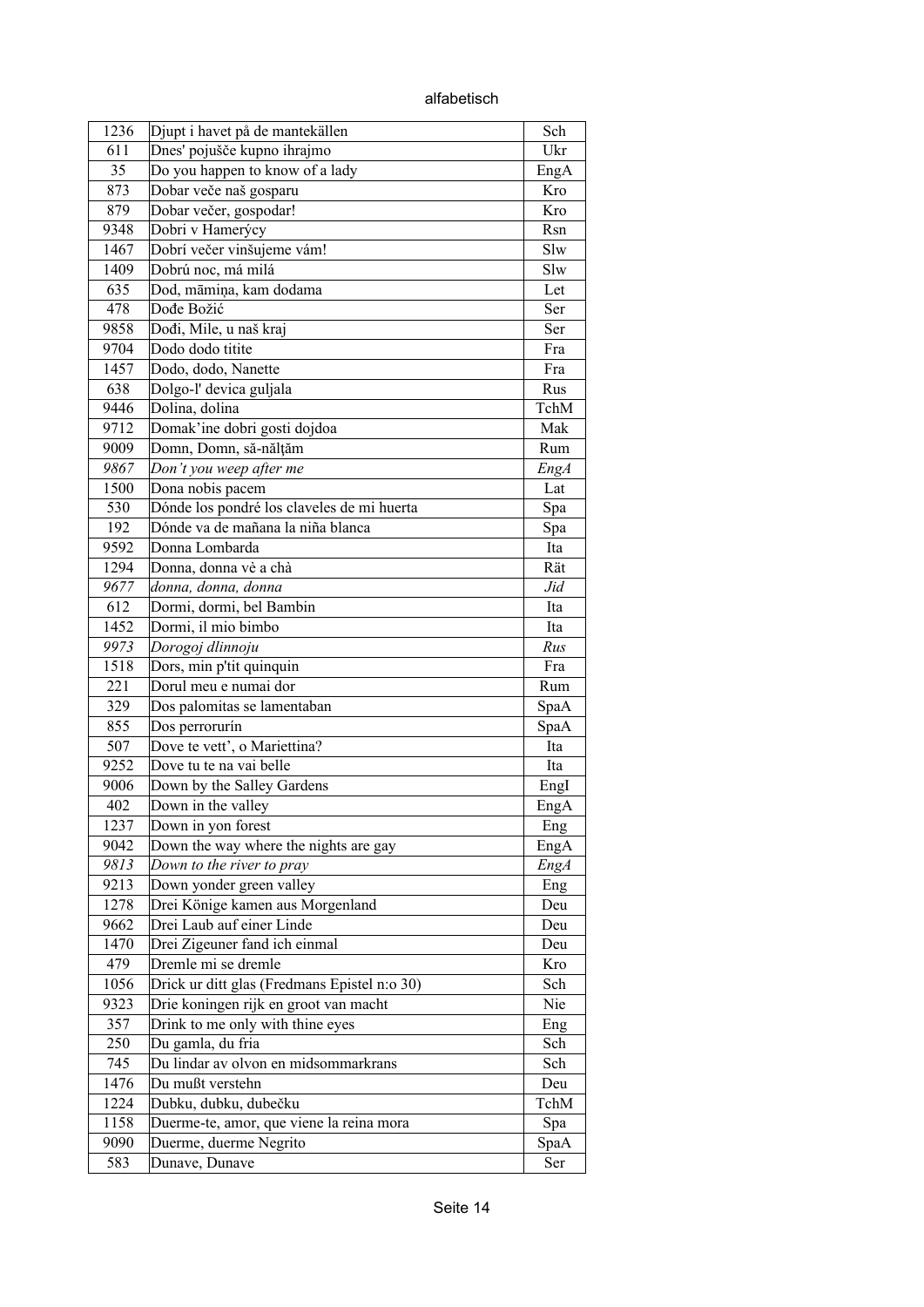alfabetisch

| 9908         | Duormi, riposa                                    | Ita          |
|--------------|---------------------------------------------------|--------------|
| 1173         | Durme, durme hermozo hijico                       | SpaJ         |
| 9833         | Durme, durme mi alma                              | SpaJ         |
| 878          | Duva settø se på liljankvist                      | Nor          |
| 737          | Dva bracanina                                     | Kro          |
| 9703         | Dvaštiš, trištiš                                  | Bul          |
| 1250         | Dyby černé očenka                                 | TchM         |
| 1345         | Dybych byla vtáčkem                               | TchM         |
| 598          | Dyž sem šel okolo vrat                            | TchM         |
| 9205         | E col cifolo del vapore                           | Ita          |
| 1181         | E lassù su la montagna gh'era sù 'na pastorèla    | Ita          |
| 64           | E mi son chi in barchetta e ti su in timonella    | Ita          |
| 701          | Ê! Makumba bêbê!                                  | PorB         |
| 9040         | Éamann an Chnoic                                  | Iri          |
| 214          | Early one morning, just as the sun                | Eng          |
| 9363         | Ecce quod natura                                  | Lat          |
| 914          | Echal iz jarmarki Uchar'-kupec                    | Rus          |
| 9973         | Echali na trojke s bubencami                      | Rus          |
| 9591         | Éche ja kajméne kósme                             | Gri          |
| 1217         | Édesanyám is volt nékem                           | Mag          |
| 9720         | Edno maloj mome                                   | Mak          |
| 9254         | Een groffsmidt                                    | Nde          |
| 309          | Een kalemanden rok                                | Nie          |
| 9121         | Een karretje langs e zandweg reed                 | Nie          |
| 9686         | Een kind en een kind en een kleine kind           | Nie          |
| 9717         | Een kind geboren in Bethlehem                     | Nie          |
| 9365         | Een kindekijn is ons geboren                      | Nie          |
| 9320         | Een serafinse tonge                               | Nie          |
| 9570         | Een stuk van liefde                               | Nie          |
| 9282         | Een vrolijk lentelied                             | Nie          |
| 9573         | Een zaaier gaat uit                               | Nie          |
| 9392         | Eerst wordt de druif getreden                     | Nie          |
| 875          | Eg rodde meg ut på seiegrunnen                    | Nor          |
| 257          | Eg ser deg ut for gluggen                         | Nor          |
| 9439         | Ego sum pauper                                    | Lat          |
| 9952         | Eh! passo de deçay                                | Fra          |
| 9399         | Ehre sei Gott in der Höhe                         | Deu          |
| 11           | Eia, susu, Bärenfrätzchen                         | Deu          |
| 9472         | Eibhlín a rúin                                    | Iri          |
| 1449         |                                                   | Deu          |
| 9258         | Ein alter ruf<br>Ein Stimm beginnt im Abend sacht | Deu          |
| 9633         | Einde van de zomer                                | Nie          |
| 1408         | Ej, horečko černá                                 | TchM         |
| 1198         | Ej, Janík, Janík                                  | Slw          |
|              |                                                   |              |
| 839          | Ej, lásko, lásko<br>Ej, od Buchlova               | TchM<br>TchM |
| 1251<br>1231 |                                                   |              |
|              | Ej, pade inje                                     | Ser          |
| 216          | Ej, saulīte, drīz pie Dieva                       | Let          |
| 1351         | Ej, škoda t'a, šohajku, byt                       | TchM         |
| 998          | Ej, škoda ťa, šohajku, dudydudydudydom            | TchM         |
| 9166         | Ej, uch-nem                                       | Rus          |
| 9160         | Ej, volari, volari                                | TchM         |
| 9018         | Ej, vy páni, vy                                   | TchM         |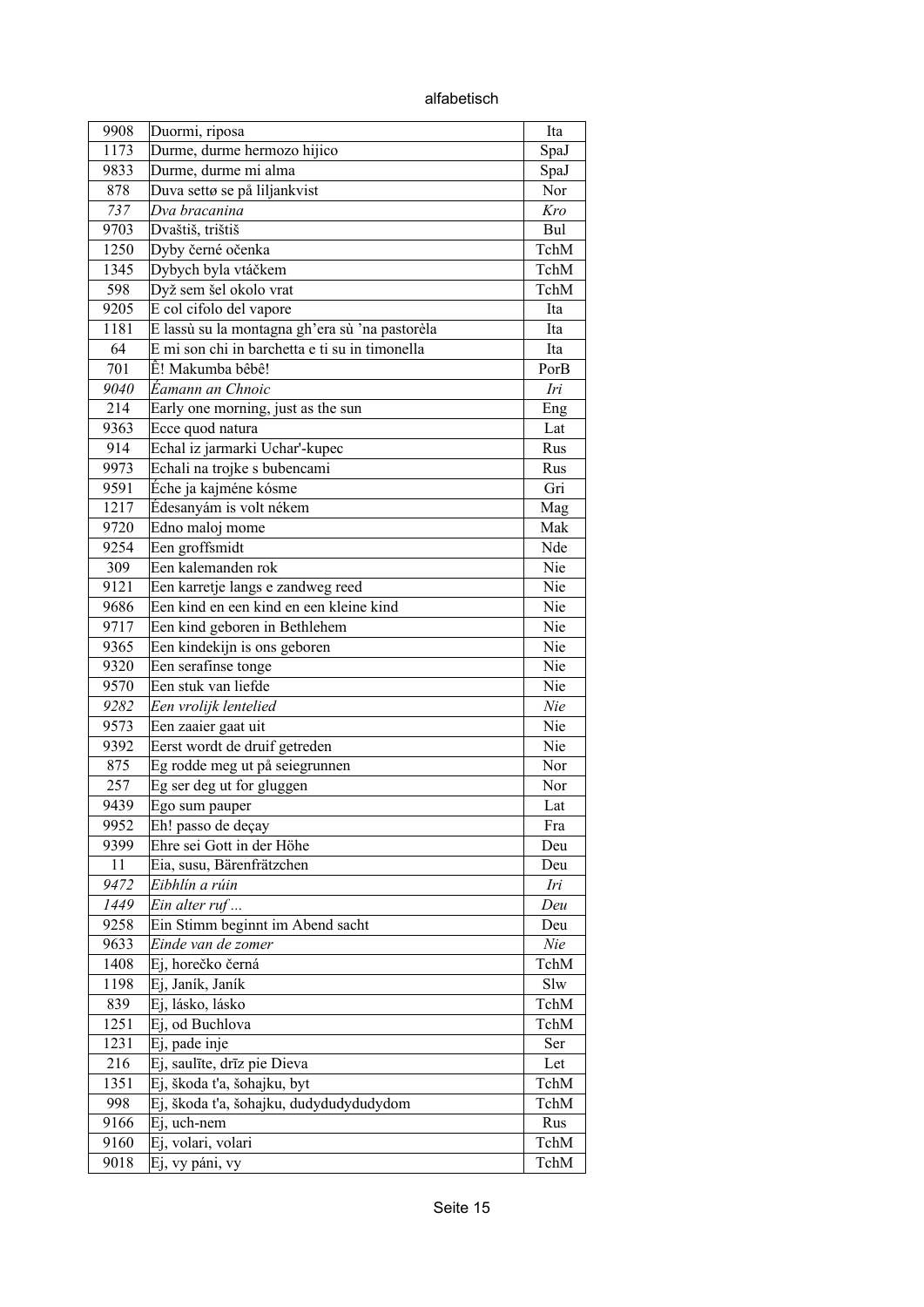alfabetisch

| 9585 | Ejiótissa                           | Gri         |
|------|-------------------------------------|-------------|
| 732  | Ek sal jou kry                      | Afr         |
| 450  | El amor que te tenía                | SpaA        |
| 1170 | El bon caçador                      | Kat         |
| 9198 | El cantarico                        | Spa         |
| 499  | El carbonero por las esquinas       | Spa         |
| 9714 | El desembre congelat                | Kat         |
| 9725 | el helwa di                         | Ara         |
| 686  | El Humahuaqueño                     | <b>SpaA</b> |
| 9659 | El mariner                          | Kat         |
| 1295 | El me murus el stà de là del Sère   | Ita         |
| 794  | El mestre                           | Kat         |
| 1191 | El mio Xuan                         |             |
| 1018 | El moliner                          | Spa         |
|      |                                     | Kat         |
| 1008 | El mosquito                         | SpaA        |
| 1101 | El Noi de la Mare                   | Kat         |
| 862  | El novillo despuntado               | SpaA        |
| 794  | El pare i la mare                   | Kat         |
| 1009 | El río                              | <b>SpaA</b> |
| 9188 | El sol le dijo a la luna            | Spa         |
| 9138 | El tortillero                       | <b>SpaA</b> |
| 9243 | Ela, vre Charalámbi                 | Gri         |
| 888  | Elena, Elena, rada si ma mala       | Slw         |
| 1291 | Elenke, Elenke                      | Bul         |
| 1194 | Elindultam szép hazámbul            | Mag         |
| 9219 | Elle est à toi, cette chanson       | Fra         |
| 209  | Ellillilli ellinnova                | Fin         |
| 129  | Elmenyek, elmegyek                  | Mag         |
| 975  | Embolada                            | <b>PorB</b> |
| 9262 | En 's avonds                        | Nie         |
| 9036 | En as ek kom te sterwe, lief        | Afr         |
| 677  | En Belén tocan a fuego              | Spa         |
| 1279 | En el lavadero                      | Spa         |
| 194  | En enero no hay claveles            | Spa         |
| 9277 | En Kölle am Rhing                   | Deu         |
| 989  | En la Cordillera llueve             | SpaA        |
| 371  | En la huerta de Murcia              | Spa         |
| 768  | En la puerta de la iglesia          | Spa         |
| 629  | En la puerta del convento           | Spa         |
| 9586 | En lo alto de aquella montaña       | Spa         |
| 756  | En medio de la plaza                | Spa         |
| 90   | En passant par la Lorraine          | Fra         |
| 834  | En revenant de noces                | Fra         |
| 1501 | En revenant des montagnes           | Fra         |
| 720  | En roulant ma boule roulant         | Fra         |
| 1016 | En un pellejito blanco (Villancico) | Spa         |
| 1484 | Én vagyok a, én vagyok a kunsági fí | Mag         |
|      |                                     |             |
| 9721 | En vänlig grönskas rika dräkt       | Sch         |
| 769  | En visa vill jag sjunga             | Sch         |
| 658  | En voi sua unhoittaa poies          | Fin         |
| 9056 | En yndig og frydefuld sommertid     | Dän         |
| 9087 | Éna karávi apó ti Chio              | Gri         |
| 9330 | Éna mítho tha sas po                | Gri         |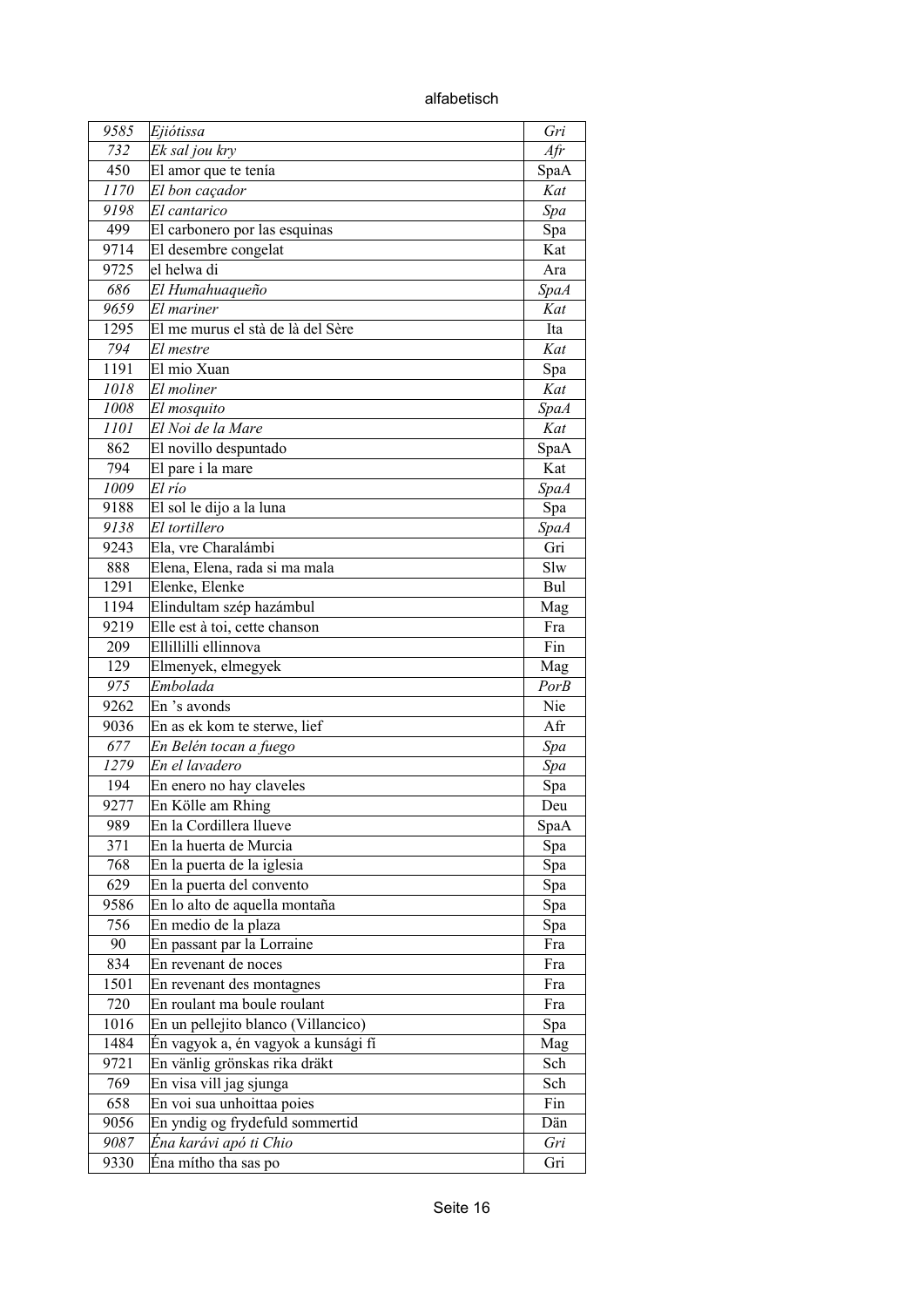alfabetisch

| 771  | Éna neró, kirá Vangeljó                         | Gri         |
|------|-------------------------------------------------|-------------|
| 9473 | Ena pulaki tin avgin                            | Gri         |
| 9771 | Éna to chelidhóni                               | Gri         |
| 1529 | Énas, móre                                      | Gri         |
| 43   | Entendez-vous le carillon                       | Fra         |
| 537  | Entere aldım kirkbeşe                           | Tür         |
| 525  | Entra Mayo y sale Abril                         | Spa         |
| 317  | Entre le bœuf et l'âne gris (Air du 13e siècle) | Fra         |
| 681  | Entre le bœuf et l'âne gris (Noël des Pyrénées) | Fra         |
| 989  | Entre mar y Cordillera                          | <b>SpaA</b> |
| 752  | er sol seïn a beter                             | Jid         |
| 21   | Era un bel lunedì partì del mio paese           | Ita         |
| 9754 | Erdelezi                                        | Rom         |
| 1001 | Erdő mellett estvéledtem                        | Mag         |
| 67   | Erdő, erdő, erdő                                | Mag         |
| 32   | Eres alta y delgada, como tu madre              | Spa         |
| 34   | Eres buena moza, sí                             | Spa         |
| 9073 | Eres para mí más dulce                          | Spa         |
| 9405 | erev shel shoshanim                             | Heb         |
| 529  | Ermitaño si vas a la ermita                     | Spa         |
| 1183 | <b>Ernst und Scherz</b>                         | Deu         |
| 480  | Es dunkelt schon in der Heide                   | Deu         |
| 1331 | Es fiel ein Reif in der Frühlingsnacht          | Deu         |
| 9246 | Es flog ein kleins Waldvögelein                 | Deu         |
| 1260 | Es freit ein wilder Wassermann                  | Deu         |
| 9263 | Es führt über den Main                          | Deu         |
| 1202 | Es geht eine dunkle Wolk herein                 | Deu         |
| 9474 | Es gibt ein Tier                                | Deu         |
| 845  | Es git nid Lustigers uf der Wäld                | Deu         |
| 9475 | Es hatt' ein Bauer ein schönes Weib             | Deu         |
| 1139 | Es ist ein Schnee gefallen                      | Deu         |
| 1521 | Es ist ein Schnitter                            | Deu         |
| 742  | Es ist ein' Ros' entsprungen                    | Deu         |
| 1308 | Es ist nit allewege Festabend                   | Deu         |
| 1269 | Es ist nit lang, daß es geschah                 | Deu         |
| 872  | Es kommt daher gar schone                       | Deu         |
| 9476 | Es komt ein schiff geladen                      | Deu         |
| 1084 | Es liegt ein Schloß in Österreich               | Deu         |
| 951  | Es mi caballo blanco                            | SpaA        |
| 765  | Es ritten drei Reiter zum Tore hinaus           | Deu         |
| 592  | Es sagen Ja die Blicke                          | Deu         |
| 9089 | Es saß ein klein wild Vögelein                  | Deu         |
| 1095 | Es steht ein Lind in jenem Tal                  | Deu         |
| 9989 | Es steht eine Mühle im Schwarzwälder Tal        | Deu         |
| 9990 | Es tagt, der Sonne Morgenstrahl                 | Deu         |
| 9047 | Es uzkāpu kalniņāi                              | Let         |
| 1488 | Es war ein König in Thule                       | Deu         |
| 9046 | Es waren mal drei gesellen                      | Deu         |
| 9738 | Es waren zwei Königskinder                      | Deu         |
| 1419 | Es wird scho glei dumpa                         | Deu         |
| 9091 | Es wohnt ein Müller an jenem Teich              | Deu         |
| 1399 | Es wohnt ein Müller in jenem Tal                | Deu         |
| 9807 | Es zogen drei Burschen wohl über den Rhein      | Deu         |
|      |                                                 |             |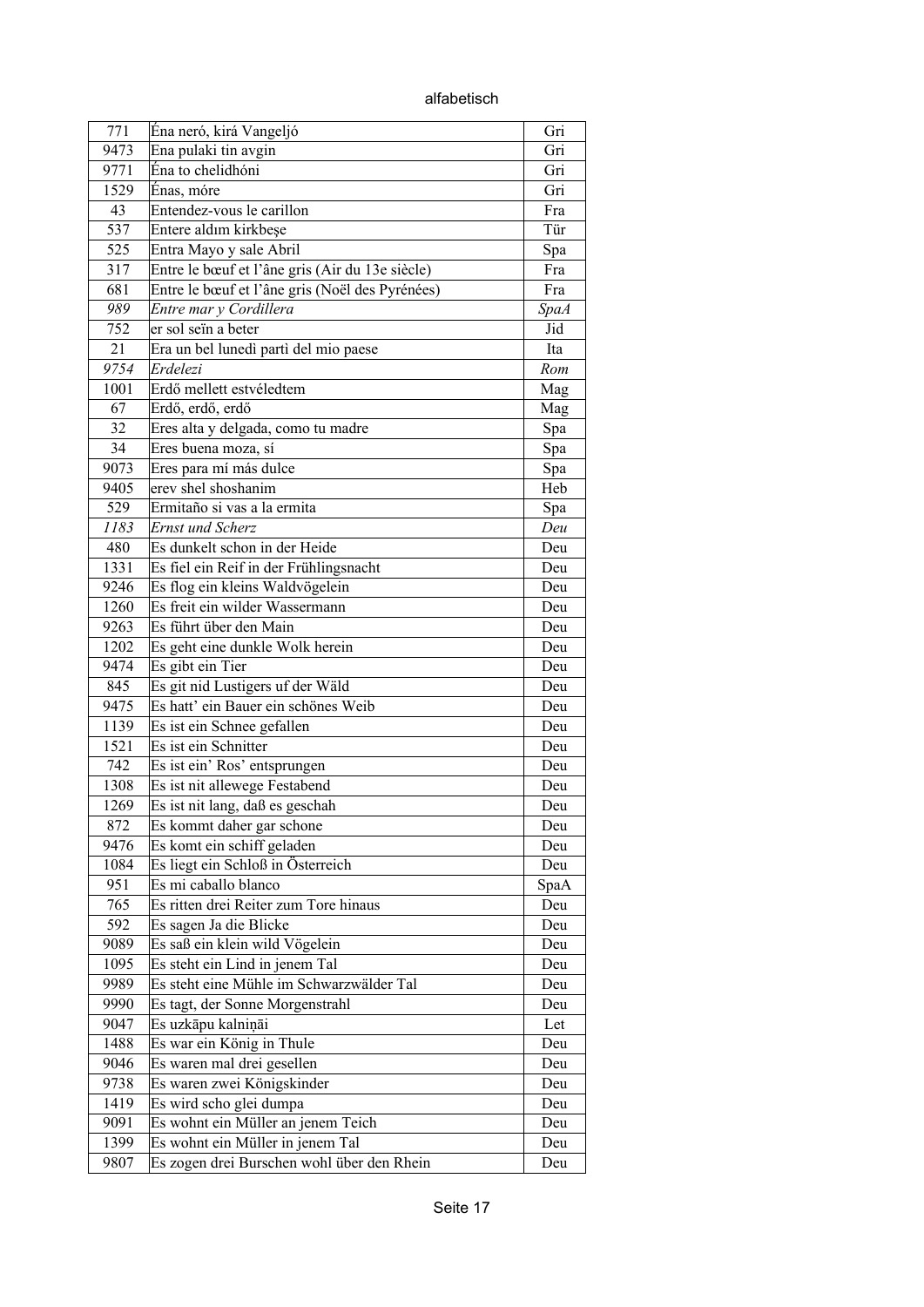alfabetisch

| 9197         | Es, es, es und es                                                        | Deu         |
|--------------|--------------------------------------------------------------------------|-------------|
| 987          | Ešče si já                                                               | TchM        |
| 740          | Escondido, escondido salí que te quiero ver                              | SpaA        |
| 1227         | Escoutas ben dins l'azur prouvençau                                      | Okz         |
| 130          | Esik az eső, ázik a heveder                                              | Mag         |
| 627          | Esik eső, szép csendesen esik                                            | Mag         |
| 1162         | Esta noche es Nochebuena                                                 | Spa         |
| 1451         | Estaba la pájara pinta                                                   | Spa         |
| 1462         | Estaba la rana, la rana sentada                                          | SpaA        |
| 453          | Estas son las mañanitas que cantaba el Rey David                         | SpaA        |
| 1015         | Este pandeiro que toco                                                   | Gal         |
| 9237         | Eště som sa neoženil                                                     | TchM        |
| 1001         | Esti dal                                                                 | Mag         |
| 701          | Estrela é lua nova                                                       | PorB        |
| 440          | Et barn er født i Bethlehem                                              | Dän         |
| 9088         | Et ging en Reiter langs de Kant                                          | Nde         |
| 9391         | Et zon zon zon mon violon                                                | Fra         |
| 975          | Êta, nêgo da tabela, oi lelê                                             | PorB        |
| 543          | Ett barn är fott på denna dag                                            | Sch         |
| 832          | Eu mandei fazer um laço                                                  | PorB        |
| 9428         | Ev chistr' ta Laou                                                       | <b>Bre</b>  |
| 856          | Ev'ry time me memba Liza                                                 | EngA        |
| 9477         | Eyes like the morning star                                               | EngA        |
| 661          | Ezekiel saw the wheel                                                    |             |
| 1380         | Fa la la (The waits)                                                     | EngA        |
| 9658         | Fadinho serrano                                                          | Eng<br>Por  |
| 1379         | Fairest Isle                                                             |             |
| 1193         | Fakanál, favilla, fatányér                                               | Eng         |
| 9109         | Falirjótisa                                                              | Mag<br>Gri  |
|              | Fäll dina ögon (Epistel n:o 64)                                          | Sch         |
| 9983<br>935  | Fanchon                                                                  | Frau        |
| 9035         | Farewell to Old England                                                  |             |
| 9820         |                                                                          | Eng         |
| 104          | Farewell to you, my own true love                                        | EngI<br>Okz |
| 174          | Farigouleto, Farigoula!                                                  |             |
|              | Fate la nanna coscine di pollo                                           | Ita         |
| 9358         | Fe gwyd yr haul<br>Fear a bhàta                                          | Wal         |
| 1317         |                                                                          | Gäl         |
| 1318         | Fear an bhàta                                                            | Iri         |
| 9071         | Fein sein, beinander bleibn<br>Fenesta che lucivi                        | Deu         |
| 1006         |                                                                          | Ita         |
| 116          | Feuilles volages (L'automne)                                             | Fra         |
| 1316         | Fhir a bhata, no horo eile (The Boatman - Fhir a bhata)<br>Fhir a' bhàta | EngS        |
| 1317<br>9395 | Fiddler's Green                                                          | Gäl         |
|              |                                                                          | EngI        |
| 200          | Fie, nay, prithee, John                                                  | Eng         |
| 9520         | Fifteen<br>File la laine                                                 | <b>EngA</b> |
| 9478         |                                                                          | Fra         |
| 9708         | Fine Flowers In The Valley                                               | Eng         |
| 561          | Fine knacks for ladies                                                   | Eng         |
| 954<br>52    | Five Reasons                                                             | Eng         |
| 755          | Fjäriln vingad syns på Haga (Fredmans Sång n:o 64)<br>Flisacy            | Sch<br>Pol  |
| 9116         | Flor da murta, raminho de freixo                                         |             |
|              |                                                                          | Por         |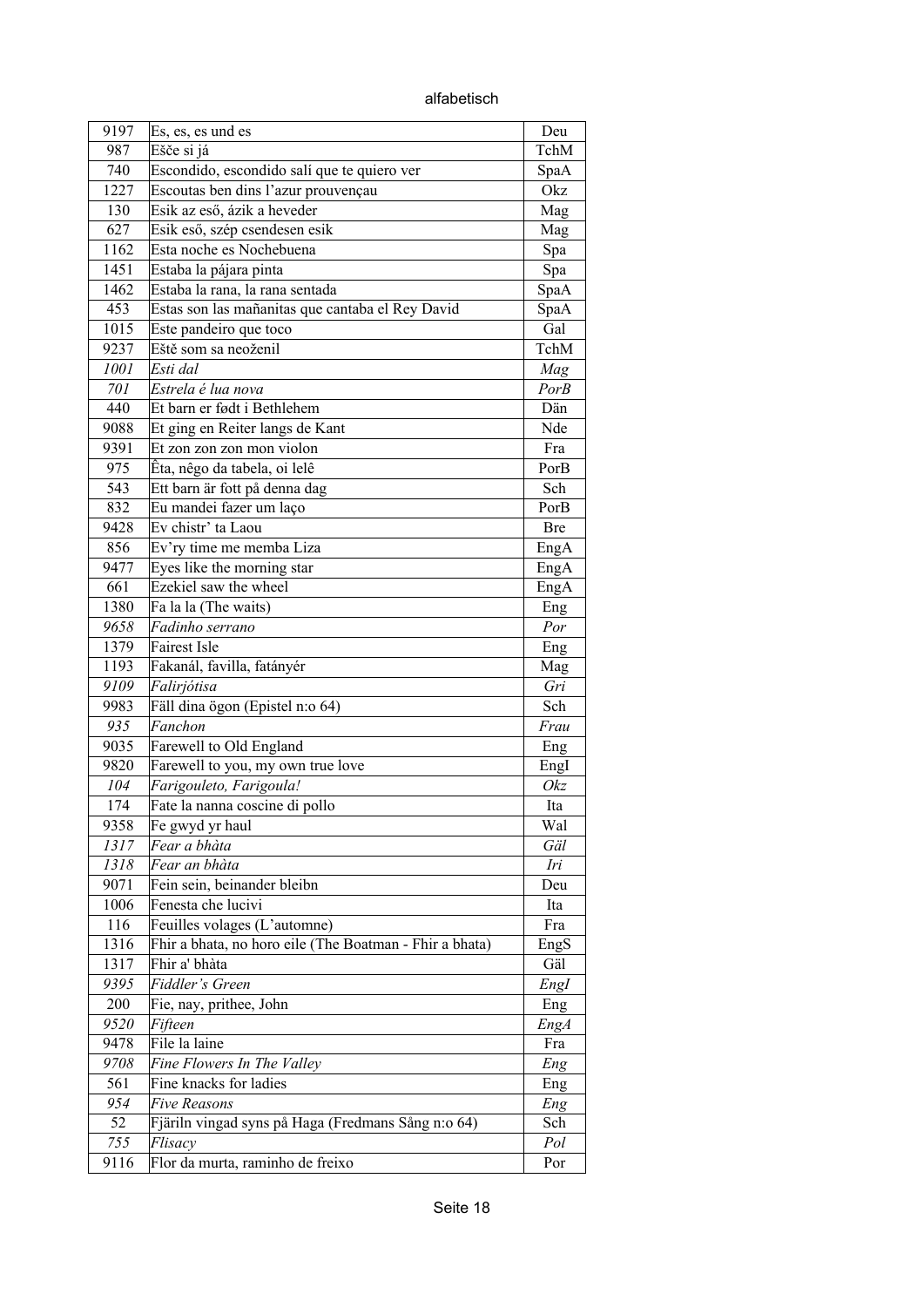alfabetisch

| 9969        | Flying                                                             | Eng         |
|-------------|--------------------------------------------------------------------|-------------|
| 9584        | Foaie verde și-o sipică                                            | Rum         |
| 9901        | Follow the drinking gourd                                          | EngA        |
| 9794        | for ikh mir aroys                                                  | Jid         |
| 218         | Förgäves uppå stigen                                               | Sch         |
| 9479        | Fornyrðislag                                                       | <i>Isl</i>  |
|             |                                                                    | Fra         |
| 1053<br>632 | Francion vint l'autre jour<br>Frankie and Johnnie were sweethearts |             |
| 548         |                                                                    | EngA        |
|             | fratek far nacht                                                   | Jid         |
| 1070        | Fratres exultate                                                   | Deu         |
| 1289        | Frauele, ihr sollt heime gehn                                      | Deu         |
| 9752        | Freundschaft ist die Quelle                                        | Deu         |
| 983         | Frisch auf, gut Gsell                                              | Deu         |
| 9480        | From the great Atlantic Ocean                                      | EngA        |
| 1340        | Früh, wann die Hähne krähn                                         | Deu         |
| 439         | Frunză verde flori mărunte                                         | Rum         |
| 9151        | Fui colher uma romã                                                | Por         |
| 1230        | Fui-te ver, 'stavas lavando                                        | Por         |
| 124         | Funiculì-Funiculà                                                  | Ita         |
| 505         | Für all ich krön, ich weiß wohl                                    | Deu         |
| 786         | Gábor Áron                                                         | Mag         |
| 82          | Gaudeamusigitur                                                    | Lat         |
| 9894        | Gaudete, gaudete, Christus est natus                               | Lat         |
| 9885        | Gauži raud saulīte                                                 | Let         |
| 462         | Gde to kažu ima lepih seka                                         | Ser         |
| 876         | Gdy się Chrystus rodzi                                             | Pol         |
| 9982        | Geh aus, mein Herz                                                 | Deu         |
| 9231        | Gekwetst ben ik van binnen                                         | Nie         |
| 1404        | Gelukkig is het land                                               | Nie         |
| 118         | Gentil coquelicot                                                  | Fra         |
| 472         | Geréncséri utca végig piros rózsa                                  | Mag         |
| 820         | Get you ready there's a meetin' here tonight                       | EngA        |
| 896         | Gieda gaideliai raliuoja                                           | Lit         |
| 9821        | Gildebroeders, maakt plezieren                                     | Nie         |
| 342         | Giovanotti che fate all'amore                                      | Ita         |
| 9842        | Gläns över sjö                                                     | Sch         |
| 9883        | Glimmande nymph (Fredmans Epistel n:o 72)                          | Sch         |
| 321         | Glory To That Newborn King                                         | <b>EngA</b> |
| 79          | Glory to Thee, my God (Tallys' Canon)                              | Eng         |
| 9915        | Glück auf, Glück auf! Der Steiger kommt                            | Deu         |
| 9192        | Glück auf, ihr Bergleut                                            | Deu         |
| 9788        | Glück, Glück zum neuen Jahr                                        | Deu         |
| 451         | Go 'way from my window                                             | EngA        |
| 623         | Go down Moses                                                      | <b>EngA</b> |
| 1482        | Go no more a-rushing, maids                                        |             |
| 337         | Go tell it on the mountain                                         | Eng         |
| 9948        |                                                                    | EngA        |
|             | Go, go, go, Daddy go                                               | EngA        |
| 243         | God morgon, mitt herrskap                                          | Sch         |
| 1391        | God morgon, mitt herrskap                                          | Sch         |
| 230         | God rest you merry, gentlemen                                      | Eng         |
| 1081        | Goizuetan bada gizon bat                                           | Bas         |
| 9730        | Golema ridža tičinam                                               | Mak         |
| 528         | Golubčik, golubčik                                                 | Rus         |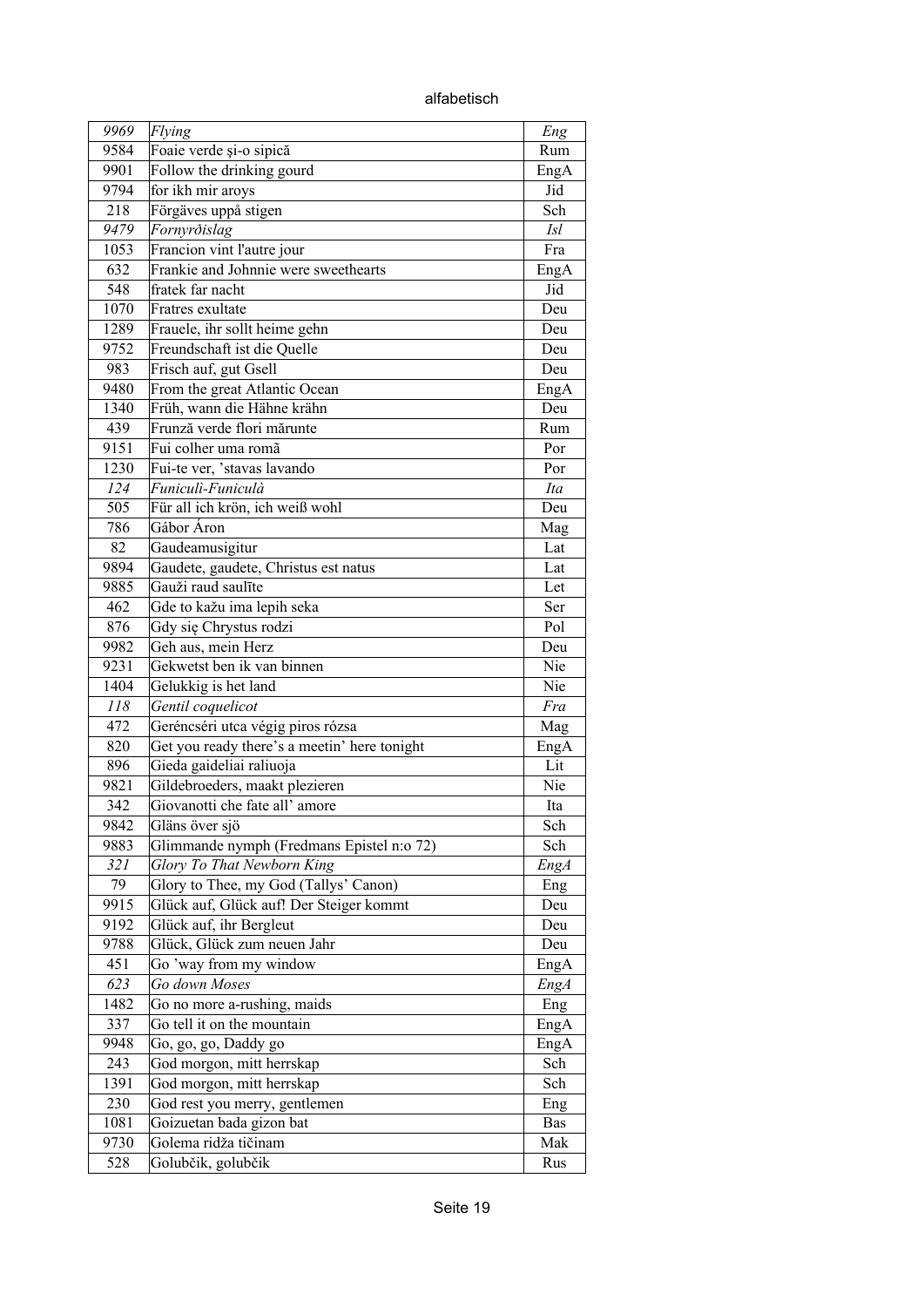alfabetisch

| 187         | Gone are the days                                      | EngA        |
|-------------|--------------------------------------------------------|-------------|
| 816         | Good news, the chariot's comin'                        | EngA        |
| 166         | Good night, ladies!                                    | Eng         |
| 9930        | Good people all                                        | Eng         |
| 9999        | Góralu, czy ci nie żal                                 | Pol         |
| 1187        | Gospodi, ne daj vragam v obidu                         | Rus         |
| 9295        | Gott hat alles recht gemacht                           | Deu         |
| 9845        | Gracias a la vida                                      | SpaA        |
| 9393        | Grad aus dem Wirtshaus                                 | Deu         |
| 1516        | Grândola vila morena terra da fraternidade             | Por         |
| 3           | Great Tom is cast                                      | Eng         |
| 723         | Green grow the lilacs                                  | EngA        |
| 1483        | Green grow the rashes                                  | EngS        |
| 9065        | Greenland Whale Fishery                                | <b>EngA</b> |
| 1385        | Greensleeves                                           | Eng         |
| 881         | Grüass di Gott, mei Bauer!                             | Deu         |
| 1240        | Grünet die Hoffnung                                    | Deu         |
| 9240        | Gu ma slán                                             | Iri         |
| 369         | Guadalajara en un llano, Mexico en una laguna          | SpaA        |
| 9139        |                                                        |             |
| 700         | Guantanamera<br>Guarda che bianca lüña                 | SpaA<br>Ita |
| 9649        |                                                        |             |
|             | Guayaquil de mis amores                                | <b>SpaA</b> |
| 801         | Guillô, pran ton tamborin                              | Fra         |
| 9898        | Güneşim                                                | Tür         |
| 762         | Guru auzoan orok dugu yai                              | Bas         |
| 9048        | Gutår, båd natt och dag (Fredmans Epistel n:o 1)       | Sch         |
| 9162        | Guten Abend, guten Nacht (Brahms)<br><b>Guter Mond</b> | Deu         |
| 9482<br>672 |                                                        | Deu         |
|             | Ha buradan aşağıda                                     | Tür         |
| 565         | Had to get up this mornin' soon                        | EngA<br>Sch |
| 1083        | Hade jag sextusende daler (Fredmans Sång n:o 14)       |             |
| 52          | Haga (Fredmans Sång n:o 64)                            | Sch         |
| 671         | Hajd' povedi veselo                                    | Ser         |
| 1454        | Hajej, můj andílku                                     | Tch         |
| 1274        | Hájku, hájku, hájku                                    | Tch         |
| 9686        | Halewijn en het kleine kind                            | Nie         |
| 69          | Hallelujah, Bum again                                  | <b>EngA</b> |
| 906         | Hällilaul                                              | Est         |
| 9019        | Hår är gudagott att vara                               | Sch         |
| 9339        | Haragszom az olyan szóra                               | Mag         |
| 1063        | Hard by a fountain                                     | Eng         |
| 9561        | <b>Hard Times</b>                                      | <b>EngA</b> |
| 229         | Hark! The bonny Christ Church bells                    | Eng         |
| 9235        | Harmonie der Sterne                                    | Deu         |
| 9716        | Hart'lijk welkom, beste mensen                         | Nie         |
| 9663        | hashivenu                                              | Heb         |
| 9763        | Hasta siempre                                          | <i>SpaA</i> |
| 550         | Haste thee, nymph                                      | Eng         |
| 1398        | Hätt mir ein Espenzweigelein                           | Deu         |
| 1067        | Hautalan Heikin (Hautalan Heikki)                      | Fin         |
| 791         | He that drinks is immortal                             | Eng         |
| 9204        | He, ho spann den Wagen an                              | Deu         |
| 9152        | Heb je van de zilveren vloot wel gehoord               | Nie         |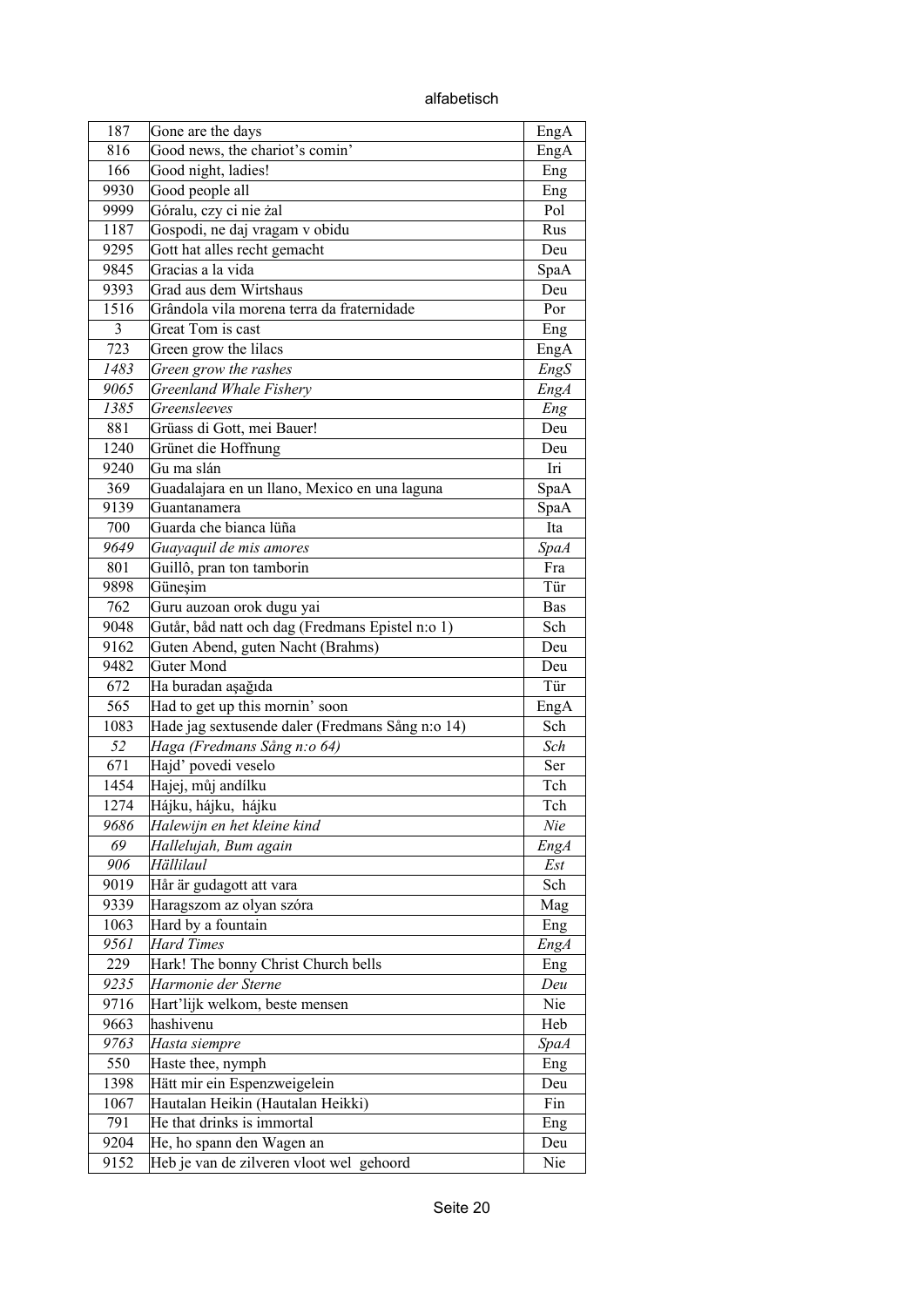alfabetisch

| 9483 | Heer Halewijn                          | Nie  |
|------|----------------------------------------|------|
| 994  | Heer Jezus heeft een hofke             | Nie  |
| 9110 | Heidenröslein                          | Deu  |
| 788  | Heilaa lähden etsimähän                | Fin  |
| 9928 | Heimwee doet ons hart verlangen        | Nie  |
| 9277 | Heimweh no Kölle                       | Deu  |
| 1280 | Hej ty Wisło                           | Pol  |
| 1301 | Hej, bystra woda                       | Pol  |
| 1199 | Hej, býval som valachom                | Slw  |
| 9629 | Hej, haj, hej, haj zelený háj          | TchM |
| 840  | Hej, hore háj, dolu háj                | Slw  |
| 973  | Hej, idem w las                        | Pol  |
| 9828 | Hej, tam gdieś (Hej sokoły)            | Pol  |
| 433  | Hej, tam w polu jezioro                | Pol  |
| 9872 | Hej, tomtegubbar                       | Sch  |
| 904  | Hej, valasi po zboji                   | Slw  |
| 1320 | Hej, zadudaj!                          | Slw  |
| 9937 | Herderskoor                            | Nie  |
|      |                                        |      |
| 512  | Herdersspel                            | Nie  |
| 682  | Here lies a woman                      | Eng  |
| 303  | Here's a health unto his Majesty       | Eng  |
| 9543 | Here's adieu sweet lovely Nancy        | Eng  |
| 151  | Herr, ich bin dein Eigentum            | Deu  |
| 9879 | Herrojen kanssa pellon laidassa        | Fin  |
| 9247 | Het Afzijn                             | Nie  |
| 309  | Het carillon van Duinkerke             | Nie  |
| 9274 | Het daghet in het Oosten               | Nie  |
| 9546 | Het klokske van Kafarnaom              | Nie  |
| 9316 | Het liedeken van Rozemarijn            | Nie  |
| 1480 | Het loze vissertje                     | Nie  |
| 9432 | Het regende zeer                       | Nie  |
| 9572 | Het soude een fier Margrietken         | Nie  |
| 743  | Het viel een hemels dauwe al in        | Nie  |
| 9034 | Het viel eens hemels dauwe voor        | Nie  |
| 821  | Het vloog een klein wild vogelken      | Nie  |
| 9541 | Het waren geen terroristen             | Nie  |
| 1268 | Het waren twee koningskinderen         | Nie  |
| 9536 | Het was een maged uitverkoren          | Nie  |
| 744  | Het was te nacht, alzo zoete nacht     | Nie  |
| 9615 | Het windeke dat uit het oosten waait   | Nie  |
| 1248 | Hey ho, nobody at home                 | Eng  |
| 894  | Hey ho, to the greenwood now let us go | Eng  |
| 823  | Hi ho the Preacher Man!                | EngA |
| 1126 | Hi ri liuthil o                        | Gäl  |
| 1176 | Hier is onze fiere Pinksterblom        | Nie  |
| 732  | Hier's ek weer                         | Afr  |
| 1229 | <b>High Germany</b>                    | Eng  |
| 986  | Hiljaa, hiljaa joulun kellot kajahtaa  | Fin  |
| 863  | Hill an' gully ridea                   | EngA |
| 9146 | Hill you ho boys                       | EngS |
| 1089 | Hle, hle, tamhle v Betlémě             | Tch  |
| 9081 | Hô-lëp                                 | Kas  |
| 972  | Ho! Brother Teague                     | EngI |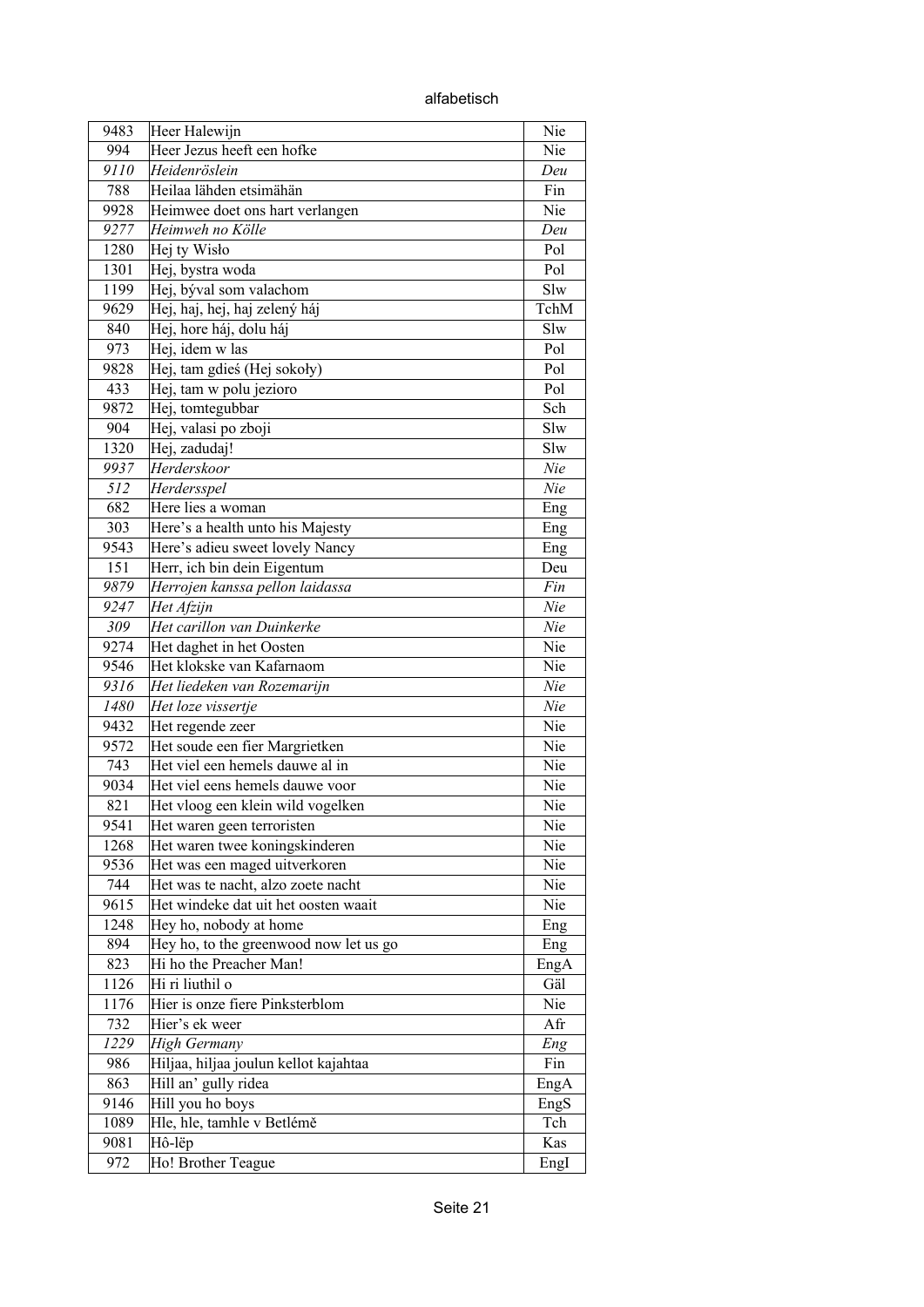| alfabetisch |
|-------------|
|-------------|

| 1292 | Hoam, hoam, hoam sollt' i geh'              | Deu  |
|------|---------------------------------------------|------|
| 1493 | hobn mir a nigndl                           | Jid  |
| 669  | Hodi, da Minka                              | Slv  |
| 143  | Hoe leit dit kindeken                       | Nie  |
| 362  | Hoe ry die Boere                            | Afr  |
| 9203 | Hol haltal ar éjjel                         | Mag  |
| 1369 | Hola ino, hola                              | Pol  |
| 9382 | Hold on!                                    | EngA |
| 9551 | Holl am rantau'r                            | Wal  |
| 916  | Holla, gut Gsell, ich will dir sagn         | Deu  |
| 9509 | Home On The Range                           | EngA |
| 9449 | homentash                                   | Jid  |
| 9294 | Hop hej! Cibuláři                           | Tch  |
| 366  | Hop tiri, hop tiri                          | Tür  |
| 1037 | Hört, ihr Herrn und lasst euch sagen        | Deu  |
| 9236 | How Can I Keep From Singing                 | EngA |
| 9067 | How great is the pleasure                   | Eng  |
| 9688 | Hull a szilva a fáról                       | Mag  |
| 9995 | hulyet, hulyet, kinderlekh                  | Jid  |
|      |                                             |      |
| 9456 | Humor                                       | Deu  |
| 9364 | Hush, my babe                               | Eng  |
| 178  | Hvalile se Kaštelanke                       | Kro  |
| 1241 | I cannot get to my love                     | Eng  |
| 9304 | I come and stand at every door              | EngA |
| 405  | I come from Alabama                         | EngA |
| 413  | I couldn't hear nobody pray                 | EngA |
| 9010 | I danced in the morning                     | Eng  |
| 9564 | I dream of Jeanie with the light brown hair | EngA |
| 1381 | I dreamed a dream the other night           | Eng  |
| 9484 | I dreamed I saw Joe Hill                    | EngA |
| 1425 | I fât portant                               | Fra  |
| 497  | I fjor gjaett' eg geitinn'                  | Nor  |
| 9709 | I gave her cakes and ale                    | Eng  |
| 9212 | I gave my love a cherry                     | Eng  |
| 9583 | I got a shoes                               | EngA |
| 9795 | I hab halt zwa kohlschwarze Rappen          | Deu  |
| 1455 | I himlen är vår                             | Sch  |
| 1390 | I Januari månad (Fredmans Sång n:o 17)      | Sch  |
| 424  | I know where I'm goin'                      | EngI |
| 1222 | I maccheroni                                | Ita  |
| 1218 | I milítsa                                   | Gri  |
| 9383 | I Mirtjá                                    | Gri  |
| 9485 | I ride an old paint                         | EngA |
| 319  | I saw three ships                           | Eng  |
| 9486 | I skovens dybe                              | Dän  |
| 979  | I sowed the seeds of love                   | Eng  |
| 426  | I Sultána                                   | Gri  |
| 9636 | I tourne, i' tourne le furet                | Fra  |
| 540  | I tráta mas i kurelú                        | Gri  |
| 406  | I will give my love an apple                | Eng  |
| 9308 | I woiß a Liadli                             | Deu  |
| 553  | I wonder as I wander                        | EngA |
| 492  | I'll bid my heart be still                  | Eng  |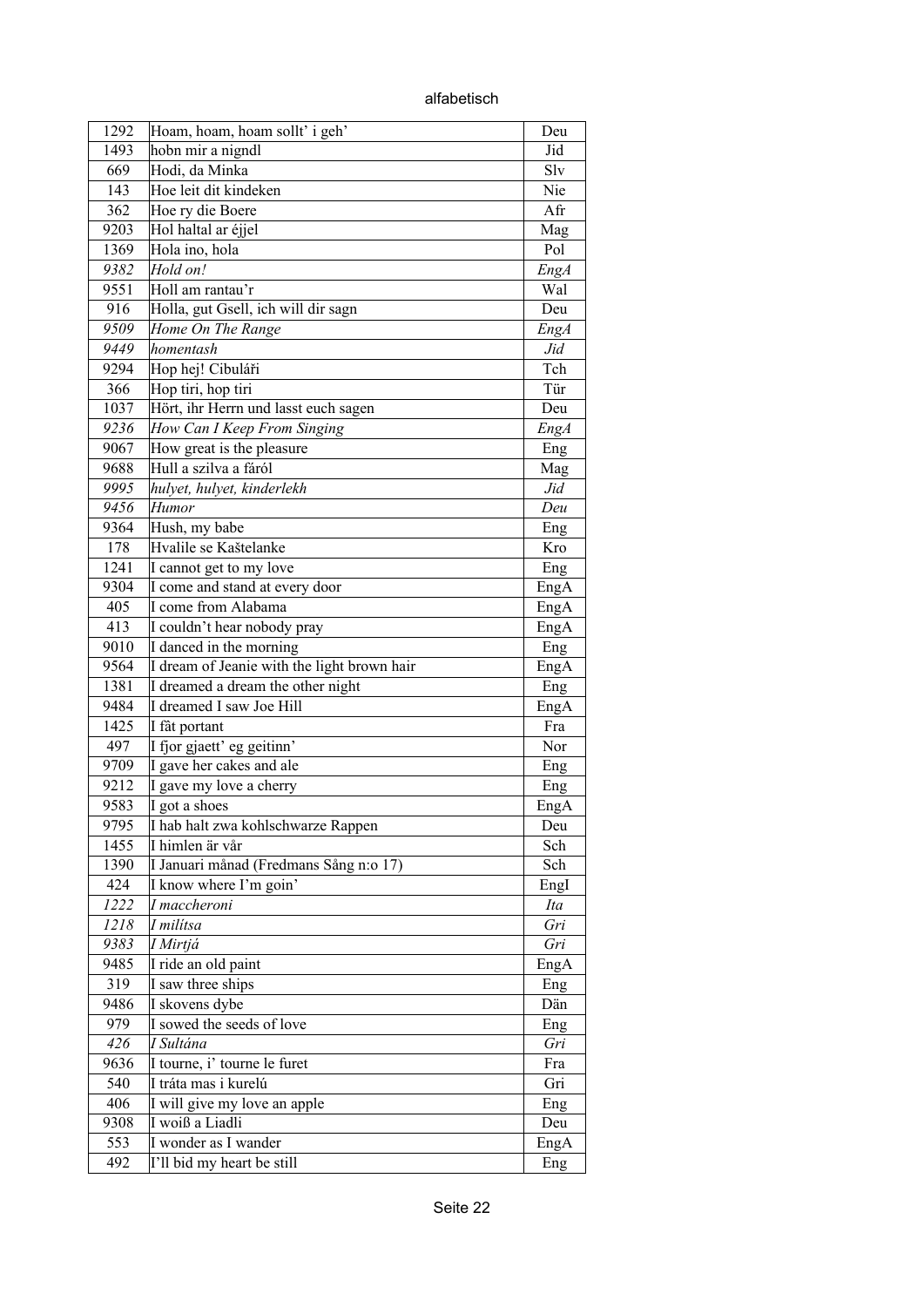alfabetisch

| 234  | I'll sing you one-ho!                       | Eng  |
|------|---------------------------------------------|------|
| 180  | I'm just a poor wayfairing stranger         | EngA |
| 568  | I'm walking down the track                  | EngA |
| 9707 | I'am Seventeen Come Sunday                  | Eng  |
| 704  | I'm gonna sing when the spirit says sing    | EngA |
| 9790 | I've been a wild rover                      | EngI |
| 1066 | I've travelled the wide world all over      | EngI |
| 9602 | Ia-ti mireasă                               | Rum  |
| 1257 | Ich armes welsches Teufel                   | Deu  |
| 9878 | Ich bin ein freier Mann                     | Deu  |
| 168  | Ich fahr dahin, wann es muss sein           | Deu  |
| 1339 | Ich hab die Nacht geträumet                 | Deu  |
| 1458 | Ich habe mein Feinsliebchen                 | Deu  |
| 976  | Ich han in einem Garten                     | Deu  |
| 9487 | Ich hatt' einen Kameraden                   | Deu  |
| 9223 | Ich hört' ein Sichlein rauschen             | Deu  |
| 850  | Ich kann und mag nicht                      | Deu  |
| 1264 | Ich komme schon durch manche Land           | Deu  |
| 9611 | Ich lebe mein Leben in wachsenden Ringen    | Deu  |
| 9033 | Ich reise übers grüne Land                  | Deu  |
| 1221 | Ich spring an diesem Ringe                  | Deu  |
| 1183 | Ich weile gern                              | Deu  |
| 1416 | Ich weiß mir ein Liedlein                   | Deu  |
| 9435 | Ich weiß nicht was soll es bedeuten         | Deu  |
| 9249 | Ich will den Herrn loben                    | Deu  |
| 1212 | Ich wollt, daß ich doheime wär              | Deu  |
| 9383 | Icha mja thálassa sto nu                    | Gri  |
| 1412 | Ick hebbe vyf leve söneken hat              | Nde  |
| 885  | Idzie dysc, idzie dysc                      | Pol  |
| 581  | Idzie Maciek, idzie                         | Pol  |
| 9861 | Iéu ause amount lo gau                      | Okz  |
| 954  | If all be true                              | Eng  |
| 1323 | If I was a blackbird                        | EngI |
| 9382 | If you want to get to heaven                | EngA |
| 843  | If you will marry me                        | EngS |
| 619  | Igra kolo na dvadeset i dva                 | Kro  |
| 1302 | Igrale se delije                            | Ser  |
| 1234 | Ihr Hirten, erwacht!                        | Deu  |
| 9    | Ihr, auf diesem Stern                       | Deu  |
| 9975 | Ija mia mi kerida                           | SpaJ |
| 9218 | Ik ben de groene straatjes zo dikwijls      | Nie  |
| 9298 | Ik ben van nergens en overal                | Nie  |
| 9408 | Ik ging op enen morgen                      | Nie  |
| 532  | Ik hoorde dees dagen een maagdetje klagen   | Nie  |
| 1498 | Ik kwam er lestmaal over bergen en dalen    | Nie  |
| 9316 | Ik kwam laatst door den bogaard             | Nie  |
| 9437 | Ik kwam lest over een berg                  | Nie  |
| 9012 | Ik vinde mij bedwongen                      | Nie  |
| 9426 | Ik wil deze nacht door de straten verdwalen | Nie  |
| 9070 | Ik zag Cecilia komen langs enen waterkant   | Nie  |
| 9488 | Ik zat te spinnen                           | Nie  |
| 22   | Ik zeg adieu                                | Nie  |
| 9443 | Il a tout dit                               | Fra  |
|      |                                             |      |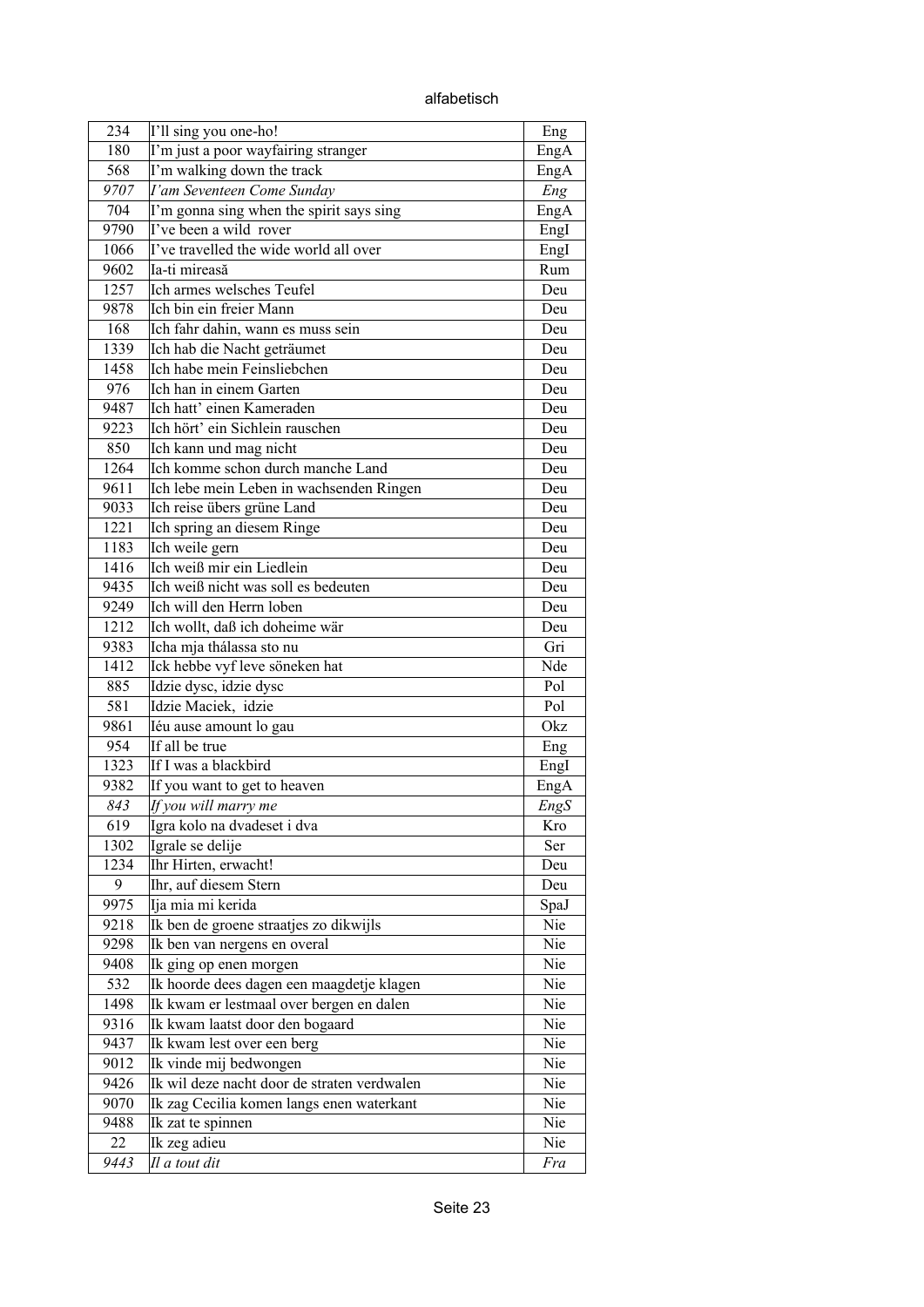alfabetisch

| 276  | $ I $ cucù                                       | Ita        |
|------|--------------------------------------------------|------------|
| 483  | Il est né, le divin Enfant                       | Fra        |
| 9653 | Il était un petit homme                          | Fra        |
| 9751 | Il était un petit navire                         | Fra        |
| 1424 | Il était un' bergère                             | Fra        |
| 212  | Il faut te marier, Papillon                      | Fra        |
| 9268 | Il faut toujours lustig sein                     | Deu        |
| 9563 | Il moru Sarrassin                                | Ita        |
| 531  | Il trescone                                      | Ita        |
| 1553 | Il vin di all'aua                                | Rät        |
| 594  | Ille potens sui                                  | Lat        |
| 128  | Illumina oculos meos                             | Lat        |
| 9850 | Im Maien, im Maien                               | Deu        |
| 9489 | Im schönsten Wiesengrunde                        | Deu        |
| 1522 | im veldl beym taikl                              | Jid        |
| 1125 | Im Wirtshaus                                     | Deu        |
| 349  | Imate li vino?                                   | Mak        |
| 9373 | In 't hemelrijk hierboven                        | Nie        |
| 9337 | In 't zoetste van de meie                        | Nie        |
| 9859 | In Amsterdam there lived a maid                  | Eng        |
| 9064 | In de hemel is ene dans                          | Nie        |
| 9312 | In der Måltinger Wand hängt a Schleiale          | Deu        |
| 9985 | In die Berg bin I gern                           | Deu        |
| 9147 | In Dublin's fair city                            | EngI       |
| 316  | In dulci jubilo                                  | Deu        |
| 1074 | In een huis daar woonde niemand in               | Nie        |
| 9057 | In einem kühlen Grunde                           | Deu        |
| 9354 | In Flander's Fields                              | EngA       |
| 9066 | In iedere kleine appel                           | Nie        |
| 9685 | In my memory, I will always                      | EngI       |
| 961  | In our deep vaulted cell                         | Eng        |
| 932  | In peritia sua requirentes modos musicos         | Lat        |
| 1332 | In Scarlett Town, where I was born               | Eng        |
| 1446 | In stiller Nacht                                 | Deu        |
| 9419 | In yonder valley there flows sweet union         | EngA       |
| 506  | Incipe Maenalios mecum, mea tibia                | Lat        |
| 9992 | Ine meghálos o jalós                             | Gri        |
| 9507 | Ingrids vise                                     | Nor        |
| 9462 | Iníón an Phailítínigh                            | Iri        |
| 982  | Innsbruck, ich muß dich lassen                   | Deu        |
| 9661 | Inspector Powell gave the command                | EngA       |
| 1002 | Integer vitae                                    | Lat        |
| 1222 | Io mi sono un poveretto senza casa e senza letto | Ita        |
| 1539 | Io n'ai cinc sòus                                | Okz        |
| 9786 | Ir pasėjau žalią liną                            | Lit        |
| 9619 | Is het lichtmis                                  | Nie        |
| 9601 | Is this the little girl                          |            |
|      | Is ton afró, is ton afró tis thálassas           | EngA       |
| 9668 |                                                  | Gri        |
| 9490 | Isabeau se promène le long de son jardin         | Fra        |
| 9423 | Isakene, taadikene                               | Est<br>Lit |
| 1464 | Išėjo tėvelis į mišką                            |            |
| 1393 | Išla Kupalka sjalom, sjalom                      | Bel        |
| 120  | Išla Marina do cintorina                         | TchM       |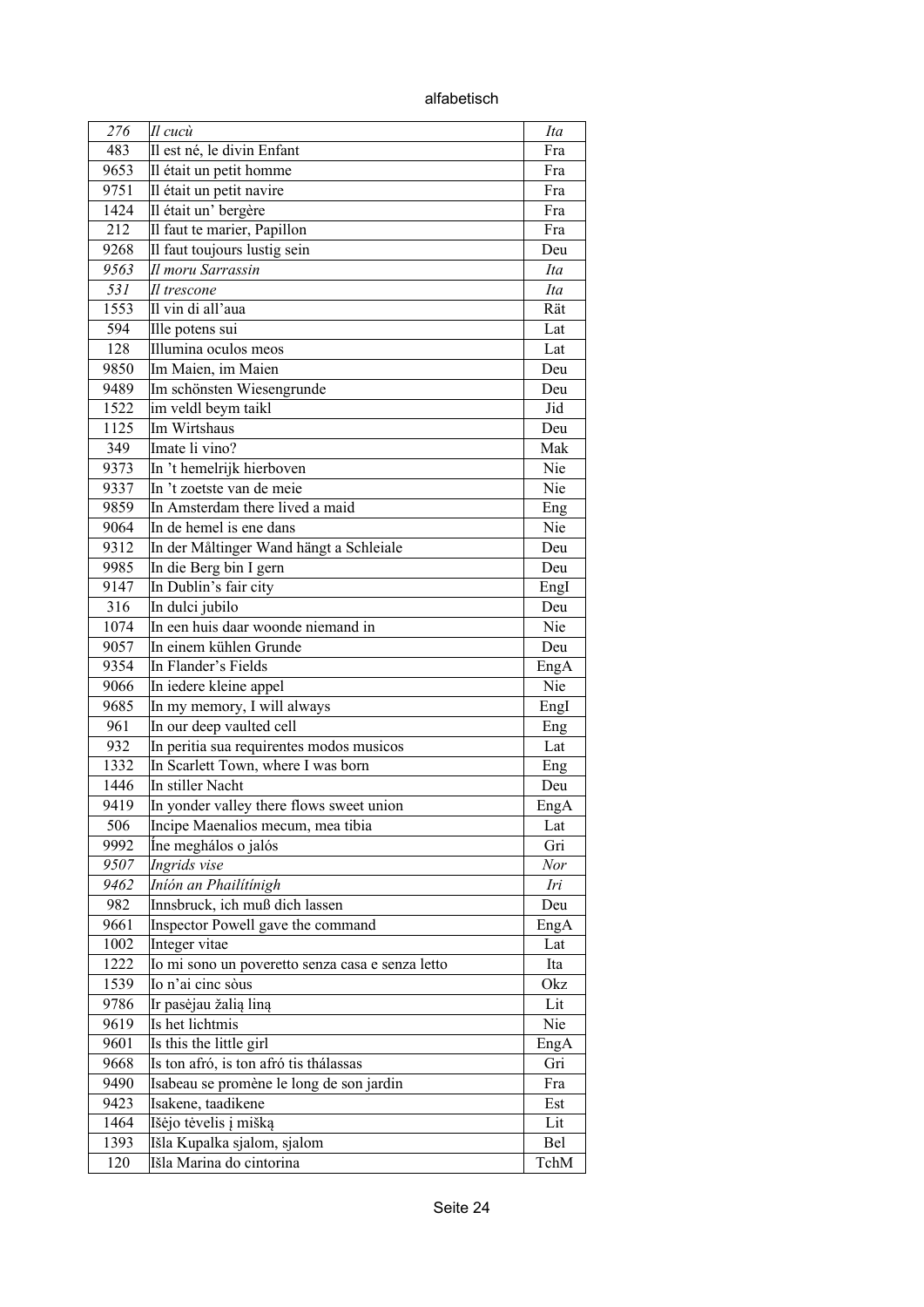alfabetisch

| 284  | Ísland, ögrum skorið                             | Isl  |
|------|--------------------------------------------------|------|
| 9163 | Ist das nit a Schnitzelbank                      | Deu  |
| 9300 | Ist einer ausgegangen zur Liab für's Fensterlein | Deu  |
| 829  | İstanbul'un karşısında                           | Tür  |
| 1306 | It is of a rich merchant                         | Eng  |
| 182  | It muzyk giet troch de buorren                   | Fri  |
| 9672 | It's a rosebud in June                           | Eng  |
| 9130 | Iz za ostorova na strežen'                       | Rus  |
| 9718 | Izak, Jakob, Abraham                             | Slv  |
| 1000 | Iže cheruvimy tajno obrazujušče                  | Rus  |
| 9917 | Izgrala e mesečinka                              | Bul  |
| 9443 | J'ai connu dans mon jeune âge                    | Fra  |
| 118  | J'ai descendu dans mon jardin                    | Fra  |
| 9548 | J'ai vu le loup                                  | Fra  |
| 1441 | J'avions reçu commandement                       | Fra  |
| 1343 | Ja chodila, chodila                              | TchM |
| 1352 | Ja keď sa Janoško                                | TchM |
| 9093 | Já lá vem nascendo                               | Por  |
| 1163 | Já mám štyry koně vraný                          | Tch  |
| 9125 | Ja mogilu miloj iskal                            | Rus  |
| 811  | Ja na gorku šla                                  | Rus  |
| 595  | Ja po cvetikam chodila                           | Rus  |
| 601  | Ja posejuli, mlada, mladen'ka                    | Rus  |
| 931  | Já Redondo                                       | Por  |
| 609  | Ja v sadočke byla                                | Rus  |
| 590  | Ja, vandrigen i världen                          | Sch  |
| 1335 | Ja, vi elsker dette landet                       | Nor  |
| 9947 | Jaan läeb jaanitulele                            | Est  |
| 9806 | Jadą goście                                      | Pol  |
| 9491 | Jag år spelman, jag skall spela                  | Sch  |
| 477  | Jag unnar dig ändå allt gott                     | Sch  |
| 9965 | Jag väntar vid min stockeld                      | Sch  |
| 1140 | Jag vet en dejlig rosa                           | Sch  |
| 9668 | Jaló jaló                                        | Gri  |
| 9042 | Jamaica Farewell                                 | EngA |
| 730  | Jan de Mulder                                    | Nie  |
| 9097 | Jan Hinnerk de wahnt in de Lammer-Lammerstraat   | Nde  |
| 9610 | Jan Petit danso                                  | Okz  |
| 9610 | Jan Pichon                                       | Okz  |
| 9457 | Jan, mijne man, zou ruiter worden                | Nie  |
| 1333 | Janeta, ount anirem gardar                       | Okz  |
| 784  | Jas sum moma pak moma                            | Mak  |
| 1285 | Je l'aimais tant, mon mari!                      | Fra  |
| 1442 | Je me suis t'engagé                              | Fra  |
| 676  | Je sais, Vierge Marie                            | Fra  |
| 1322 | Je voudrais êtr' mariée                          | Fra  |
| 9142 | Jeanneton prend sa faucille                      | Fra  |
| 291  | Jeannette, où irons nous garder                  | Fra  |
| 1354 | Jede mladík na svém koni                         | Tch  |
| 9913 | Jeder prüfe seine Stärke                         | Deu  |
| 198  | Jedna hodina s půlnoci byla                      | TchM |
| 1047 | Jeg lagde mig så sildig                          | Nor  |
| 1415 | Jennemieke                                       | Nie  |
|      |                                                  |      |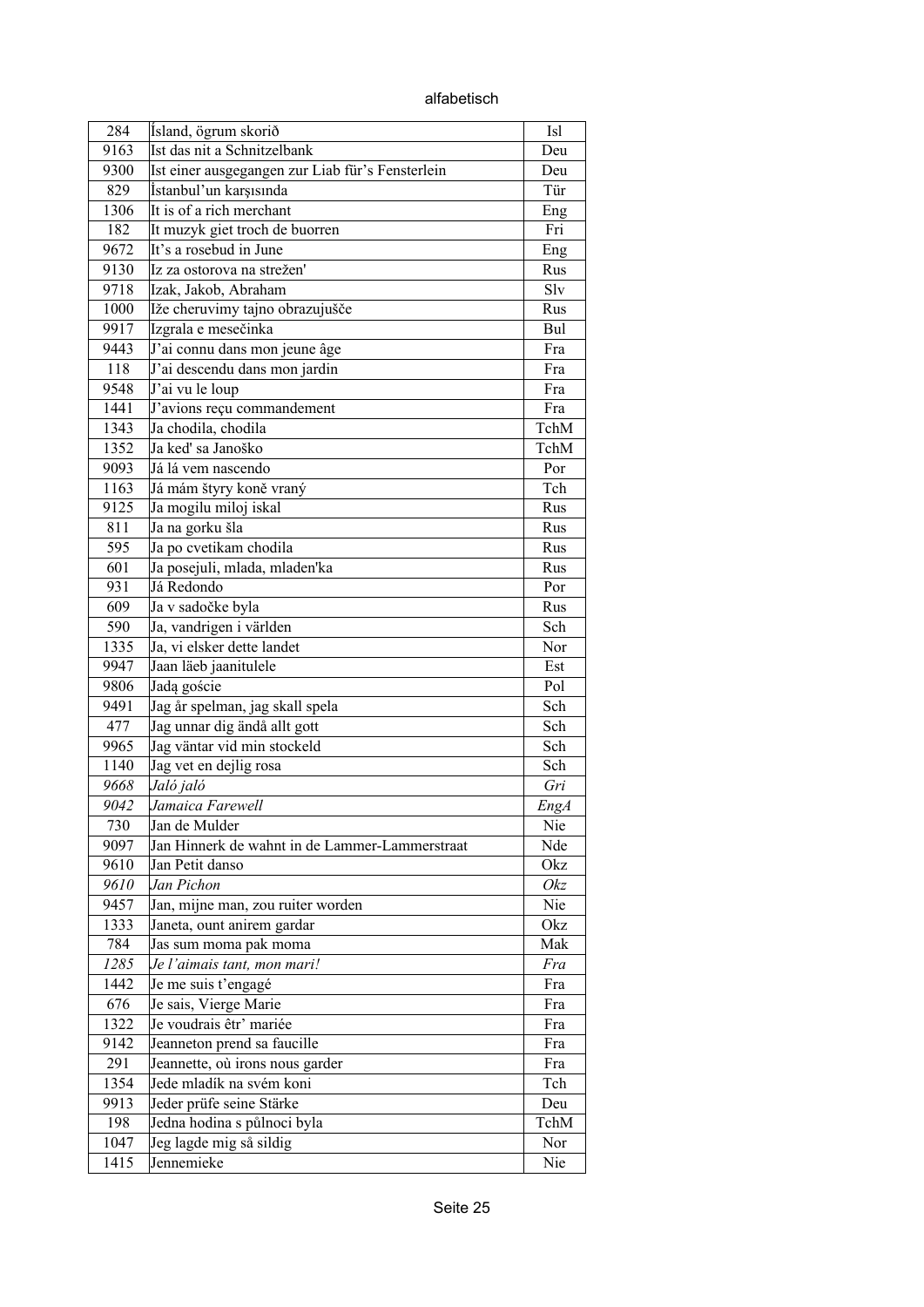alfabetisch

| 1544 | Jesse James                                    | EngA               |
|------|------------------------------------------------|--------------------|
| 511  | Jesus Dood                                     | Nie                |
| 1397 | Jetzt kommt die fröhliche Sommerzeit           | Deu                |
| 9061 | Jeugdig volkje ras, ras, ras                   | Nie                |
| 481  | Jezus malusieńki                               | Pol                |
| 314  | Jichav kozak na vijnon'ku                      | Ukr                |
| 71   | Jichav kozak za Dunaj                          | Ukr                |
| 313  | Jingle Bells                                   | EngA               |
| 1115 | <b>Jngen Rosen</b>                             | Nde                |
| 593  | Joachim uti Babylon (Fredmans Sång n:o 41)     | Sch                |
| 1519 | John Barleycorn                                | Eng                |
| 1474 | Joli mois de Mai                               | Fra                |
| 1156 | Jos voisin laulaa                              | Fin                |
| 1423 | Jovano, Jovanke                                | Mak                |
| 1325 | Joy to the world!                              | Eng                |
| 9877 | Jūdz tautietis, jūdz brālītis                  | Let                |
| 9972 | June, lovely June                              | Eng                |
| 544  | Jungfru Maria till Betlehem gick               | Sch                |
| 9961 | Juntitos al fogón                              |                    |
| 1035 | Jūras meita sagšas auda                        | <b>SpaA</b><br>Let |
| 9387 | Jūriņ' prasa smalku tīklu                      | Let                |
|      |                                                | Kat                |
| 9492 | Jutge n'està                                   |                    |
| 9811 | Już miesiąc zeszedl                            | Pol                |
| 1499 | Kački, to su ptački                            | Sor                |
| 9336 | Kad ja pođoh na Bembašu                        | <b>Bos</b>         |
| 737  | Kad su se dva bracanina                        | Kro                |
| 1143 | Kafu mi, draga, ispeci                         | <b>Bos</b>         |
| 9992 | Kajmós                                         | Gri                |
| 396  | Kak na gore kalina                             | Rus                |
| 9451 | Kak na pole da na poljane                      | Rus                |
| 446  | Kak u našej Kati, Kati-Kateriny                | Rus                |
| 266  | Kak u našich u vorot                           | Rus                |
| 573  | Käki kukkuu kultarinta                         | Fin                |
| 1413 | Kako što e taa čaša                            | Mak                |
| 9372 | Kalenin bedenleri yar yar yar yandım           | Tür                |
| 255  | Kaleš Anga                                     | Mak                |
| 1508 | Kalín iméran árchondes                         | Gri                |
| 197  | Kalinka                                        | Rus                |
| 785  | Kaljo, Kaljino                                 | Mak                |
| 9875 | Kam jurt, we wan en iilj heer mååge            | Fri                |
| 9776 | Kanelóriza                                     | Gri                |
| 9303 | Kapıları çalan benim                           | Tür                |
| 1228 | Kaplied                                        | Deu                |
| 9951 | Karamfil                                       | Bul                |
| 330  | Käraste bröder (Fredmans Epistel n:o 9)        | Sch                |
| 9087 | Karávi em'apó ti Chjo                          | Gri                |
| 9923 | Káthe proí pu kínagha                          | Gri                |
| 189  | Kâtip                                          | Tür                |
| 294  | Katjuša                                        | Rus                |
| 1487 | Káto sto jaló, káto sto perijáli               | Gri                |
| 9776 | Káto sto jaló, káto sto perijáli, kórin aghapó | Gri                |
| 270  | Káto stu Válto ta chorjá                       | Gri                |
| 1039 | Katten i sækken                                | Dän                |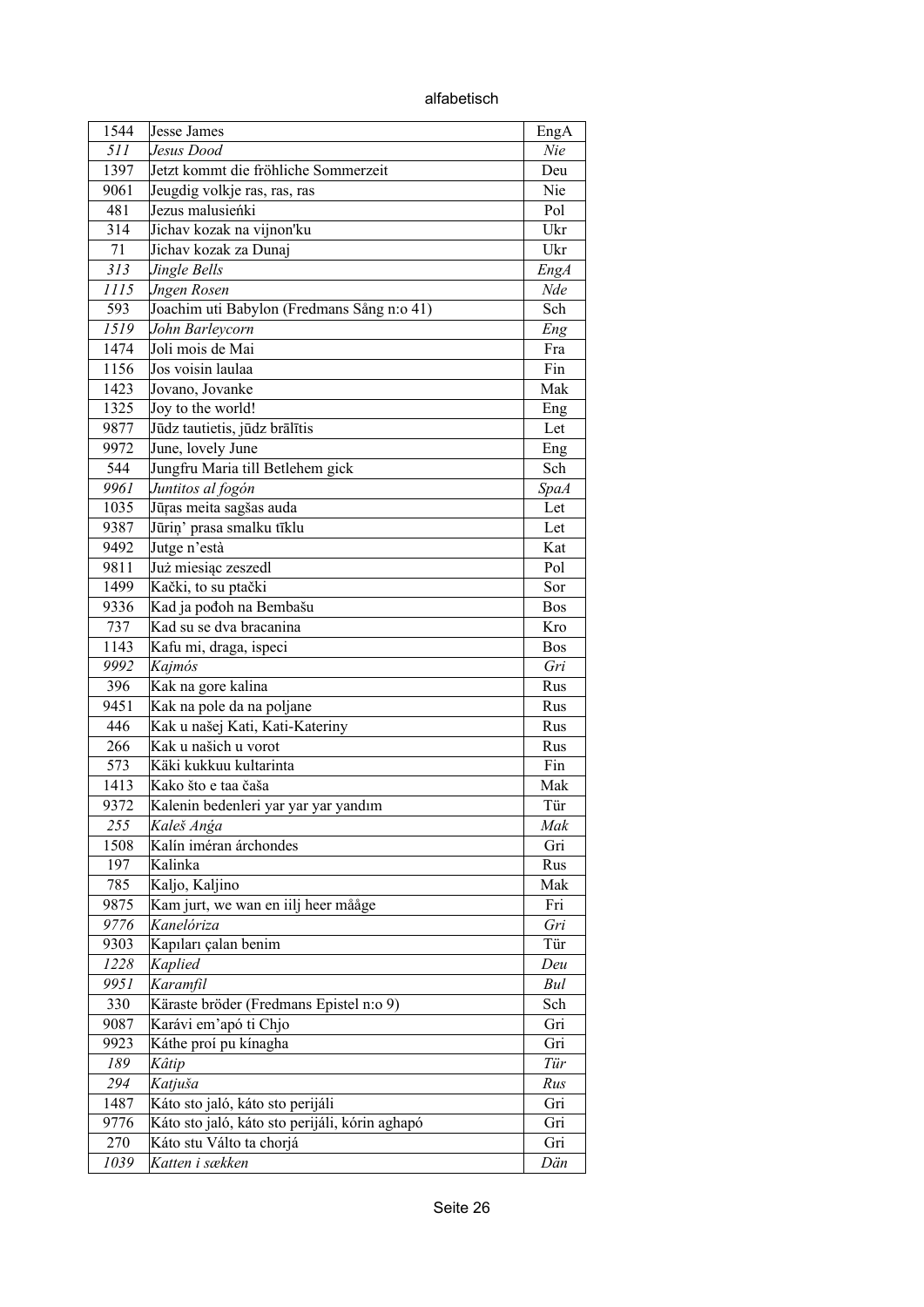| 9836 | Kaum seh ich den Donner                   | Deu  |
|------|-------------------------------------------|------|
| 172  | Kazač'ja kolybel'naja pesnja              | Rus  |
| 9951 | Kaži mi, kaži                             | Bul  |
| 964  | Kde domov můj?                            | Tch  |
| 9936 | Kdo má počernú galánku                    | TchM |
| 1353 | Kdyby byl Baborov                         | Tch  |
| 9934 | Když jsem rozmarýnku trhala               | Tch  |
| 969  | Když sem byla u maměnky v domě            | TchM |
| 9038 | Když sem šel Hradišťa                     | TchM |
| 468  | Kecskebéka felmászott a füzfára           | Mag  |
| 1107 | Keď sem kosil po zahumny trávu            | TchM |
| 1110 | Keď si já zaspívám                        | TchM |
| 892  | Ked' som išiel z Peštu do Budína          | TchM |
| 1350 | Keď som išol okolo vás                    | TchM |
| 9431 | Kein gröszer freud                        | Deu  |
| 9812 | Kein schöner Land in dieser Zeit          | Deu  |
| 1512 | Kënga e Ali Pashës                        | Alb  |
| 848  | Kerá má mamička                           | Slw  |
|      |                                           |      |
| 9997 | Kerstwiegeliedje                          | Nie  |
| 510  | Kiedy będzie słońce i pogoda              | Pol  |
| 335  | Kihajtom a libám a rétre                  | Mag  |
| 9633 | Kijk, het ooft hangt blozend aan de bomen | Nie  |
| 9207 | Kinderen zwijgt                           | Nie  |
| 793  | Kinisalo mome                             | Mak  |
| 263  | Kínise i Jerakína                         | Gri  |
| 137  | Kinise o Róvas                            | Gri  |
| 9371 | Kis szegvári lányok                       | Mag  |
| 9303 | Kız çocuğu                                | Tür  |
| 1336 | Kjerringa med staven                      | Nor  |
| 1405 | Klein Duimpje                             | Nie  |
| 1392 | Kling no, klokka                          | Nor  |
| 9410 | Kocsi szekér                              | Mag  |
| 438  | Kod ovake duge noći                       | Bos  |
| 9553 | Koekoek, roept de koekoek                 | Nie  |
| 9690 | Koj što me čue da peam                    | Mak  |
| 9810 | Kókkina chíli                             | Gri  |
| 874  | Kol' slaven naš Gospod' v Sione           | Rus  |
| 953  | Koło mego ogródeczka                      | Pol  |
| 210  | Kom mee naar buiten allemaal              | Nie  |
| 9757 | Kom, o zonne                              | Nie  |
| 9656 | Komm lieber Mai, und mache                | Deu  |
| 9683 | Komm nun, weihnachtlicher Geist           | Deu  |
| 9094 | Kommt, ihr G'spielen                      | Deu  |
| 9154 | Komt hier al bij                          | Nie  |
| 9785 | Komt, verwondert u hier mensen            | Nie  |
| 375  | Komt, vrienden, in het ronde              | Nie  |
| 1142 | Kondúla lemonjá                           | Gri  |
| 9299 | Konopa, konopa                            | TchM |
| 103  | Kookaburra                                | Eng  |
| 111  | Koupím já si koně vraný                   | Tch  |
| 1506 | Kouskit buan, ma bihan                    | Bre  |
| 249  | Kozaka nesut'                             | Ukr  |
| 211  | Křepelenka křepelala                      | TchM |
|      |                                           |      |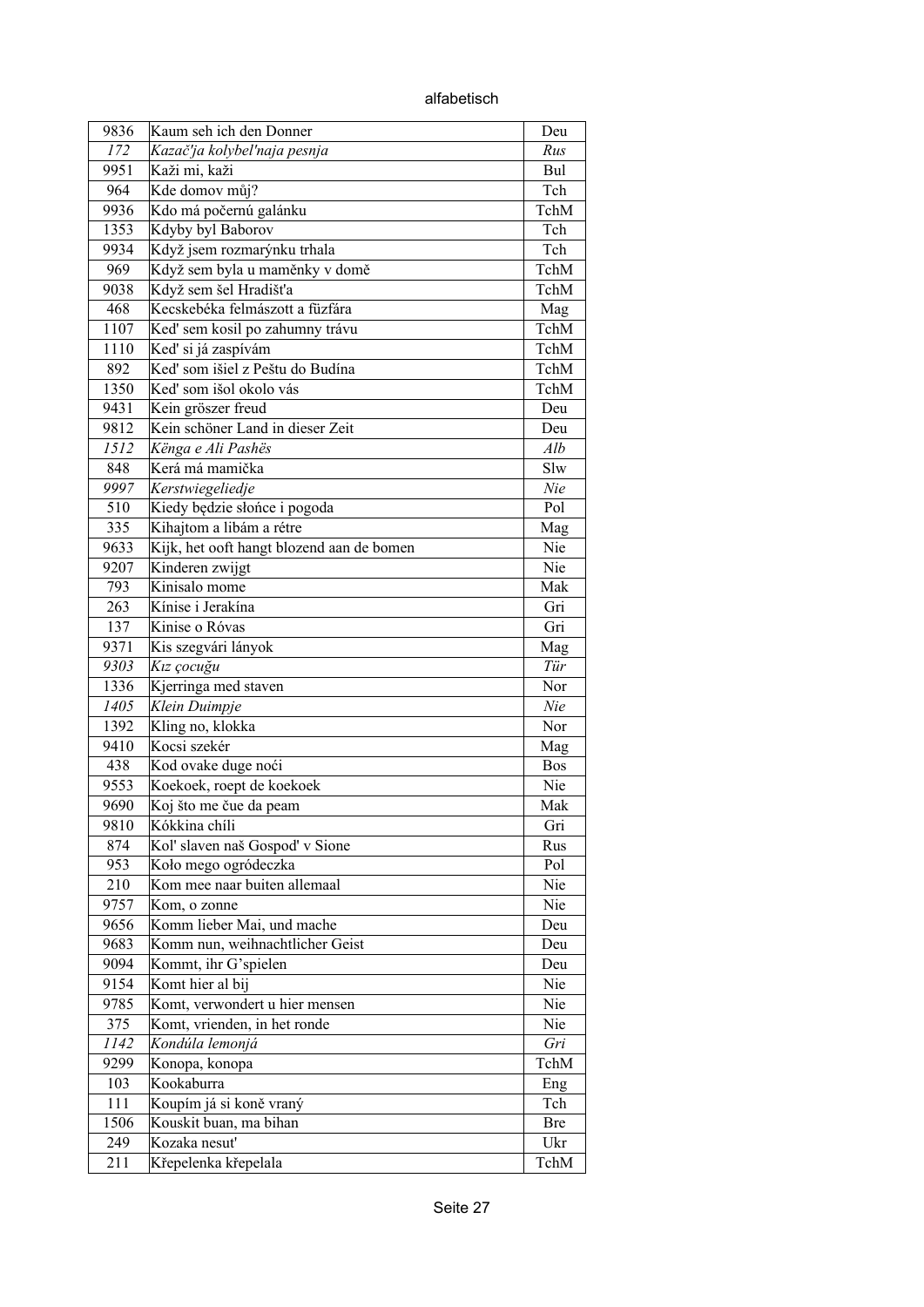alfabetisch

| 48   | Kristallen den fina                           | Sch         |
|------|-----------------------------------------------|-------------|
| 735  | Kruhom Marynon'ky                             | Ukr         |
| 190  | Kui ma hakkan laulemaie                       | Est         |
| 1524 | Kui mina alles                                | Est         |
| 952  | Kukapa sen saunan                             | Fin         |
| 1254 | Kuku, kuku minun käköseni                     | Fin         |
| 571  | Kukułeczka kuka                               | Pol         |
| 638  | Kukuška                                       | Rus         |
| 164  | Küla mull' ütleb: kuku, kuku                  |             |
|      |                                               | Est         |
| 541  | Kuljin mä illalla                             | Fin         |
| 267  | Kullan ylistys                                | Fin         |
| 9852 | Kupalinka, kupalinka                          | Bel         |
| 400  | Kupi diko po svem selu ciglice                | Kro         |
| 721  | Kur tu skriesi, vanadzini?                    | Let         |
| 7    | Kus on, kus on kurva kodu                     | Est         |
| 9628 | Kuusu laaksossa                               | Fin         |
| 1134 | Kyčera, Kyčera                                | TchM        |
| 9427 | Kyrie (Byrd)                                  | Lat         |
| 1094 | l mülinè                                      | Ita         |
| 560  | L'amour de moi s'y est enclose                | Fra         |
| 278  | L'âne de Marion                               | Fra         |
| 1094 | L'aria dël mülin                              | Ita         |
| 77   | L'è rizzolina l'è rizzolada                   | Ita         |
| 9388 | L'eau vive                                    | Frau        |
| 1057 | L'Internationale                              | Frau        |
| 276  | L'inverno se n'è andato, l'aprile non c'e più | Ita         |
| 971  | L'y a un' bergère dans le bois                | Fra         |
| 1421 | L'abandonada                                  | Okz         |
| 9190 | L'ombre s'évapore                             | Fra         |
| 9494 | La Bamba                                      | <b>SpaA</b> |
| 542  | La Bell' si tu voulais                        | Fra         |
| 934  | La belle est au jardin d'amour                | Fra         |
| 538  | La cadena del amor                            |             |
|      |                                               | Spa         |
| 759  | La campana che suona vicina                   | Ita         |
| 9143 | La Carmagnole                                 | Fra         |
| 9635 | La chanson de la Ribotesse                    | Fra         |
| 1442 | La chanson du capitaine                       | Fra         |
| 466  | La cucaracha                                  | SpaA        |
| 9106 | La cueilleuse de jonc                         | Fra         |
| 965  | La doulce saison de may                       | Fra         |
| 1227 | La Farandoulo de Tarascoun                    | Okz         |
| 9606 | La fe coumando de crèire                      | Okz         |
| 9137 | La firolera                                   | <b>SpaA</b> |
| 9187 | La flor de canela                             | Spa         |
| 9378 | La hierbabuena se cria                        | Spa         |
| 846  | La Jesucita                                   | <b>SpaA</b> |
| 9492 | La jutgessa                                   | Kat         |
| 9617 | La laine des moutons                          | Fra         |
| 88   | La lezione di canto                           | Ita         |
| 9289 | La llama la pobrecita                         | SpaA        |
| 148  | La Marjolaine                                 | Fra         |
| 9194 | La Marseillaise                               | Fra         |
| 9193 | La mer                                        | Fra         |
|      |                                               |             |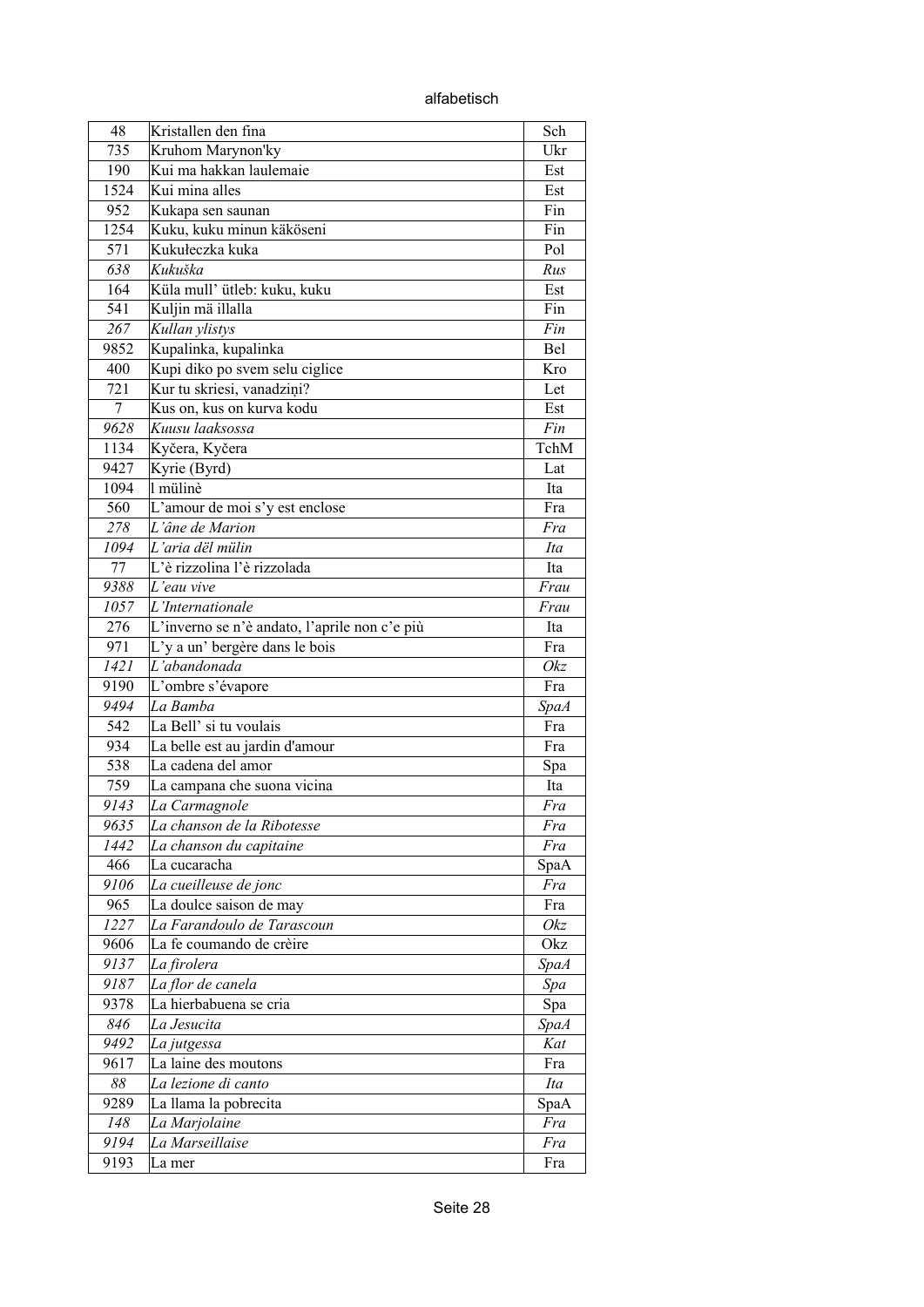| 1124 | La molinera le da a la muela                  | Spa         |
|------|-----------------------------------------------|-------------|
| 9941 | La mulți ani                                  | Rum         |
| 9063 | La novia entre las flores                     | <b>SpaJ</b> |
| 959  | Là ous-qu'y sont, tous les raftsmen           | Fra         |
| 9260 | La Paloma                                     | <b>SpaA</b> |
| 1181 | La pastora                                    | Ita         |
| 87   | La pastorella si leva per tempo               | Ita         |
| 1322 | La pauvre paysanne                            | Fra         |
| 1020 | La perdriole                                  | Frau        |
| 9784 | La peregrinación                              | <b>SpaA</b> |
| 207  | La Pernette se lève                           | Fra         |
| 927  | La Petenera se ha muerto                      | Spa         |
| 9957 | La pluie                                      | Frau        |
| 9289 | La pobrecita                                  | <b>SpaA</b> |
| 1462 | La rana                                       | <b>SpaA</b> |
| 9201 | La rencontre á la fontaine                    | Fra         |
| 9338 | La rosa enflorece                             | SpaJ        |
| 106  | La serrana                                    | Spa         |
| 813  | La Tarara                                     | Spa         |
| 195  | La Taveyanne                                  | Fra         |
| 217  | La trompe sonne dans les bois                 | Fra         |
| 491  | Lá vai o balão, lá vai, lá vai o balão subíri | Por         |
| 9631 | La vida es un pasahe                          | SpaJ        |
| 692  | La violetta che insull'erbetta                | Ita         |
| 231  | La Virgen está lavando                        | Spa         |
| 1103 | La Virgen y San José                          | Spa         |
| 1021 | Là-haut, là-haut, sur l'herbe verte           | Fra         |
| 9950 | Là-haut, sur le rocher                        | Frau        |
| 1459 | La, la, la (Orlando di Lasso)                 | Fra         |
| 859  | La, la, la, je ne l'ose dire                  | Fra         |
| 9445 | Laat nu de vedels en luiten weerklinken       | Nie         |
| 9290 | Laat ons de landman loven                     | Nie         |
| 9914 | Laat ons gaan om te bezoeken                  | Nie         |
| 9651 | Laat ons maar van liefde zingen               | Nie         |
| 9937 | Laat ons nar Bethlehem gaan                   | Nie         |
| 9621 | Laat ons te gader zijn                        | Nie         |
| 1277 | Laatst waren er drie koningen wijs            | Nie         |
| 524  | Labvakari, Jāņa māte                          | Let         |
| 634  | Lacrimoso son io                              | Ita         |
| 9101 | Lahkumise laul                                | Est         |
| 796  | Laissez paître vos bêtes                      | Fra         |
| 1115 | Laist ons syngen                              | Nde         |
| 1315 | Läksin minä kesäyönä käymään                  | Fin         |
| 9495 | Lakstīgala, kroni pina                        | Let         |
| 9072 | Lamtiedie, damtiedie, doedoe, my liefstetjie  | Afr         |
| 9496 | Lange Wap                                     | Nie         |
| 966  | Langt ud i skoven                             | Dän         |
| 1093 | Las dos puntas                                | <b>SpaA</b> |
| 520  | Las estrellas corren, corren                  |             |
| 1481 |                                               | Spa         |
| 1048 | Las tres hojas<br>Las! J'ai rêvé l'autre nuit | Spa<br>Fra  |
| 919  | Las! quel métier de galère                    | Fra         |
| 9497 |                                               | Slw         |
|      | Láska, bože láska                             |             |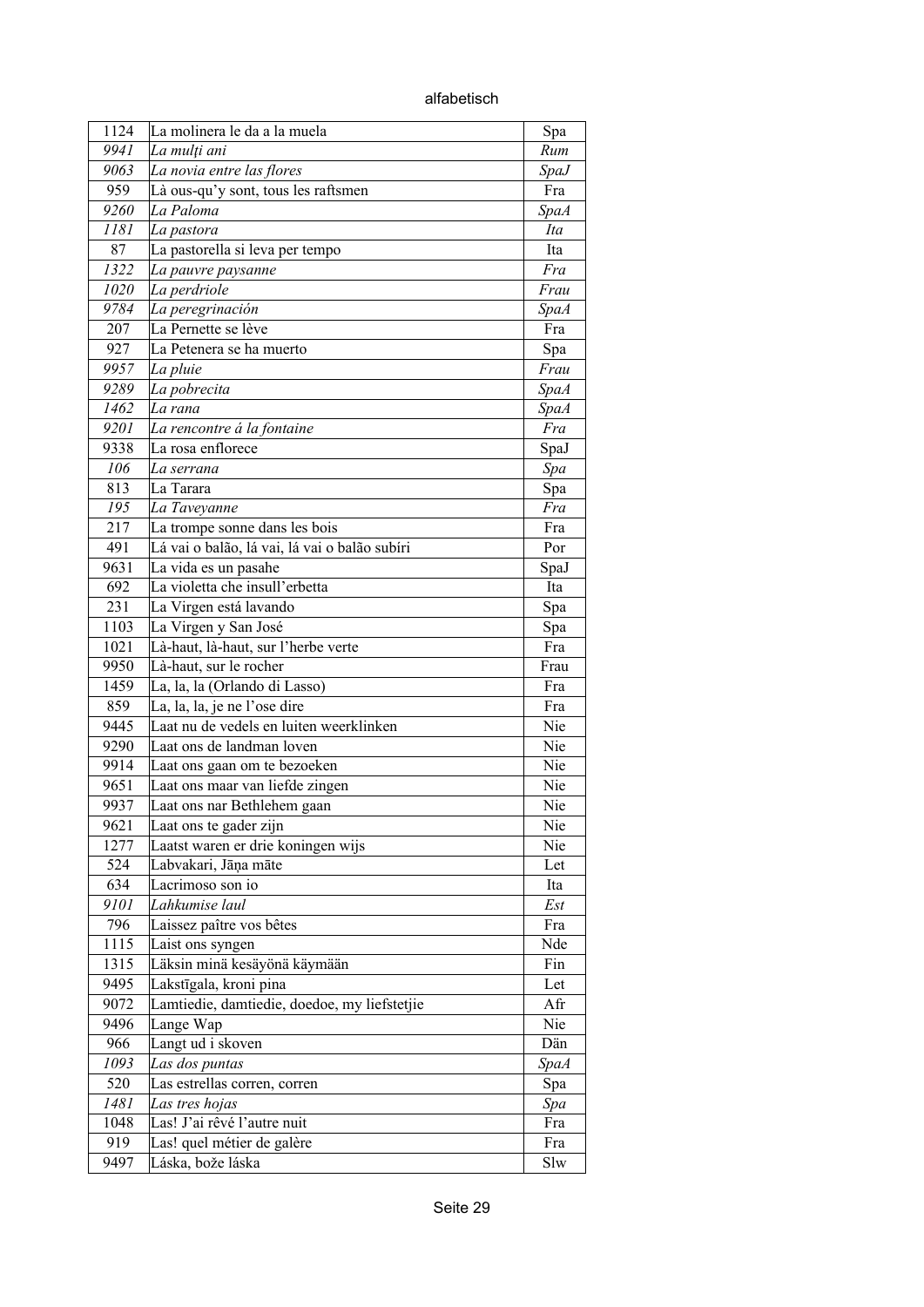| alfabetisch |
|-------------|
|-------------|

| 9538 | Lasst die Wurzel unsres Handels                       | Deu  |
|------|-------------------------------------------------------|------|
| 190  | Laulu mõju                                            | Est  |
| 9811 | Laura i Filon                                         | Pol  |
| 140  | Le bourdon dit à la clochette                         | Fra  |
| 1077 | Le chant des livrées                                  | Frau |
| 1022 | Le curé et la servante                                | Fra  |
| 9301 | Le déserteur                                          | Fra  |
| 9032 | Le Goéland                                            | Fra  |
| 225  | Lè j'armalyi di Colombètè de bon matin                | Fra  |
| 1023 | Le matelot de Bordeaux                                | Fra  |
| 1020 | Le premier mois d'l'année                             | Fra  |
| 9744 | Le roi Louis                                          | Fra  |
| 9096 | Le roi Renard                                         | Fra  |
| 9968 | Le soleil et la lune                                  | Fra  |
| 1507 | Le temps des cerises                                  | Fra  |
| 307  | Le trente et un du mois d'Août                        | Fra  |
| 919  | Le Vigneron                                           | Fra  |
| 272  | Leaver dea as slaaf                                   | Fri  |
| 761  | Leć, głosie, po rosie                                 | Pol  |
| 370  | Lee, lee, lee, leelo                                  | Est  |
| 9441 | Legnala Dana                                          | Mak  |
| 9878 | Leicht Gepäck                                         | Deu  |
| 1238 | Lejos de tu labios                                    | SpaA |
| 752  | lekoved dem reb'n!                                    | Jid  |
| 9552 | Lente is weer in 't land                              | Nie  |
| 799  | Leonesa, leonesa, no eras tú la que decías            | Spa  |
| 1252 | Lepa Anka kolo vodi                                   | Slv  |
| 574  | Lepo ti je u našemu Sremu                             | Ser  |
| 887  | Lepší je ta rejdovačka                                | Tch  |
| 945  | Les anges chantent dans les airs                      | Fra  |
| 807  | Les anges dans nos campagnes                          | Fra  |
| 9635 | Les berbiettes, les asphodelles, les fleurs de trèfle | Fra  |
| 9547 | Les bèsties al naixement                              | Kat  |
| 1019 | Les enfants s'ennuient le dimanche                    | Fra  |
| 9547 | Les gallinas van pujant, juntes van                   | Kat  |
| 9032 | Les marins qui meurent en mer                         | Fra  |
| 1112 | Les moines patriotes                                  | Fra  |
| 9676 | Les plaisirs, les jeux et les ris                     | Fra  |
| 90   | Les trois capitaines                                  | Fra  |
| 9155 | Lestmaal op ene zomerse dag                           | Nie  |
| 9561 | Let us pause of live's pleasures                      | EngA |
| 201  | Let's have a peal                                     | Eng  |
| 343  | Let Simon's beard alone                               | Eng  |
| 844  | Lewis Bridal Song                                     | EngS |
| 1425 | Li moirt di mon mari                                  | Fra  |
| 9769 | Li prou de gens                                       | Okz  |
| 9614 | Lieb Nachtigall, wach auf                             | Deu  |
| 9498 | Lien, pelīle                                          | Let  |
| 412  | Life is a jest                                        | Eng  |
| 9734 | Lígho akóma tha idhúme                                | Gri  |
| 9851 | Lihnida kajče veslaše                                 | Mak  |
| 589  | Liksom en herdinna (Fredmans Epistel n:o 80)          | Sch  |
| 407  | Lili bat ikhusi dut                                   | Bas  |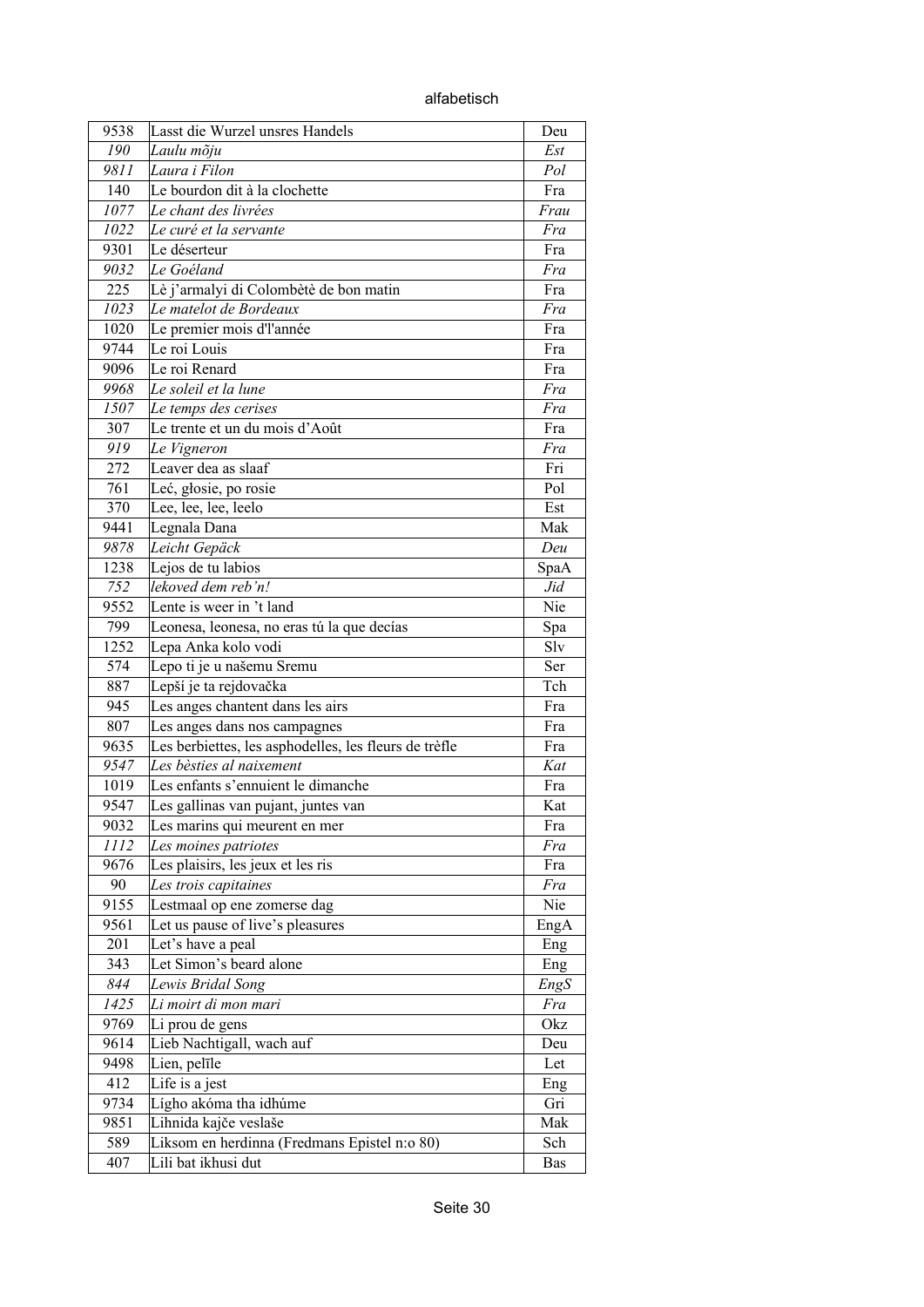alfabetisch

| 1447 | Lili Marleen                                     | Deu         |
|------|--------------------------------------------------|-------------|
| 9955 | Liljano, mome, Liljano                           | Mak         |
| 972  | Lilliburlero                                     | EngI        |
| 106  | Límpiate con mi pañuelo                          | Spa         |
| 857  | <b>Linstead Market</b>                           | EngA        |
| 1510 | Lipe li su mlade Kaštelanke                      | Kro         |
| 9970 | Lipo ti je čuti                                  | Kro         |
| 418  | Lippai, steh auf vom Schlaf                      | Deu         |
| 9045 | Lisboa, gaiata, de chinela no pé                 | Por         |
| 814  | Listen to the angels shoutin'                    | EngA        |
| 624  | Listen to the lambs                              | EngA        |
| 9846 | Little boxes                                     | EngA        |
| 378  | Little David, play on your harp                  | EngA        |
| 9537 | Little drummer boy                               | <b>EngA</b> |
| 686  | Llegando está el carnaval quebradeño             | SpaA        |
| 764  | Llevas los zapatos rotos                         | Spa         |
| 618  | Llueve sobre el campo, vidalitá                  | SpaA        |
| 9819 | Lo bouno nouvello                                | Okz         |
| 9954 | Lo pensierato                                    | Ita         |
| 455  | Lo que digo de hoy en día                        | SpaA        |
| 484  | Lokatiesi, mežu gali                             | Let         |
| 9352 | lomir ale in eynem                               | Jid         |
| 9148 | Londonderry Air                                  |             |
| 9112 | Long, long ago                                   | EngI        |
| 9801 | Look ahead, look astern                          | Eng         |
| 9969 | Look at the birds                                | EngA        |
| 688  | Look, neighbours, look                           | Eng         |
| 9010 | Lord of the Dance                                | Eng         |
| 487  | <b>Lord Rendal</b>                               | Eng         |
| 630  | Lord, I want to be a Christian                   | Eng<br>EngA |
| 34   | Los cordones que tu me dabas                     | Spa         |
| 603  | Los del caminito llano, se lavan con aguardiente | Spa         |
| 9834 | Los kaminos de Sirkeci                           | SpaJ        |
| 9599 | Los mozos de Monleón                             | Spa         |
| 9    | Losungswort                                      | Deu         |
| 1091 | Lou nouvè de la marcho di Rèi                    | Okz         |
| 464  | Loučení, loučení!                                | Tch         |
| 2    | Love, oh love, oh careless love                  | EngA        |
| 733  | Loven so wilt myn siel den Heer                  | Nie         |
| 1381 | Lowlands                                         | Eng         |
| 9604 | Lu purmessa                                      | Ita         |
| 1391 | Lucia                                            | Sch         |
| 243  | Luciavisa                                        | Sch         |
| 121  | Lučina, lučinuška                                | Rus         |
| 9750 | Ludo mlado săn zasănilo                          | Bul         |
| 9272 | Lueget, vo Bärg und Tal                          | Deu         |
| 9318 | Lulajże, Jezuniu                                 | Pol         |
| 9654 | Lule bore                                        | Alb         |
| 9364 | Lullaby                                          | Eng         |
| 241  | Lullay, Thou little, tiny Child                  | Eng         |
| 9773 | Luna Tucumana                                    | <b>SpaA</b> |
| 9123 | Lup! Cup!                                        | Pol         |
| 1420 | Lupita divina                                    | <i>SpaA</i> |
|      |                                                  |             |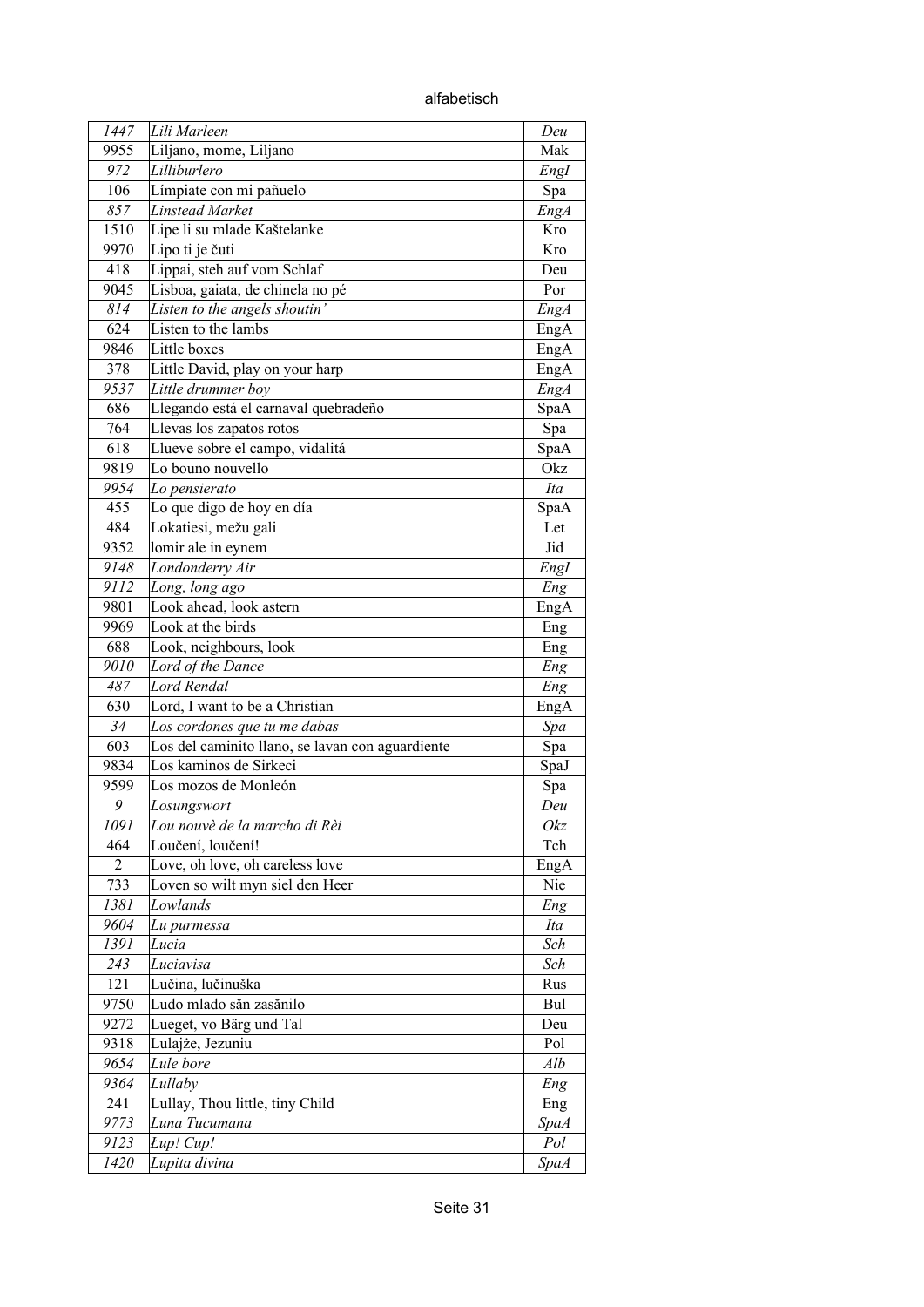alfabetisch

| 1420 | Lupita, tú eres hermosa                         | SpaA        |
|------|-------------------------------------------------|-------------|
| 9499 | Lustig, lustig, ihr lieben Brüder               | Deu         |
| 9417 | Lütt Matten, de haas                            | Nde         |
| 36   | Luullahan                                       | Fin         |
| 1113 | M'en revenant de la joli' Rochelle              | Fra         |
| 1005 | Ma come bali bela bimba                         | Ita         |
| 577  | Ma fille, veux-tu un bouquet                    | Fra         |
| 9879 | Mä kuljin herrojen                              | Fin         |
| 9388 | Ma petite est comme l'eau                       | Fra         |
| 864  | Ma seul amour                                   | Fra         |
| 9143 | Madame Veto                                     | Fra         |
| 493  | Madárka, madárka                                | Mag         |
| 837  | Madonna ma pietà                                | Ita         |
| 1138 | Madre mi carbonero no vino anoche               | Spa         |
| 9356 | Mae gennyf                                      | Wal         |
| 9368 | Magos kösziklának                               | Mag         |
| 1313 | Mailied                                         | Deu         |
| 9753 | Maita, nun zira                                 | <b>Bas</b>  |
|      |                                                 |             |
| 9266 | Makedonsko devojče                              | Mak         |
| 9575 | Malaika                                         | Swa         |
| 1432 | Malbrough s'en va-t-en guerre                   | Fra         |
| 78   | Måltidssång (Fredmans Sång n:o 21)              | Sch         |
| 1226 | Mám frajerku                                    | Slw         |
| 1456 | Mamino momiče                                   | Mak         |
| 1271 | Mamka, mamka, mamička moja                      | Slw         |
| 9539 | Mamma mia damme cento lire                      | Ita         |
| 575  | Mamma mia, vorrei vorrei                        | Ita         |
| 348  | Mamma, 'k wil een man hê                        | Afr         |
| 679  | Mamuže, miego noriu                             | Lit         |
| 967  | Man, man, man is for the woman made             | Eng         |
| 9020 | Mána m', kalé mána m'                           | Gri         |
| 1297 | Mána mu, ta, mána mu                            | Gri         |
| 1311 | Mañana me voy, caramba, para Veracruz           | SpaA        |
| 1299 | Mañana, mañanita                                | Spa         |
| 1232 | Mañanitas tapatías                              | <b>SpaA</b> |
| 9927 | Manhã de carnaval                               | PorB        |
| 9927 | Manhã tão bonita                                | PorB        |
| 1032 | Manoliño, Manoliño                              | Gal         |
| 1261 | Már minálunk babám                              | Mag         |
| 1307 | Mardi gras                                      | Fra         |
| 1530 | Margarida vai á fonte                           | Por         |
| 1522 | margaritkelekh                                  | Jid         |
| 9183 | Margot, labourez les vignes, vignevignevignolet | Fra         |
| 798  | Marguerite est au bord du bois                  | Fra         |
| 9749 | Maria durch ein Dornwald ging                   | Deu         |
| 1489 | Marice, divojko                                 | Kro         |
| 1175 | Marienruf                                       | Deu         |
| 9210 | Marija je rožice brala                          | Slv         |
| 9791 | Marína                                          | Gri         |
| 286  | Marken er mejet                                 | Dän         |
| 1264 | Marmotte                                        | Deu         |
| 1144 | Maro, ružo zlata                                | Kro         |
| 1492 | Maros vize folyik csendesen                     | Mag         |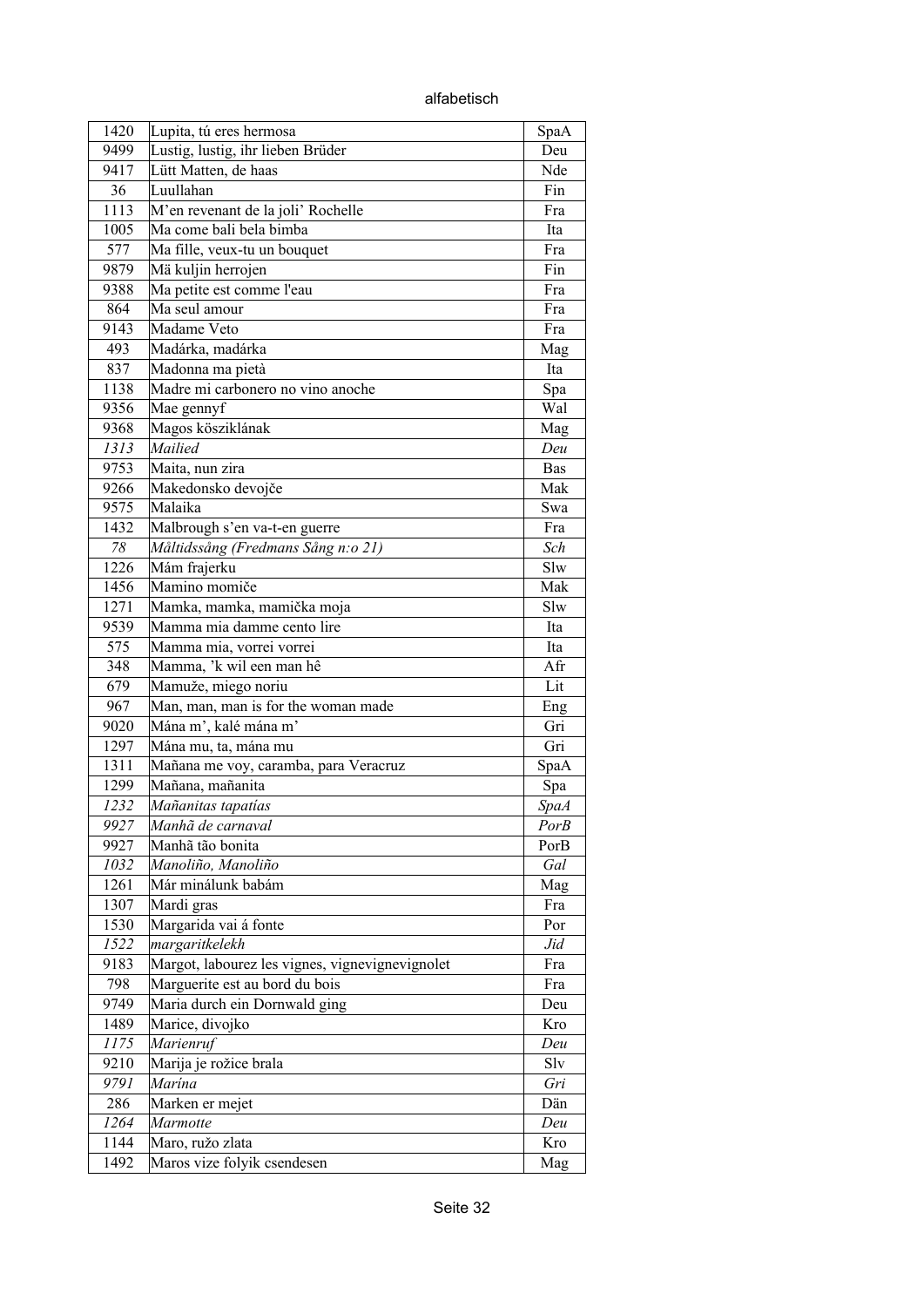alfabetisch

| 1111 | Martin, lieber Herre                               | Deu         |
|------|----------------------------------------------------|-------------|
| 1111 | Martinsfestlied                                    | Deu         |
| 1282 | Marus' o marusa                                    | Rät         |
| 233  | Mary had a baby                                    | EngA        |
| 735  | Maryna                                             | Ukr         |
| 1061 | Más vale trocar placer por dolores                 | Spa         |
| 715  | Mascherata di villanelle                           | Ita         |
| 1460 | Massa's in the cold ground                         | <b>EngA</b> |
| 974  | Matona mia cara                                    | Ita         |
| 929  | Matulu moja, śliczną córę masz                     | Pol         |
| 1421 | Maudit siá l'amor                                  | Okz         |
| 9775 | Mávra mu mátja                                     | Gri         |
|      |                                                    |             |
| 9406 | May does ev'ry fragrance bring                     | Eng         |
| 9344 | mayn rue plats                                     | Jid         |
| 1290 | Maypole Dance                                      | Eng         |
| 1338 | Maza biju, neredzēju                               | Let         |
| 9039 | Maza, maza ābelīte                                 | Let         |
| 9632 | Mbube                                              | Zul         |
| 9993 | Me lule t'bukura                                   | Alb         |
| 1205 | Me tu Majú (Pendozáli)                             | Gri         |
| 6    | Mečiau tinklelj                                    | Lit         |
| 9095 | Meerstern, ich dich grüße                          | Deu         |
| 471  | Megfogtam egy szúnyogot                            | Mag         |
| 9341 | Megismerni a kanászt                               | Mag         |
| 923  | Megkötöm lovamot                                   | Mag         |
| 1147 | Megöltek egy legényt                               | Mag         |
| 1267 | Megy a szekér a malomba                            | Mag         |
| 274  | Megyen már a hajnalscillag                         | Mag         |
| 1524 | Meie elu                                           | Est         |
| 9202 | Mein Handwerk fällt mir schwer                     | Deu         |
| 135  | Meine Herren, lasst uns jetzt                      | Deu         |
| 767  | Meiseke jong, mijn maagdeke fier                   | Nie         |
| 331  | Měla jsem chlapce                                  | Tch         |
| 1164 | Melchior et Balthasar                              | Fra         |
| 9984 | Mellom bakken og berg                              | Nor         |
| 9302 | Mellow the moonlight                               | EngI        |
| 1377 | Melodia indígena quechua                           | SpaA        |
| 806  | Mem, dêr komt ús Jan oan                           | Fri         |
| 9206 | Mennyböl az angyol                                 | Mag         |
| 9310 | Meri siin                                          | Est         |
| 984  | Merk toch, hoe sterk zich in 't werk zich al stelt | Nie         |
| 427  | Mes'stu Vardarjú ton kámbo                         | Gri         |
| 9129 | Meu lírio roxo do campo                            |             |
| 1014 | Mi abuelo tenía un huerto                          | Por         |
|      |                                                    | Spa         |
| 9574 | Mi barrio                                          | Spa         |
| 9137 | Mi marido està en la cama                          | SpaA        |
| 1078 | Mi mi mi la Milúdha marí                           | Gri         |
| 990  | Mijn hartelijk lief wel schoon jonkvrouwe          | Nie         |
| 9041 | Mijn lief, mijn schoon Bellotje                    | Nie         |
| 9627 | Mijn tijd gaat weg                                 | Nie         |
| 710  | Mikor gulásbojtár voltam                           | Mag         |
| 9177 | Mikor Rózsa Sandor                                 | Mag         |
| 9460 | Miks nii hilja                                     | Est         |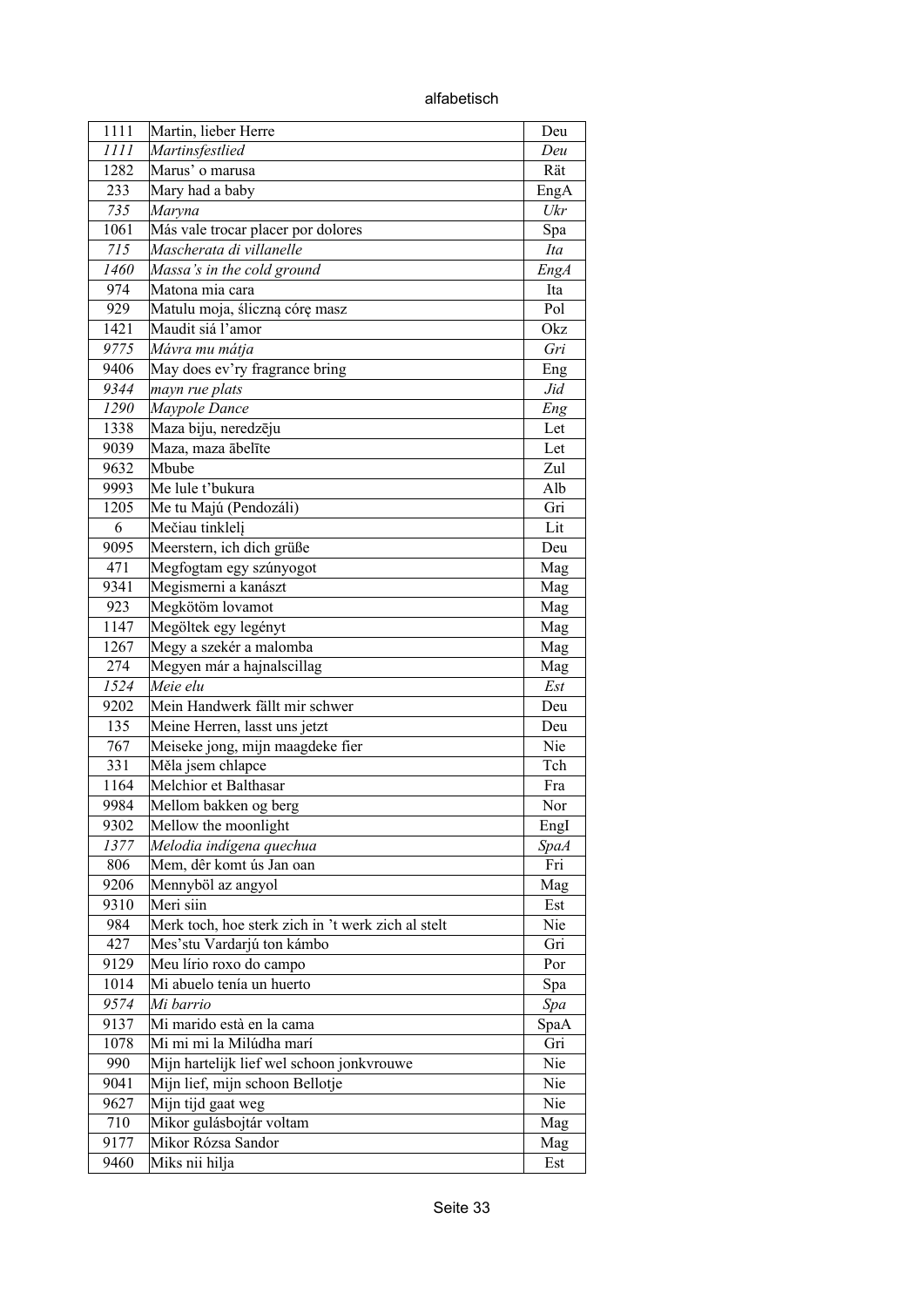alfabetisch

| 1218 | Milí-, vaj, milí-                                         | Gri                |
|------|-----------------------------------------------------------|--------------------|
| 9455 | Milkina mama                                              | Bul                |
| 1076 | Mille regrets de vous abandonner                          | Fra                |
| 1527 | Mílo mu kókkino                                           | Gri                |
| 9146 | Mingulay Boat Song                                        | EngS               |
| 9012 | Minnezucht                                                | Nie                |
| 9500 | Minuit, Chrétiens, c'est l'heure solennellé               | Fra                |
| 267  | Minun kultani kaunis on                                   | Fin                |
| 663  | Mir b'lieben sehr im Herzen                               | Deu                |
| 338  | Mir ist ein feinsbrauns Maidelein                         | Deu                |
| 9281 | Mir samma die lustign Hammerschmiedsgölln                 | Deu                |
| 9242 | Mir treatet uf ui hohe stui                               | Deu                |
| 110  | Miserere mei                                              | Lat                |
| 9886 | Mitt hjerte alltid vanker                                 | Nor                |
| 9174 | Mja kóri me sghurá olóxantha maljá                        | Gri                |
| 9412 | Mmangwane mpulele                                         | Sot                |
| 600  | Mnogaja leta (Mnogoletie (Mal.))                          | Rus                |
| 9448 | Mocht ik met een lied                                     | Nie                |
| 1246 | Moeder, ik wil hebben een man                             | Nie                |
| 9003 | Moederke                                                  | Nie                |
| 9501 | Moeke, doar staait 'n vrijer aan de deur                  | Nie                |
| 653  | Moi j'ai cinq sous                                        | Fra                |
| 354  | Moj dilbere, kud se šečeš                                 | Bos                |
| 1209 | Moj oče 'ma konjička dva                                  | Slv                |
| 345  | Moje dekle je še mlada                                    | Slv                |
| 1130 | Molinera, molinera, no gastes tanto postin (Jota Navarra) |                    |
| 1157 | Molino de viento                                          | Spa                |
| 9147 | Molly Malone                                              | Spa<br>EngI        |
| 757  | Molo, molondrón                                           | Spa                |
| 1036 | Mon Dieu, preste moy l'aureille (Psaume LXXXVI)           | Fra                |
| 1285 | Mon mari est bien malade                                  | Fra                |
| 995  | Mon merle a perdu son bec                                 | Fra                |
| 9229 | Mon pèr' m'a mariée                                       | Fra                |
| 9746 | Mon père avait un gars                                    | Fra                |
| 597  | Mon père m'a donné un mari                                | Fra                |
| 9301 | Monsieur le président                                     | Fra                |
| 9329 | Morenica a mi me llama                                    | SpaJ               |
| 9624 | Morgen muss ich fort von hier                             | Deu                |
| 9935 | Morgenstund, Morgenstund hat Gold im Mund                 | Deu                |
| 1142 | Morí kondú-, morí kondúla                                 | Gri                |
| 9956 | Mori šej, Sabina                                          | Rom                |
| 9905 | Morning has come, night is away                           | Eng                |
| 655  | Most szép lenni katonának                                 | Mag                |
| 1201 | Mother I long to get married                              | Eng                |
| 104  | Moun paire avié tres jouini                               | Okz                |
| 311  | Mrjane, Mrjane, moj debeli lade                           | Kro                |
| 1247 | Muchacha bonita, lunar en la cara                         | SpaA               |
| 9907 |                                                           |                    |
| 9658 | Muchacha esta en el banyo<br>Muito boa noite              | <i>SpaJ</i><br>Por |
| 956  | Můj koníčku sivý                                          | TchM               |
| 9793 | Mujer preciosa                                            |                    |
| 1402 | Müllers Abschied                                          | SpaA<br>Deu        |
| 9941 | Mulți ani trăiască                                        | Rum                |
|      |                                                           |                    |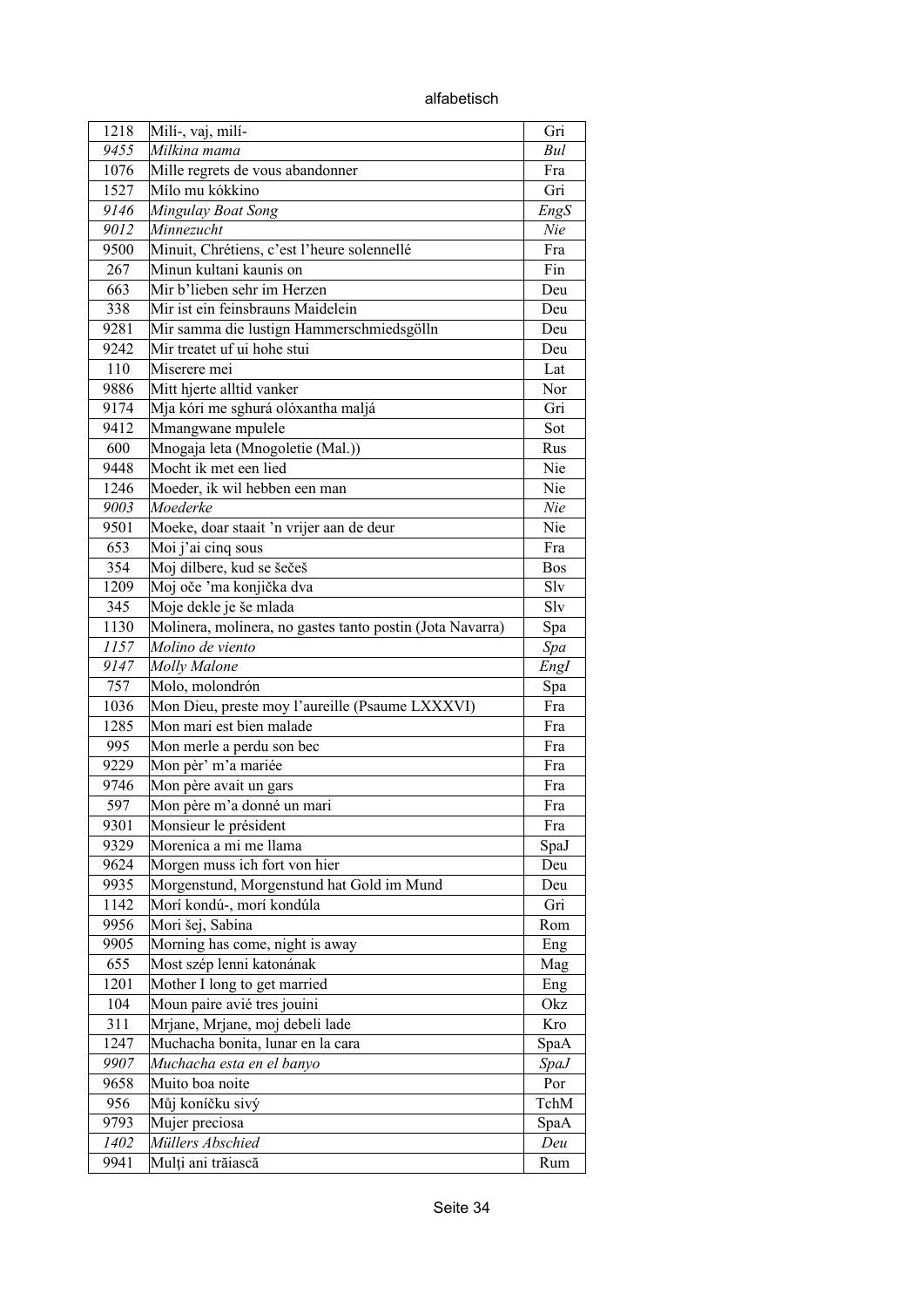| 1080 | Mura, Mura, globoka si voda ti                         | Kro         |
|------|--------------------------------------------------------|-------------|
| 9502 | Muß i denn                                             |             |
| 1386 | $\overline{\text{My}}$ bonnie is over the ocean        | EngS        |
| 437  | My bonny lass she smileth                              | Eng         |
| 9766 | My father's mansion                                    | EngA        |
| 360  | My hartjie, my liefie                                  | Afr         |
| 9236 | My life flows on in endless song                       | EngA        |
| 163  | My Lord! what a mourning                               | EngA        |
| 9827 | My Old Kentucky Home                                   | <b>EngA</b> |
| 347  | My Sarie Marais                                        | Afr         |
| 659  | My sweetheart, come along                              | Eng         |
| 9640 | N'eran tres fraires                                    | Okz         |
| 610  | Na Bahia tem, tem, tem, tem                            | PorB        |
| 640  | Na goruške, na gore                                    | Rus         |
| 891  | Na lužickém na kopečku                                 | TchM        |
| 1371 | Na more utuška                                         | Rus         |
| 1468 | Na osice listí vadne                                   | TchM        |
| 9209 | Na poljci                                              | Slv         |
| 1216 | Na polu wierzba                                        | Pol         |
| 9691 | Na srce mi leži, mila mamo                             | Mak         |
| 1312 | Na tom našom nátoníčku                                 | Tch         |
| 1300 | Nå, skruva fiolen (Fredmans Epistel n:o 2)             | Sch         |
| 1079 | Naar Oostland willen wij rijden                        | Nie         |
| 260  | Nāc, Dieviņi, nāc, Laimiņa                             | Let         |
| 9098 | Nach grüner Farb mein Herz verlangt                    | Deu         |
| 94   | Nach Süden nun sich lenken die Vöglein                 | Deu         |
| 1236 | Näckens Polska                                         | Sch         |
| 256  | Nad ričkoju, berižkom                                  | Ukr         |
| 264  | Nad Tatrou sa blýská                                   | Slw         |
| 9596 | Nada te turbe                                          | Spa         |
| 9945 | Nane coxa, nane gad                                    | Rom         |
| 537  | Nanni havası                                           | Tür         |
| 441  | Når i bøgenes duftende sal                             | Dän         |
| 322  | När jag har en plåt att dricka (Fredmans Sång n:o 56)  | Sch         |
| 442  | Naranjita, pinta, pintita, te he de robar de tu quinta | SpaA        |
| 948  | Narodil se Kristus Pán                                 | Tch         |
| 1253 | Našla sem jo                                           | Slv         |
| 9008 | Natten går tunga fjät                                  | Sch         |
| 9135 | Naveira do mar                                         | Gal         |
| 792  | Ne si go prodavaj, Koljo                               | Mak         |
| 522  | Ne šumi, mati zelënaja                                 | Rus         |
| 202  | Ne tombez jamais dans les fers de Lise                 | Fra         |
| 779  | Ne zadevaj se, Marineno                                | Kro         |
| 9217 | Ne zadevaj se, mori Vendo                              | Mak         |
| 215  | Nè, masto Rafaele                                      | Ita         |
| 430  | Near to Banbridge town                                 |             |
| 102  | Neemt mij in der hand                                  | EngI<br>Nie |
| 9504 | Negrinho do pastorinho                                 | PorB        |
| 1360 | Nejdeme dime                                           | Kro         |
| 657  | Nelli monti di Cuscioni                                | Ita         |
| 664  | Nelly Bly                                              | EngA        |
| 9099 | Nem loptam én életembe                                 | Mag         |
| 1266 | Néni jak nám slobodným                                 | TchM        |
|      |                                                        |             |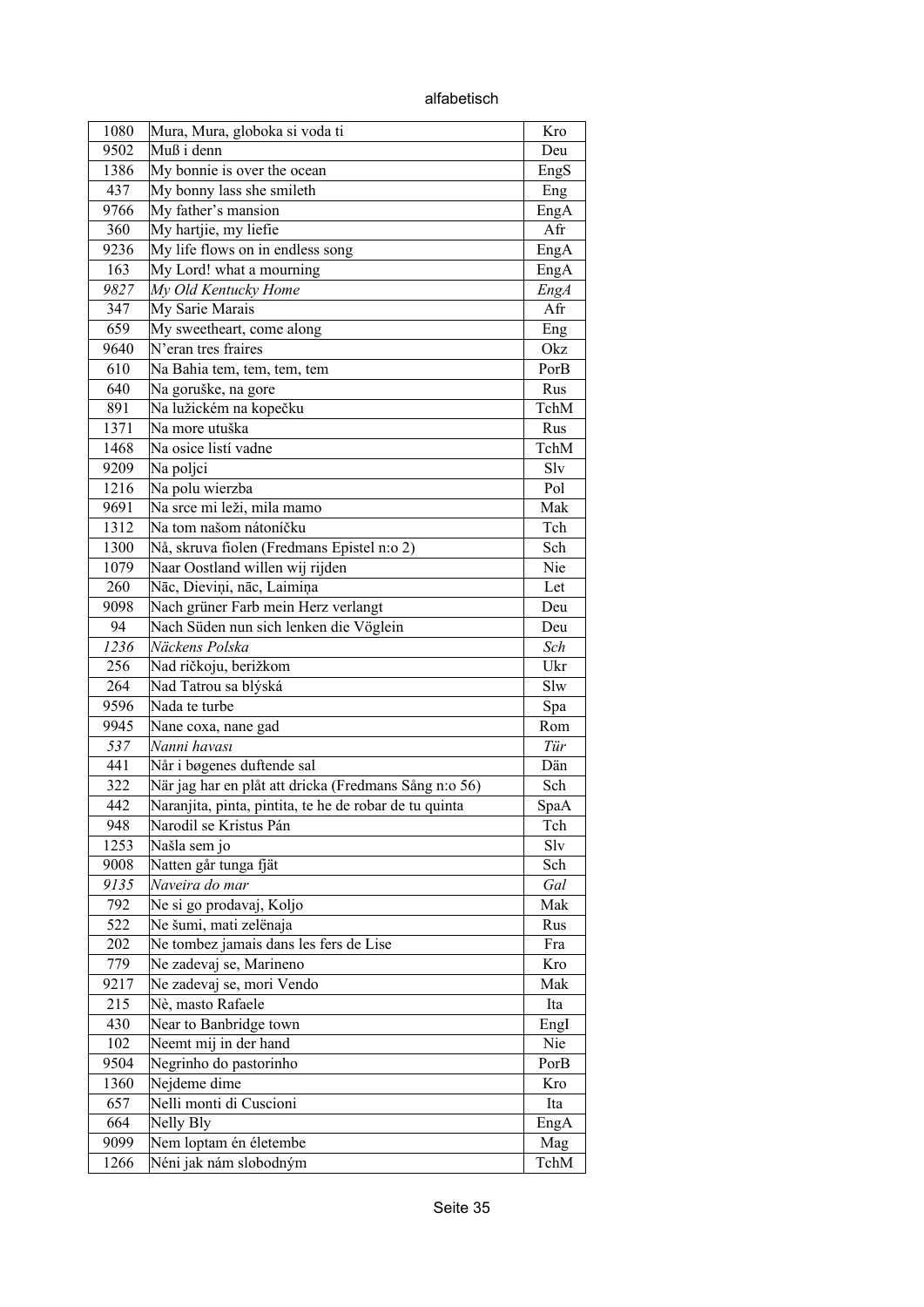alfabetisch

| 275  | Nenna mia voleva venire                     | Ita        |
|------|---------------------------------------------|------------|
| 9167 | Nepij, Jano                                 | TchM       |
| 1342 | Nesem vám noviny                            | Tch        |
| 545  | Net'ukej a net'ukej                         | Tch        |
| 9680 | Nevestinki                                  | Mak        |
| 9939 | New Year, New Year                          | Eng        |
| 1128 | Ni ho salud gant karantez                   | <b>Bre</b> |
| 9456 | Nicht immer leuchten Sonne, Mond und Sterne | Deu        |
| 496  | Ničto v poljuške                            | Rus        |
| 901  | Nieuwe haring                               | Nie        |
| 9101 | Nii ajaratas                                | Est        |
| 391  | Niknalo, niknalo                            | Mak        |
| 9372 | Niksarı fidenları                           | Tür        |
| 339  | Nincsen szebb a magyar lánynál              | Mag        |
| 9818 | Ninna nanna alla napolitana                 | Ita        |
| 1452 | Ninna nanna lucchese                        | Ita        |
| 9908 | Ninna nanna ri la rosa                      | Ita        |
| 26   | Nisam ja varošanka                          | Kro        |
| 9988 | Niška Banja                                 | Ser        |
| 9344 | nit zukh mikh vu di mirtn grinen            | Jid        |
| 9679 | Një dit' shkova nga Drenova                 | Alb        |
| 697  | No fundo da mata ouvi piado de dois mutums  | PorB       |
| 643  | No hay carretera sin barro                  | Spa        |
| 702  | No quiero tus avellanas                     | Spa        |
| 1102 | No sé porque                                | Spa        |
| 1219 | No se va la paloma, no                      | Spa        |
| 9138 | Noche oscura, nada veo sólo llevo mi farol  | SpaA       |
| 9900 | Nocturne                                    | Sch        |
| 9770 | Noël nouveau pour l'année 1641              | Fra        |
| 324  | Noël nouvelet                               | Fra        |
| 485  | Noi siamo i tre re                          | Ita        |
| 63   | Non nobis, Domine, non nobis                | Lat        |
| 1273 | Non vuò pregare chi non m'ascolta           | Ita        |
| 444  | Nos Galan                                   | Wal        |
| 957  | Nous étions trois garçons                   | Fra        |
| 398  | Nous étions vingt ou trente brigands        | Fra        |
| 1073 | Nov glas nosim vami pastiri                 | Kro        |
| 327  | Nova radist' stala                          | Ukr        |
| 9186 | Nova Scotia Farewell                        | EngA       |
| 933  | Novas semper armonias, semper novas         | Lat        |
| 625  | Now didn't ole Norah                        | EngA       |
| 9933 | Now foot it                                 | Eng        |
| 423  | Now is the month of Maying                  | Eng        |
| 1387 | Now, now, soldier, won't you marry me?      | EngA       |
| 154  |                                             |            |
| 938  | Now, oh now I needs must part               | Eng        |
| 9971 | Nowell sing we, both all and some<br>Noyana | Eng<br>Zul |
|      |                                             |            |
| 45   | Nu alla goda vänners skål!                  | Sch        |
| 9554 | Nu is die roe van Jesse gebloeid            | Nie        |
| 9159 | Nu lat uns sin'n dat Abendleed              | Nde        |
| 1440 | Nu ska' vi skörda linet i dag               | Sch        |
| 591  | Nu vilja vi begynna en domaredans           | Sch        |
| 9389 | Nu wil ik een liedeken zingen               | Nie        |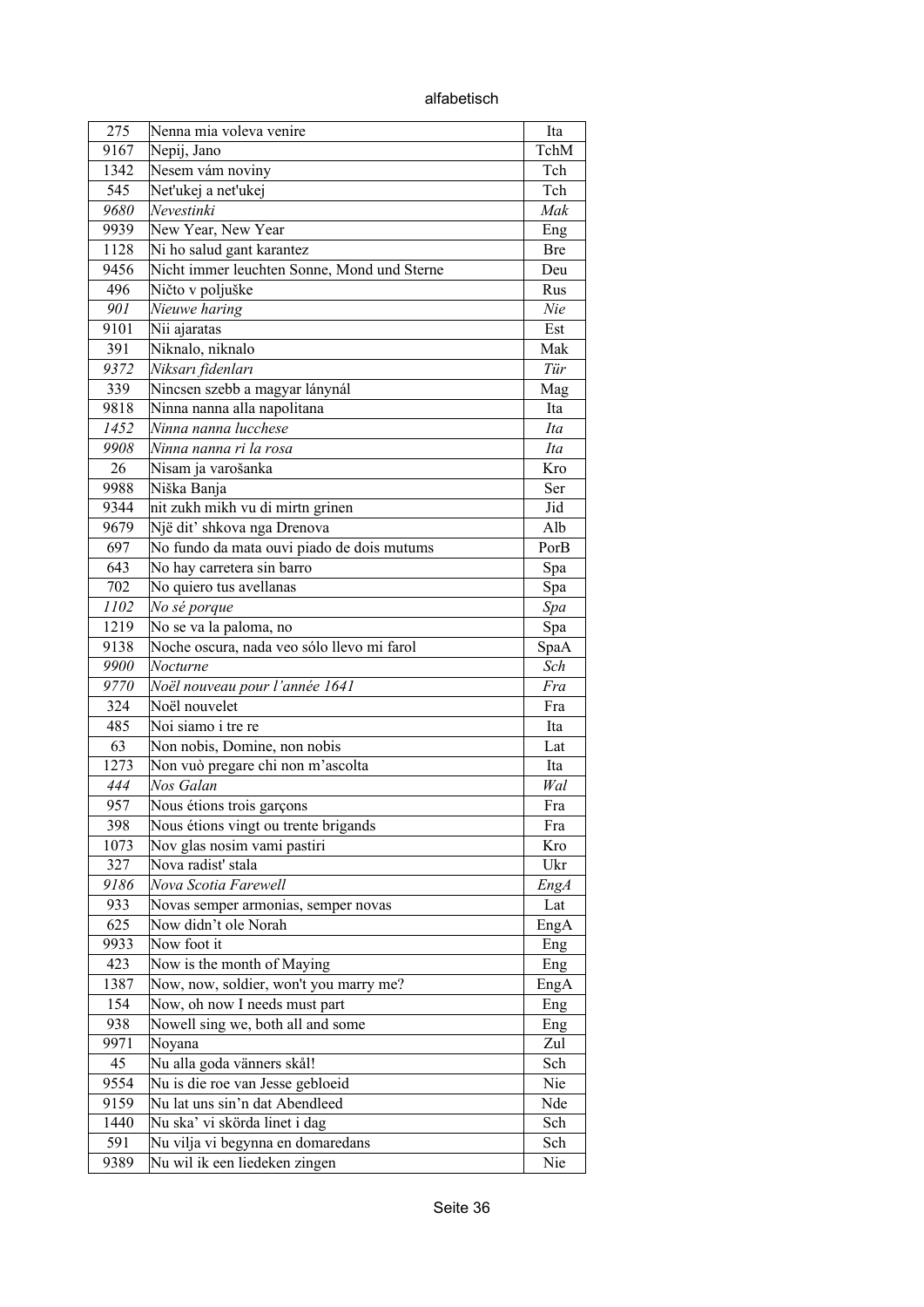| 9208 | Nu zijt wellekome (canon)                                  | Nie  |
|------|------------------------------------------------------------|------|
| 320  | Nu zijt wellekome, Jesu, lieve heer                        | Nie  |
| 9866 | numi numi yaldati                                          | Heb  |
| 304  | Nun sich der Tag geendet hat                               | Deu  |
| 9377 | Nun wolle Gott, daß unser Gesang                           | Deu  |
| 252  | O Absalom, my son                                          | Eng  |
| 1529 | $O$ ajtós                                                  | Gri  |
| 642  | Ô amendoeira, que é da tua rama                            | Por  |
| 491  | O balão                                                    | Por  |
| 427  | O béis                                                     | Gri  |
| 9321 | O blijde nacht                                             | Nie  |
| 851  | O bruit doux                                               | Fra  |
| 1284 | $\overline{\mathrm{O}}$ ce biel, o ce biel, cjstjel a Udin | Rät  |
| 9816 | O comboio vai                                              | Por  |
| 760  | O damine rococò                                            | Ita  |
| 1131 | O Dannebom                                                 | Nde  |
| 822  | O Death!                                                   | EngA |
| 9505 | O du liabs Ängeli                                          | Deu  |
| 9916 | O du stille Zeit                                           | Deu  |
|      | O edelstes Grün                                            |      |
| 9311 |                                                            | Deu  |
| 9976 | O fronte serena                                            | Ita  |
| 323  | O gyönyörű szép titokzatos                                 | Mag  |
| 9723 | O healing river                                            | EngA |
| 9014 | O herderkens, al zoetjes                                   | Nie  |
| 9958 | O herders, laat uw bokskes en schapen                      | Nie  |
| 1406 | O jerokléftis                                              | Gri  |
| 1265 | O kad išauštų aušružė!                                     | Lit  |
| 1117 | O Kerstnacht, schoner dan de dagen                         | Nie  |
| 9840 | O little town of Bethlehem                                 | EngA |
| 206  | O Magali, ma tant amado                                    | Okz  |
| 9105 | O Malhão, malhão                                           | Por  |
| 290  | O Mary, don't you weep                                     | EngA |
| 321  | O Mary, what you gonna name                                | EngA |
| 9506 | O menino está no berce                                     | Gal  |
| 907  | O meu amor foi à ceifa p'ra lá de Campo Maior              | Por  |
| 428  | O Mister  we sing-a ling                                   | Eng  |
| 44   | O mój rozmarynie rozwijaj                                  | Pol  |
| 9770 | O monde que tu es                                          | Fra  |
| 9447 | O my luve is like a red, red rose                          | EngS |
| 9981 | O nacht, o blijde nacht                                    | Nie  |
| 981  | O Nederland, let op uw zaak                                | Nie  |
| 9037 | O passarinho                                               | Por  |
| 58   | O Pescador                                                 | Por  |
| 9144 | O pescador del onde                                        | Ita  |
| 1072 | O Pinota, bela Pinota                                      | Ita  |
| 1229 | O Polly, love                                              | Eng  |
| 9104 | Ó prima vamos á ceifa                                      | Por  |
| 9594 | Ó rama, ó que linda rama                                   | Por  |
| 9255 | O rico Menino do meu coração                               | Por  |
| 9569 | O roosken root, vol melodijen                              | Nie  |
| 245  | O sanctissima o piissima                                   | Lat  |
| 1239 | O Schipmann                                                | Nde  |
| 346  | Ó Senhor José Maria                                        | Por  |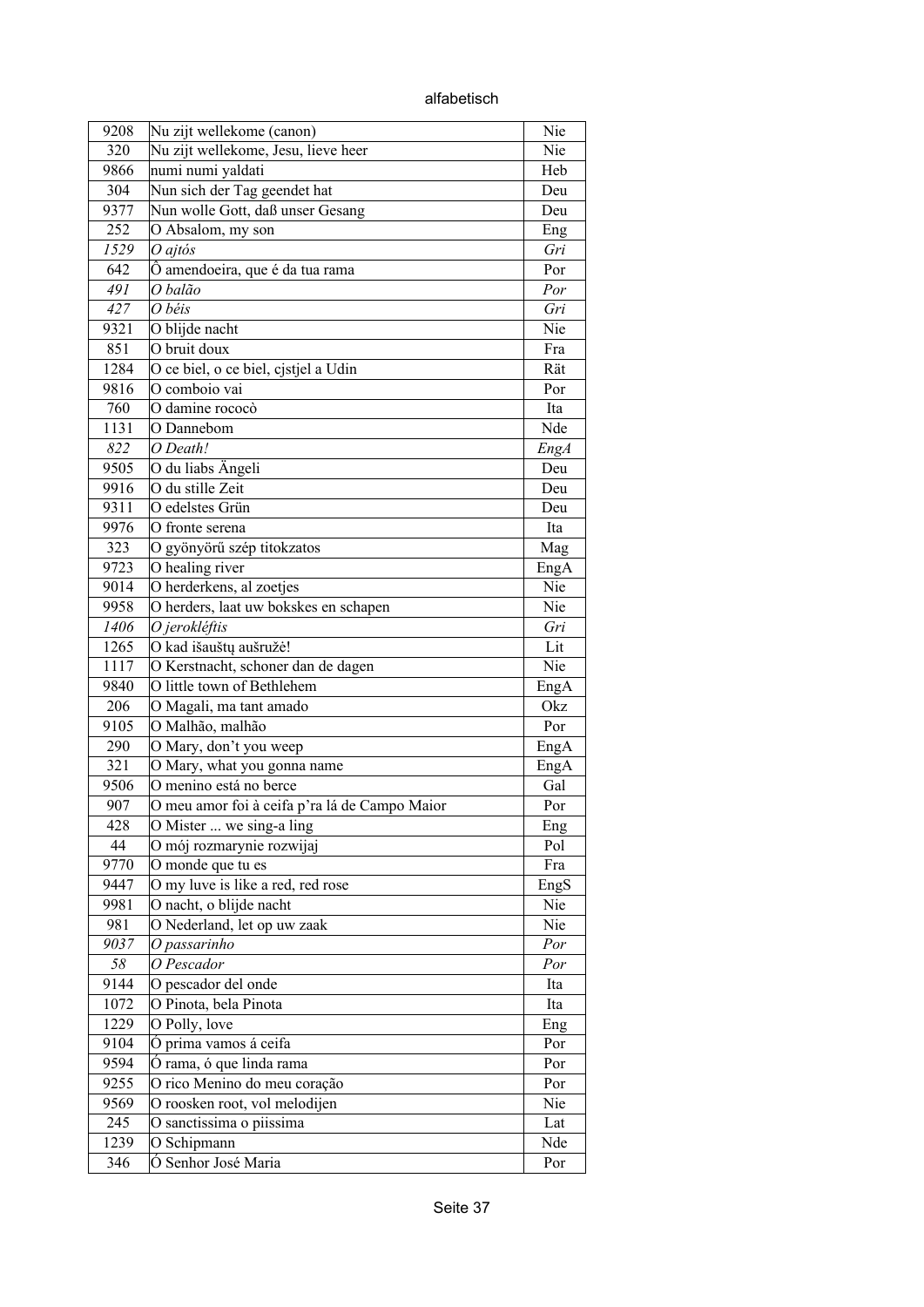alfabetisch

| 517          | O shepherd, o shepherd                                        | Eng          |
|--------------|---------------------------------------------------------------|--------------|
| 1258         | O the cuckoo she's a pretty bird                              | Eng          |
| 1031         | O the old ark's a-movering                                    | EngA         |
| 714          | O This ol' time religion                                      | EngA         |
| 474          | O Tommy, my thousand treasures                                | Engl         |
| 1032         | O viño blanco é meu primo                                     | Gal          |
| 9349         | O voso galo, comadre                                          | Gal          |
| 778          | O weel may the boatie row                                     | EngS         |
| 487          | O where have you been to                                      | Eng          |
| 9825         | O zalig heilig Bethlehem                                      | Nie          |
| 718          | $\overline{O}$ , bye an' bye                                  | EngA         |
| 448          | O, ce veste minunată                                          | Rum          |
| 403          | O, they crucified my Lord                                     | EngA         |
| 1069         | O, tysta ensamhet                                             | Sch          |
| 9415         | Oaken leaves                                                  | Eng          |
| 476          | Och inte vill jag sörja                                       | Sch          |
| 9102         | Och, ochòin a ri gur an galair an gràdh                       | Gäl          |
| 9403         | Ochòin a ri, 's i mo rhibhinn                                 | Gäl          |
| 9508         | Öck ging önne Goarde Lönnwand bleeke                          | Nde          |
| 9544         | October winds lament                                          | EngI         |
| 9760         | Odakle si sele                                                | Ser          |
| 75           | Odnozvučno gremit kolokol'čik                                 | Rus          |
| 833          | Of all the brave birds                                        |              |
| 9940         | Of, dor, dor, dor                                             | Eng<br>Rum   |
| 9507         | Og reven lå under birkerot                                    | Nor          |
| 262          | Oh Dio del cielo, se fossi una rondinella                     | Ita          |
| 9626         |                                                               |              |
| 535          | Oh seda elu ja<br>Oh, all the money e'er I had                | Est          |
| 557          | Oh, Boys, Carry Me 'Long                                      | EngI         |
|              |                                                               | <b>EngA</b>  |
| 557          | Oh, carry me 'long<br>Oh, de land I'm bound for               | EngA         |
| 566<br>556   |                                                               | EngA         |
| 76           | Oh, de ole sheep<br>Oh, dear! What can the matter be?         | EngA         |
|              |                                                               | Eng          |
| 9509<br>9510 | Oh, give me a home, where the buffaloes roam<br>Oh, happy day | EngA         |
|              |                                                               | EngA         |
| 9823         | Oh, I went down South<br>Oh, Mrs. McGrath                     | EngA         |
| 1058         |                                                               | EngI         |
| 203<br>146   | Oh, no John                                                   | Eng          |
|              | Oh, nobody knows                                              | EngA         |
| 9758         | Oh, Peter, go ring dem bells                                  | EngA         |
| 1495         | Oh, que relumbror de novia ermoza                             | SpaJ         |
| 100<br>405   | Oh, Shenandoah, I long to hear you<br>Oh, Susanna             | EngA         |
| 963          | Oh, this is the place                                         | EngA<br>EngA |
|              |                                                               |              |
| 9511         | Oh, what a beautiful city                                     | EngA         |
| 9787<br>69   | Oh, what was your name in the States                          | EngA         |
|              | Oh, why don't I work                                          | EngA         |
| 1220         | Oh, won't you sit down?                                       | EngA         |
| 502          | Oh! Charlie is my darling                                     | EngS         |
| 843          | Oh! I'll gie you a dress o' red                               | EngS         |
| 70           | Oh! que festa nós farémos                                     | Por          |
| 9512         | Oi de la val Camonica                                         | Ita          |
| 1376         | Oi žinau, žinau                                               | Lit          |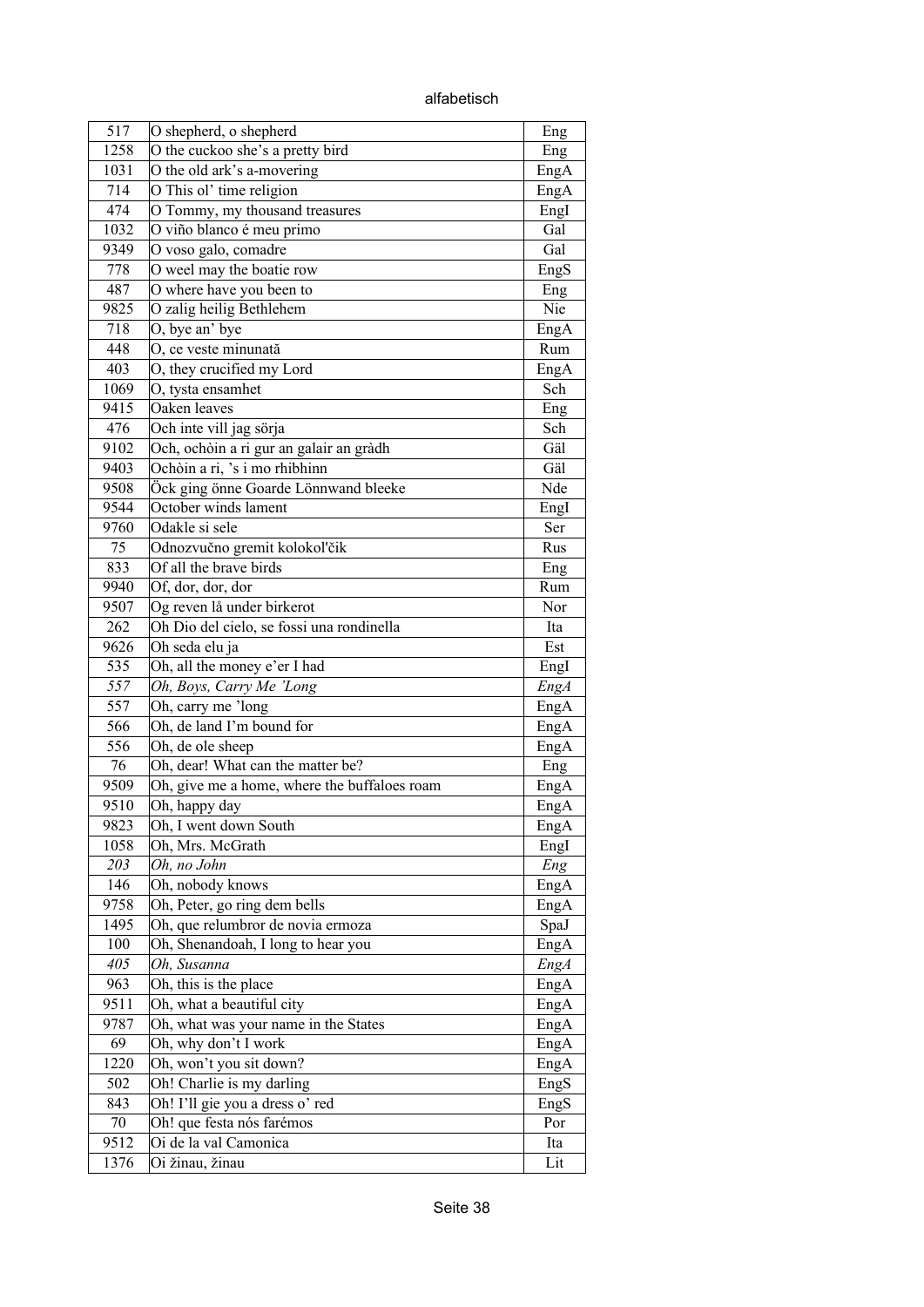alfabetisch

| 1116 | Oi! Betleem!                        | <b>Bas</b> |
|------|-------------------------------------|------------|
| 1364 | Oj drugovi, je-l' vam žao?          | Kro        |
| 621  | Oj javore, javore                   | Kro        |
| 469  | Oj livado, zelena livado            | Ser        |
| 9980 | Oj Vardare makedonski               | Mak        |
| 9822 | Oj, čyj to kin' stojit'             | Ukr        |
| 670  | Oj, đevojko dušo moja               | Ser        |
| 980  | Oj, dojrzałe jabłuszka spadają      | Pol        |
| 1088 | Oj, hordopyšnyj                     | Ukr        |
| 668  | Oj, javo re, ti javore              | Mak        |
| 1367 | Oj, już dobranoc                    | Pol        |
| 667  | Oj, moja ružo rumena                | Ser        |
| 1511 | Oj, more duboko                     | Kro        |
| 9848 | Oj, moroz, moroz                    | Rus        |
| 9998 | Oj, ne chody, Hrycju                | Ukr        |
| 57   | Oj, pojichav Revucha                | Ukr        |
| 9100 | Oj, siv pojichav                    | Ukr        |
| 1368 | Oj, świeci miesiąc, świeci          | Pol        |
| 1087 | Oj, syvaja ta i zazulen'ka          | Ukr        |
| 827  | Oj, tam za horoju                   | Ukr        |
| 9122 | Oj, ty ničen'ko                     | Ukr        |
| 60   | Oj, u poli dvi topoli               | Ukr        |
| 1055 | Oj, u poli krynyčen'ka              | Ukr        |
| 435  | Oj, u poli try dorižky              | Ukr        |
| 74   | Oj, u poli try krynyčen'ky          | Ukr        |
| 1509 | Oj, Violo, oj, Violo                | Kro        |
| 684  | Oj, vydyť Boh                       | Ukr        |
| 61   | Oj, vyjsja, chmelju                 | Ukr        |
| 293  | Oj, z pola, z pola                  | Pol        |
| 911  | Oj, zagrajta nam poleczke           | Pol        |
| 1365 | Oj, zdaj gremo                      | Slv        |
| 1359 | Oj; oj  dva su cvijeta              | Bos        |
| 9884 | Ojitos negros                       | SpaA       |
| 1427 | Oko moje, plavo i garavo            | Kro        |
| 9059 | Okolo Hradišť'a voděnka teče        | TchM       |
| 1206 | Okolo Ivanky teče voda              | TchM       |
| 24   | Okolo mlyna                         | Slw        |
| 1349 | Okolo Súče voděnka teče             | TchM       |
| 689  | Old Abram Brown                     | Eng        |
| 187  | Old Black Joe                       | EngA       |
| 9567 | Old Folks At Home                   | Eng A      |
| 1030 | Old Noah once he built the ark      | EngA       |
| 1013 | Olé con olé                         | Spa        |
| 9133 | Ole muié rendera                    | PorB       |
| 931  | Olha a moleirinha                   | Por        |
| 1169 | Olhos azues são ciúmes              | Por        |
| 341  | Olin bevi, torna a bevi di chel vin | Rät        |
| 9134 | Oliveira pequenina                  | Por        |
| 9135 | Ollos verdes son traidores          | Gal        |
| 9458 | Om kvelden når det mørkner          | Nor        |
| 909  | Om sommaren sköna                   | Sch        |
| 547  | omar adeïshem lejainkeïv            | Jid        |
| 4    | On a summer day                     | EngA       |
|      |                                     |            |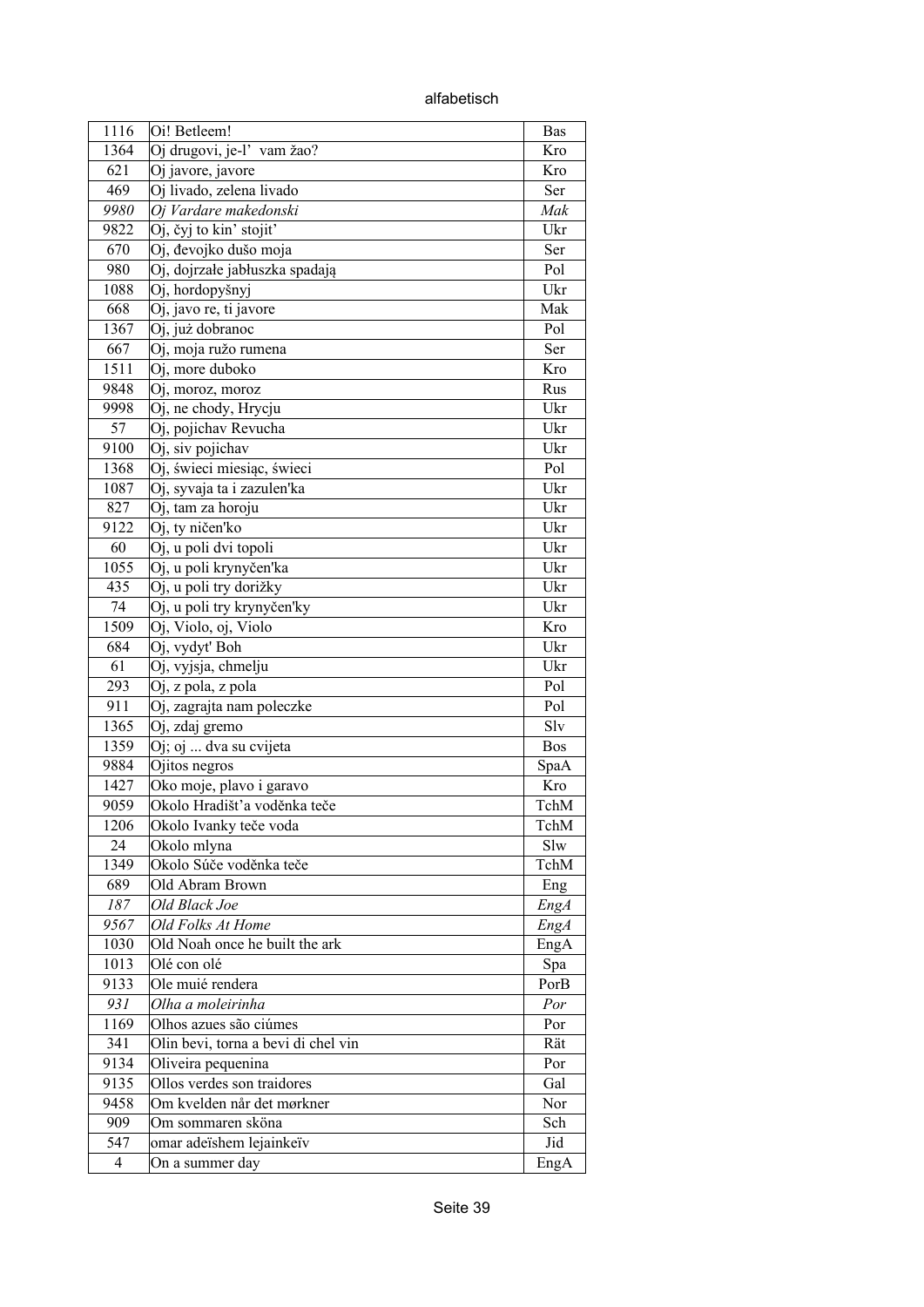|  | alfabetisch |  |
|--|-------------|--|
|  |             |  |

| 777  | On dich muss ich mich aller frewden massen       | Deu         |
|------|--------------------------------------------------|-------------|
| 283  | On Ilkla Moor Bath 'at                           | Eng         |
| 690  | On Jordan's stormy banks                         | EngA        |
| 9145 | On the first day of Christmas                    | Eng         |
| 203  | On yonder hill there stands a creature           | Eng         |
| 9074 | Once a jolly swagman camped by a billabong       | Eng         |
| 789  | Once in our lives let us drink to our wives      | Eng         |
| 1030 | One more river                                   | <b>EngA</b> |
| 9434 | One, two, three, our number is tight             | Eng         |
| 9895 | Ons is geboren een kindekijn                     | Nie         |
| 866  | Ons is geboren een uitverkoren                   | Nie         |
| 9804 | Ontwaak, loop, herders                           | Nie         |
| 9513 | Onze Jan die kwam eens laat naar huis            | Nie         |
| 9041 | Oorlogszucht                                     | Nie         |
| 511  | Op eenen witten donderdag                        | Nie         |
| 9919 | Opa-opa                                          | Rap         |
| 122  | Opp Amaryllis! (Fredmans Sång n:o 31)            | Sch         |
| 641  | Os olhos da Marianita são verdes cor do limão    | Por         |
| 176  | Osman Paşa                                       | Tür         |
| 709  | Otamane, bat'ku naš                              | Ukr         |
| 9360 | Otče naš, iže esi                                | Rus         |
| 1033 | Otče náš, milý Pane                              | Tch         |
| 910  | Otóż moja powolność                              | Pol         |
| 318  | Oui, le monde bien souvent                       | Fra         |
| 9661 | Out The Fire                                     | EngA        |
| 1077 | Ouvrez la porte                                  | Fra         |
| 504  | Over the see to Skye                             | EngS        |
| 9222 | Oxdragarsång                                     | Sch         |
| 1060 | Oy comamos y bebamos                             | Spa         |
| 1422 | oy, vifil yor'n senen farfor'n                   | Jid         |
| 1326 | oyfn prijpetshik                                 | Jid         |
| 9103 | oyfn veg shteyt a boym                           | Jid         |
| 9677 | oyfn vogn ligt a kelbl                           | Jid         |
| 774  | Pa gadskārtu Jānīts nāca                         | Let         |
| 1167 | Pacholíčku můj                                   | TchM        |
| 9343 | Pada deščyk pada                                 | Rsn         |
| 1172 | Padá, padá rosenka                               | TchM        |
| 9638 | Padrone mio te vogl' arricchire                  | Ita         |
| 9120 | Pajarillo, pajarillo, pajarillo barranqueño      | SpaA        |
| 9328 | Pájaro campana                                   | SpaA        |
| 882  | Pål sine hønor på haugen utslepte                | Nor         |
| 819  | Palmero sube a la Palma y dile a la palmerita    | Spa         |
| 552  | Paloma blanca, revoladora                        | Spa         |
| 804  | Paloma del palomar, que el amor vas a buscar     | Spa         |
| 265  | Pan ow'n i ar foreddydd                          | Wal         |
| 711  | Pandereterita hermosa                            |             |
| 9831 | Papaveri e papere                                | Spa<br>Ita  |
| 9920 | Pappa komhem                                     | Sch         |
| 729  |                                                  | Fin         |
| 9494 | Pappani maja on matala<br>Para bailar la bamba   |             |
| 9664 | Parado de Valldemosa                             | SpaA<br>Kat |
| 461  |                                                  | Lit         |
|      | Pasėjau linelius ant pylimo<br>Pásli ovce Valaši |             |
| 1348 |                                                  | TchM        |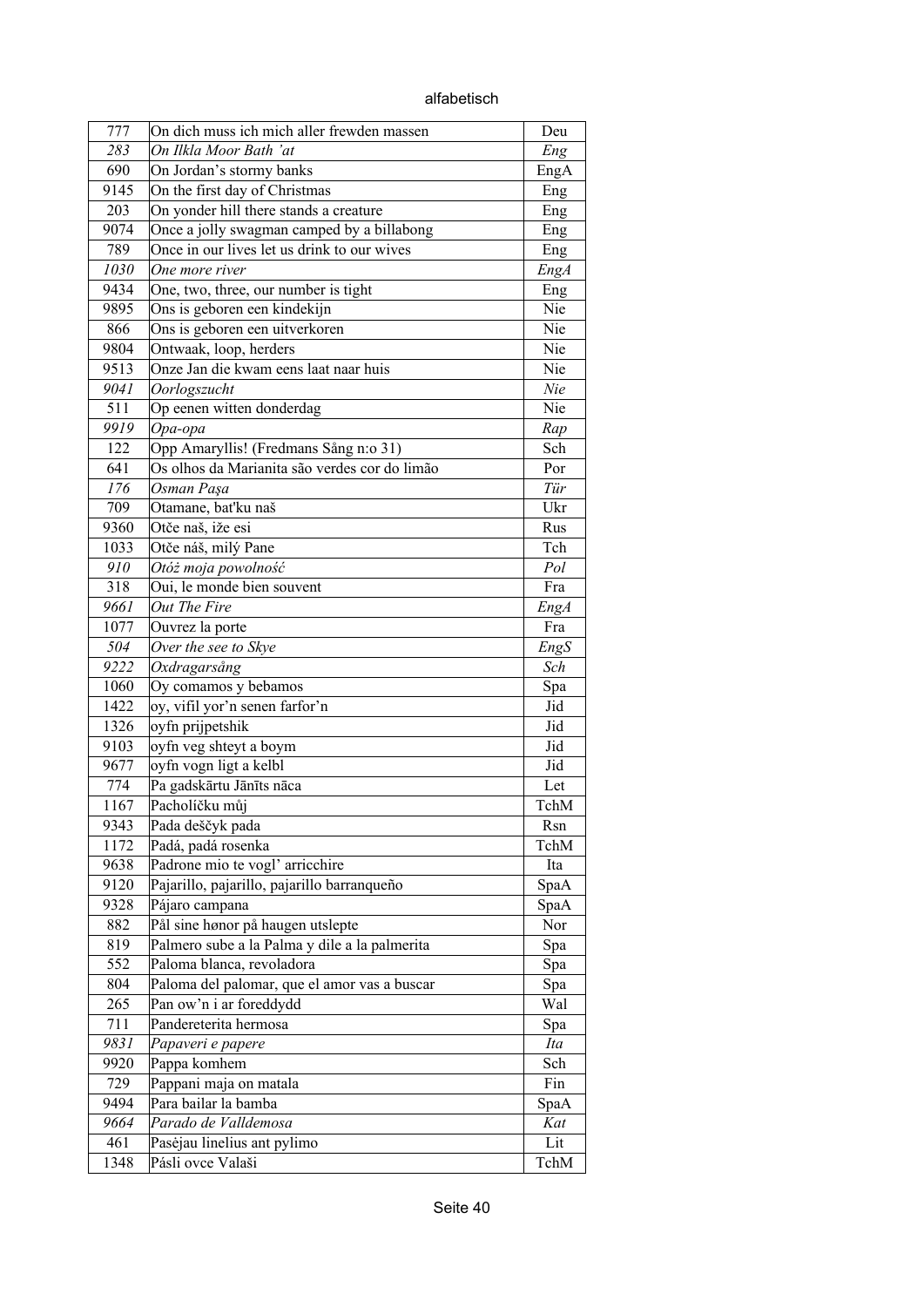alfabetisch

| 1279        | Paso el río, paso el puente               | Spa         |
|-------------|-------------------------------------------|-------------|
| 179         | Pasol Janko tri voly                      | TchM        |
| 199         | Past three o'clock                        | Eng         |
| 12          | Pasvarscyk, antela                        | Lit         |
| 1192        | Pásztorok, Pásztorok örvendezve           | Mag         |
| 408         | Pauvre Jacques, quand j'étais près de toi | Fra         |
| 1497        | Pauvre marin revient de guerre            | Fra         |
| 9736        | Pavle mi pie                              | Mak         |
| 9665        | Paxaro d'hermozura                        | <b>SpaJ</b> |
| 883         | Páxaro que vas volando                    | Gal         |
| 9657        | Pay me or go to jail                      | EngA        |
| 223         | Pe Murăș și pe Târnavă                    | Rum         |
| 224         | Pe vale mă duc                            | Rum         |
| 1406        | Pedhjá, san théte                         | Gri         |
| 1464        | Pelėda                                    | Lit         |
| 9781        | Pénde pénde dhéka                         | Gri         |
| 9011        | People, look east                         | Eng         |
| 666         | Per l'aliment del bon vi                  | Kat         |
| 9609        | Pèr noun langui                           | Okz         |
| 9530        | Per spelman                               | Nor         |
| 271         | Péra stus péra kámbus                     | Gri         |
| 584         | Perrine était servante                    | Fra         |
| 9865        | Pesah a la mano                           | <i>SpaJ</i> |
| 58          | Pescador da barca bela                    | Por         |
| 287         | Peschi fiorenti                           | Ita         |
| 1154        | Petruno, pile šareno                      | Bul         |
| 674         | Petrus'                                   | Ukr         |
| 1438        | Pflug, du mußt                            | Deu         |
| 1438        | Pflügerruf aus Litauen                    | Deu         |
| 1099        | Philis, plus avare que tendre             | Fra         |
| 9154        | Pierlala                                  | Nie         |
| 1135        | Piesne moje, piesne                       | Slw         |
| 9152        | Piet Hein                                 | Nie         |
| 1120        | Pime chlapci, pime víno                   | Slw         |
| 996         | Pirwsa godzina                            | Pol         |
| 9652        | Pitat me, mamo, v selo                    | Bul         |
| 741         | Plaisir d'amour ne dure qu'un moment      | Fra         |
| 912         | Plantons la vigne                         | Fra         |
| 9568        | Plompaert en zyn wuvetje                  | Nie         |
| 748         | Plovi brode, široko ti moje               | Kro         |
| 9376        | Plovi, plovi, duboko je more              | Kro         |
| 334         | Plus ne suis ce que j'ai été              | Fra         |
| 1366        | Po cóżeśta kawaliry                       | Pol         |
| 9871        | Po dikim stepjam Zabajkal'ja              | Rus         |
| 880         | Po pol' pa fantov                         | Slv         |
| 1344        | Po valašsky od zeme                       | Slw         |
| 1129        | Po vijn' krushqit maleve                  | Alb         |
| 228         | Po vs'omu svitu                           | Ukr         |
| 1012        | Pobre corazón entristecido                |             |
|             |                                           | SpaA        |
| 1346<br>985 | Počkejtě, děvčatka                        | TchM<br>Slw |
|             | Počúvaj, počúvaj<br>Pod borem             |             |
| 9944        |                                           | Pol         |
| 9251        | Pod moim okienkiem                        | Pol         |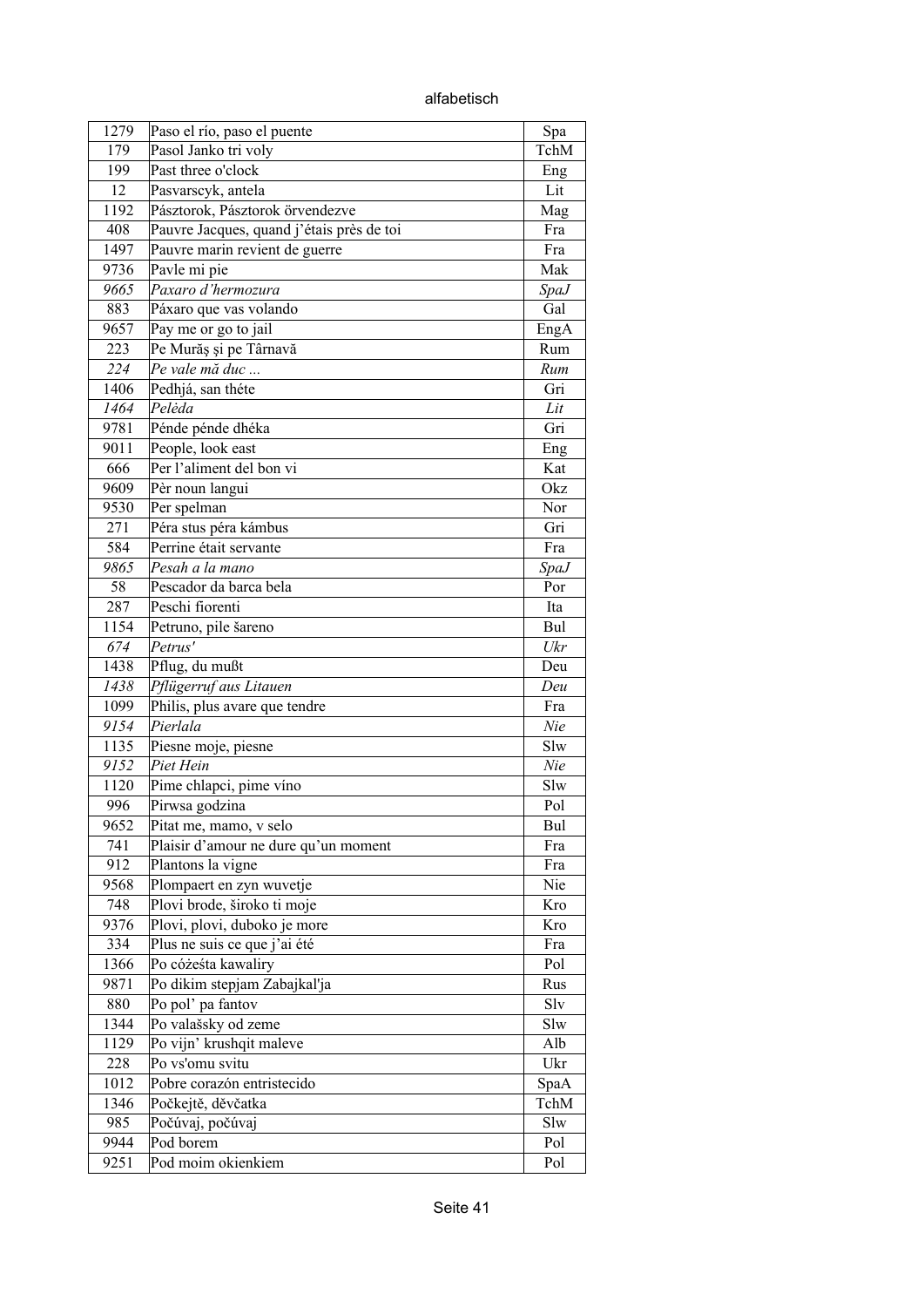| 1159 | Pod našima okny teče vodička              | Tch        |
|------|-------------------------------------------|------------|
| 1141 | Pod okonce pridem                         | Slv        |
| 1150 | Pod tým našim okenečkom                   | Slw        |
| 645  | Podkówecki dajcie ognia                   | Pol        |
| 9954 | Poi che'l mio toco                        | Ita        |
| 421  | Poigrajmo ovu igru                        | <b>Bos</b> |
| 9747 | Pokarekare ana                            | Mao        |
| 9334 | Polegnala Todora                          | Bul        |
| 1178 | Poljem se njija                           | Ser        |
| 9823 | Polly Wolly Doodle                        | EngA       |
| 54   | Pop my whip                               | EngA       |
| 9665 | Por una caza chica vidi una hijica        | SpaJ       |
| 9004 | Portugal, Spanien (Fredmans Sång11)       | Sch        |
| 1186 | Posłúchajte, bratrové                     | TchM       |
| 426  | Póte th'árthi énas kirós                  | Gri        |
| 9215 | Pour le repos, le plaisir du militaire    | Fra        |
| 1417 | Povi mi, rožica, wer hot denn dos gemocht | Kro        |
| 1064 | Poženu ja syvy voly                       | Ukr        |
| 9692 | Praša li Tinke majka ti                   | Mak        |
| 1190 | Pres zelené žitéčko                       | TchM       |
| 660  | Prešporská kasárňa maľovaná               | Slw        |
| 155  | Prídi ty, šuhajko, ráno k nám             | Slw        |
| 1329 | Prídi, Janík premilený                    | Slw        |
| 596  | Prindez vost' baston, Simon               | Frau       |
| 1382 | Prithee, be not so sad                    | Eng        |
| 1151 | Procviljela lastavica                     | <b>Bos</b> |
| 9876 | Projām jāiet                              | Let        |
| 1341 | Promptement, levez-vous, mon voisin       | Fra        |
| 9141 | Provençau, veici la coupo                 | Okz        |
| 849  | Prši, prši, len sa le je                  | Slw        |
| 9680 | Prsten mi padne                           | Mak        |
| 940  | Przy onej górze                           | Pol        |
| 9540 | Przybieżel do Betlejem                    | Pol        |
| 1345 | Psaníčko                                  | TchM       |
| 1512 | Pse s'ha bukë                             | Alb        |
| 9605 | Psindrí vasilidžá mu                      | Gri        |
| 673  | Puer natus in Bethlehem                   | Lat        |
| 9576 | Puer nobis nascitur                       | Lat        |
| 1102 | Pues que ya nunca                         | Spa        |
| 9865 | Purim, purim                              | SpaJ       |
| 9225 | Pust' begut neukljuže                     | Rus        |
| 9829 | Pust' vsegda budet solnce                 | Rus        |
| 150  | Pūt, vējiņi (Adolf Lohmann)               | Let        |
| 85   | Pūt, vējiņi (Andrejs Jurjāns)             | Let        |
| 9626 | Puulma rõõm                               | Est        |
| 148  | Qu'est-c'qui pass' ici si tard            | Fra        |
| 9317 | Quan jo n'era petitet                     | Kat        |
| 9106 | Quand j'étais chez mon père               | Fra        |
| 9273 | Quand je menais mes chevaux               | Fra        |
| 939  | Quand je vais au jardin d'amour           | Fra        |
| 1028 | Quand la feuille était verte              | Fra        |
| 1152 | Quand le bouvier vient du labour          | Fra        |
| 9634 | Quand le roi entra la cour                | Fra        |
|      |                                           |            |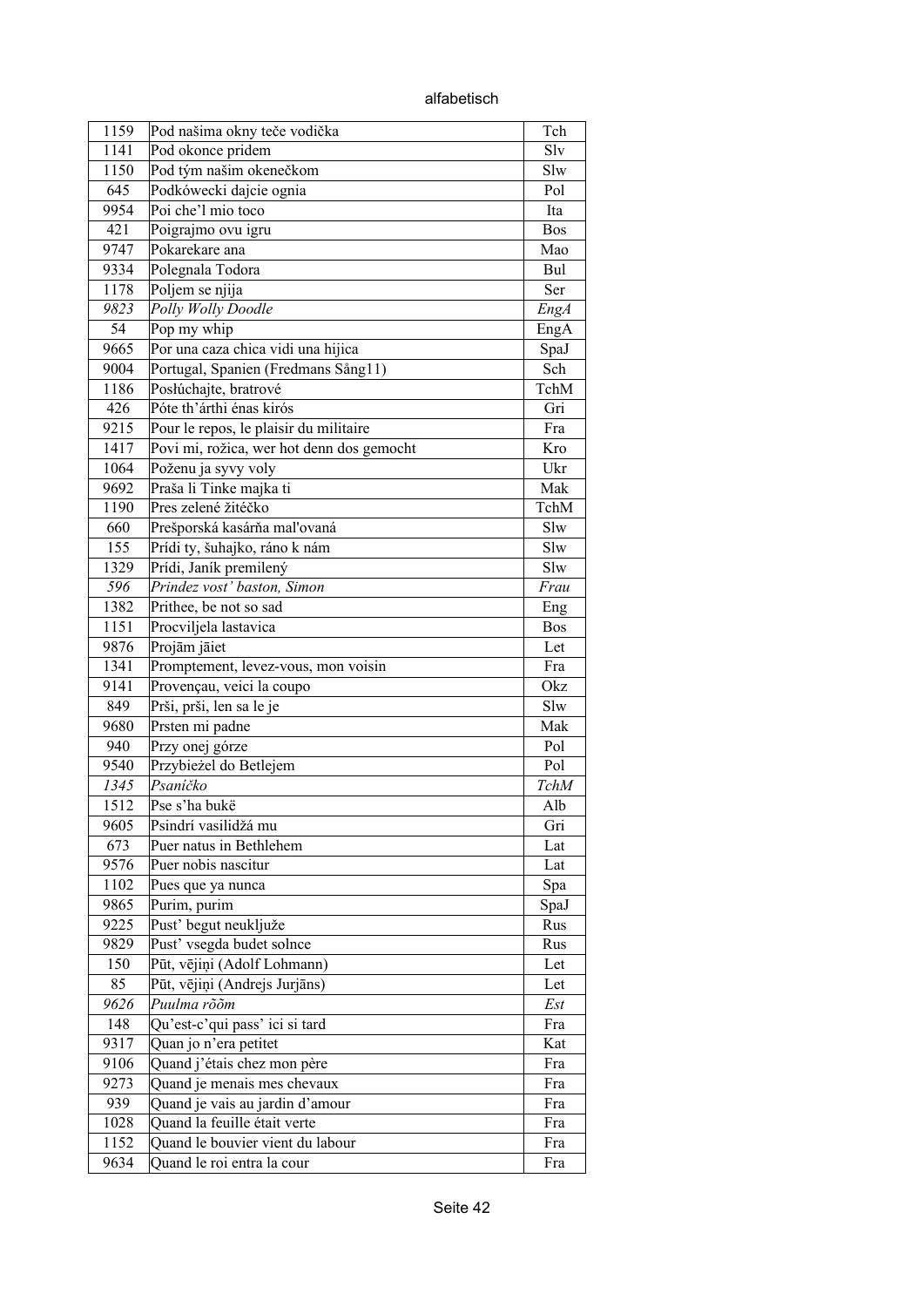| 9215 | <b>Ouand Madelon</b>                          | Fra        |
|------|-----------------------------------------------|------------|
| 278  | Quand Marion va au moulin pour y faire moudre | Fra        |
| 1507 | Quand nous chanterons le temps des cerises    | Fra        |
| 159  | Quand vous voudrez faire une amie             | Fra        |
| 9864 | Quando el rey Nimrod                          | SpaJ       |
| 261  | Quando nasceste voi nacque un giardino        | Ita        |
| 746  | Quando nascette Ninno                         | Ita        |
| 968  | Quattro cavai che trottano                    | Ita        |
| 9608 | Que disès, mei bon fraire                     | Okz        |
| 9234 | Que fais tu làbas, ma jolie bergère           | Fra        |
| 1118 | Que le jour me dure                           | Fra        |
| 9921 | Que lejos estoy                               | SpaA       |
| 1101 | Què li darem a n'el Noi de la Mare            | Kat        |
| 1203 | Què li donarem a la pastoreta?                | Kat        |
| 1232 | Que linda está la mañana                      | SpaA       |
| 1027 | Que ne suis-je la fougère                     | Fra        |
| 447  | Que vengo muerto de sed                       | SpaA       |
| 9682 | Quebrada de San Lorenzo                       | SpaA       |
| 188  | Quel mazzolin di fiori                        | Ita        |
| 1407 | Quelle est cette odeur agréable               | Fra        |
| 1434 | Quem pastores laudavere                       | Lat        |
| 877  | Questa dolce Sirena                           | Ita        |
| 852  | Qui en la garde du hault Dieu (Psaume XCI)    | Fra        |
| 751  | Quién canta su mal espanta, quien llora       | SpaA       |
| 521  | Quita la mula rucia                           | Spa        |
| 739  | Quittez, pasteurs, vos brébis                 | Fra        |
| 1070 | Ouodlibeticum                                 | Deu        |
| 1044 | Rada pere na rekata                           | Bul        |
| 9397 | Rada pila, rada jedla                         | Slw        |
| 452  | Raduj się, nieba królowo (Alleluja!)          | Pol        |
| 1148 | Railroad Bill                                 | EngA       |
| 826  | Rallarevisa                                   | Sch        |
| 225  | Ranz des vaches                               | Fra        |
| 294  | Rascvetali jabloni i gruši                    | Rus        |
| 33   | Razbolje se care Sulejmane                    | <b>Bos</b> |
| 240  | Razgrana se grana jergovana                   | Ser        |
| 88   | Re mi fa sol la si do                         | Ita        |
| 9107 | Rëbôce                                        | Kas        |
| 1003 | Rectius vives (Horatii carmen II, 10)         | Lat        |
| 9481 | Red River Valley                              | EngA       |
| 603  | Redoble                                       | Spa        |
| 1358 | Redom ide čašica                              | Ser        |
| 373  | Regiment po cesti gre                         | Slv        |
| 917  | Rejowanje                                     | Sor        |
| 9892 | Resham firiri                                 | Nep        |
| 1034 | Rest, sweet nymphs                            | Eng        |
| 393  | Resvelons nous                                | Fra        |
| 9366 | Részeg, vagyok, rózsám                        | Mag        |
| 1286 | Reuzelied                                     | Nie        |
| 9745 | Réveillez-vous, belle endormie                | Fra        |
| 918  | Réveillez-vous, Picards                       | Fra        |
| 1074 | Rex Gloriae                                   | Nie        |
| 486  | Reyes famosos de Arabia                       | Spa        |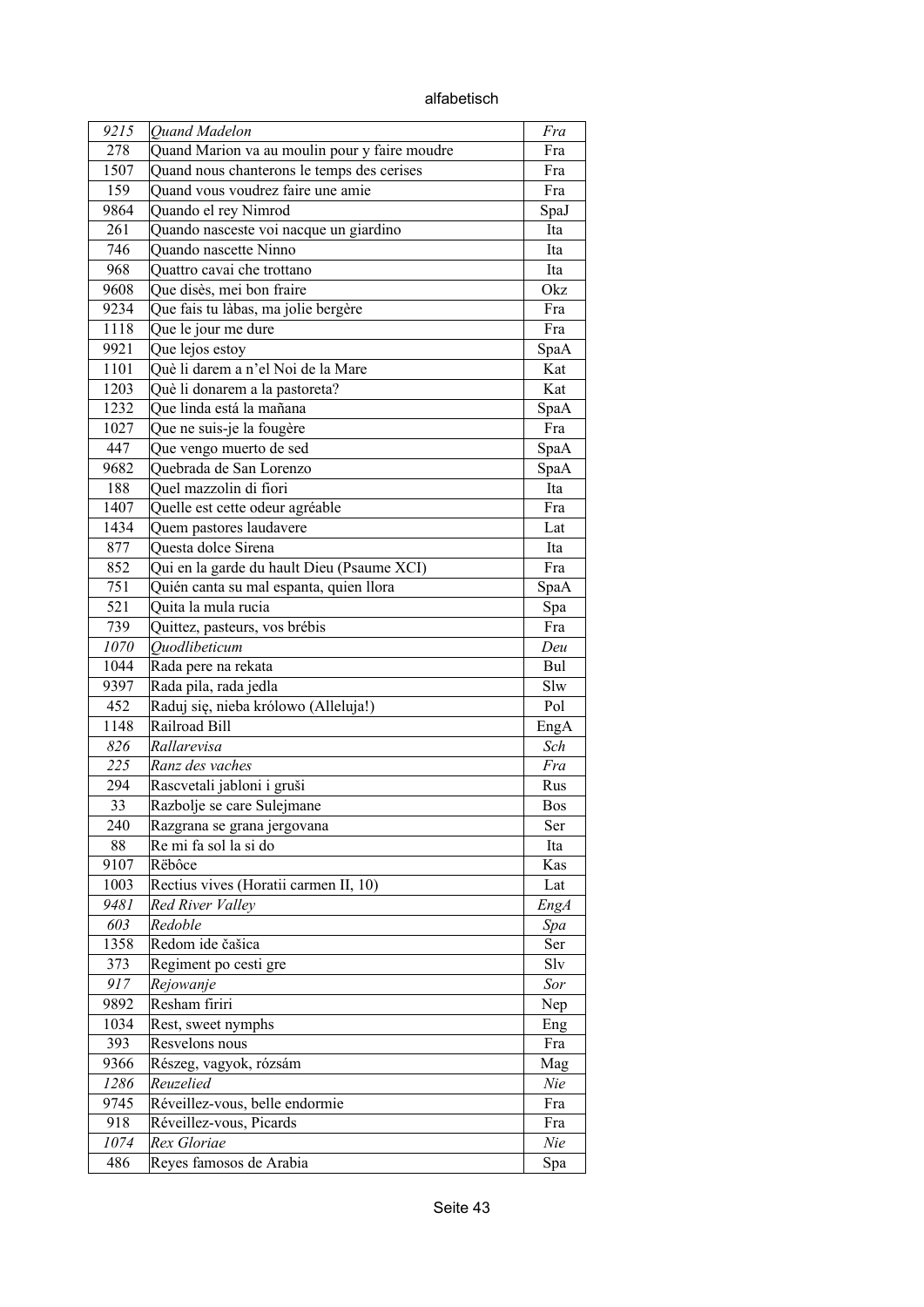alfabetisch

| 9978 | Rež, rež, rež                                                      | TchM        |
|------|--------------------------------------------------------------------|-------------|
| 9559 | Rhythm and syncopation                                             | Eng         |
| 9948 | Rhythm of Life                                                     | <b>EngA</b> |
| 9856 | Riðum, riðum                                                       | <b>Isl</b>  |
| 758  | Rīga dimd!                                                         | Let         |
| 167  | Rīgas torņa gala zīle                                              | Let         |
| 9353 | Río abajo voy llevando la jangada                                  | Spa         |
| 9793 | Riobambeñita                                                       | <b>SpaA</b> |
| 336  | Ritka búza, ritka árpa, ritka rozs                                 | Mag         |
| 1086 | Ríu, ríu, chíu                                                     | Spa         |
| 62   | Robin Hood and little John                                         | Eng         |
| 9603 | Röda stugor                                                        | Sch         |
| 382  | Roll, Jordan, roll                                                 | EngA        |
| 9860 | <b>Rolling Home</b>                                                | Eng         |
| 520  | Ronda                                                              | Spa         |
| 913  | Röpülj, páva, röpülj                                               | Mag         |
| 1109 | Rosa, willen wij dansen?                                           | Nie         |
| 1066 | Rosin the Beau                                                     | EngI        |
| 523  | Rossignolet du bois                                                | Fra         |
| 9015 | Rossinyol que vas a França, rossinyol                              | Kat         |
| 1460 | Round the meadows                                                  | EngA        |
| 1244 | Row, row, row your boat                                            | Eng         |
| 9623 | Roze Mareintje, twintig in de rei                                  | Nie         |
| 16   | Rozēm kaisu istabinu                                               | Let         |
| 1109 | Rozendans                                                          | Nie         |
| 9847 | Rozkwitały pąki                                                    | Pol         |
| 410  | Rozprjahajte, chlopci, koni                                        | Ukr         |
| 9534 | Run come and look out                                              | EngA        |
| 9534 | Run Come See The Sun                                               | <b>EngA</b> |
| 916  | Rundadinella                                                       | Deu         |
| 361  | Ry maar aan, ossewa                                                | Afr         |
| 1054 | S nami Bog (1)                                                     | Rus         |
| 1370 | S nami Bog (2)                                                     | Rus         |
| 9409 | S Pánem bohem                                                      | TchM        |
| 9826 | Sa e romen                                                         | Rom         |
| 1505 | Sá ég spóa                                                         | <b>Isl</b>  |
| 157  | Sä kasvoit, neito kaunoinen                                        | Fin         |
| 78   | Så lunka vi så småningom (Fredmans Sång n:o 21)                    | Sch         |
| 9943 |                                                                    | Sch         |
| 9731 | Så slår min Glock (Fredmans Sång n:o 5c)<br>Sade ti se čudam cveto | Mak         |
| 9110 | Sah ein Knab ein Röslein stehn                                     |             |
| 617  |                                                                    | Deu         |
|      | Saint Stephan was a clerk<br>Sakura sakura                         | Eng         |
| 9557 | Sam se Josa niz Dunavo vozi                                        | Jap         |
| 1357 |                                                                    | Ser         |
| 825  | Samba lelê 'stá doente                                             | PorB        |
| 9754 | Same amala oro khelena                                             | Rom         |
| 580  | Samjótissa, Samjótissa                                             | Gri         |
| 9333 | Sanctus                                                            | Lat         |
| 9257 | Sanie cu zurgălăi                                                  | Rum         |
| 9008 | Sankta Lucia                                                       | Sch         |
| 9739 | Sanna sannanina                                                    | Zul         |
| 9170 | Šano, dušo, Šano, mori                                             | Ser         |
| 9732 | Sanok' le Nado                                                     | Mak         |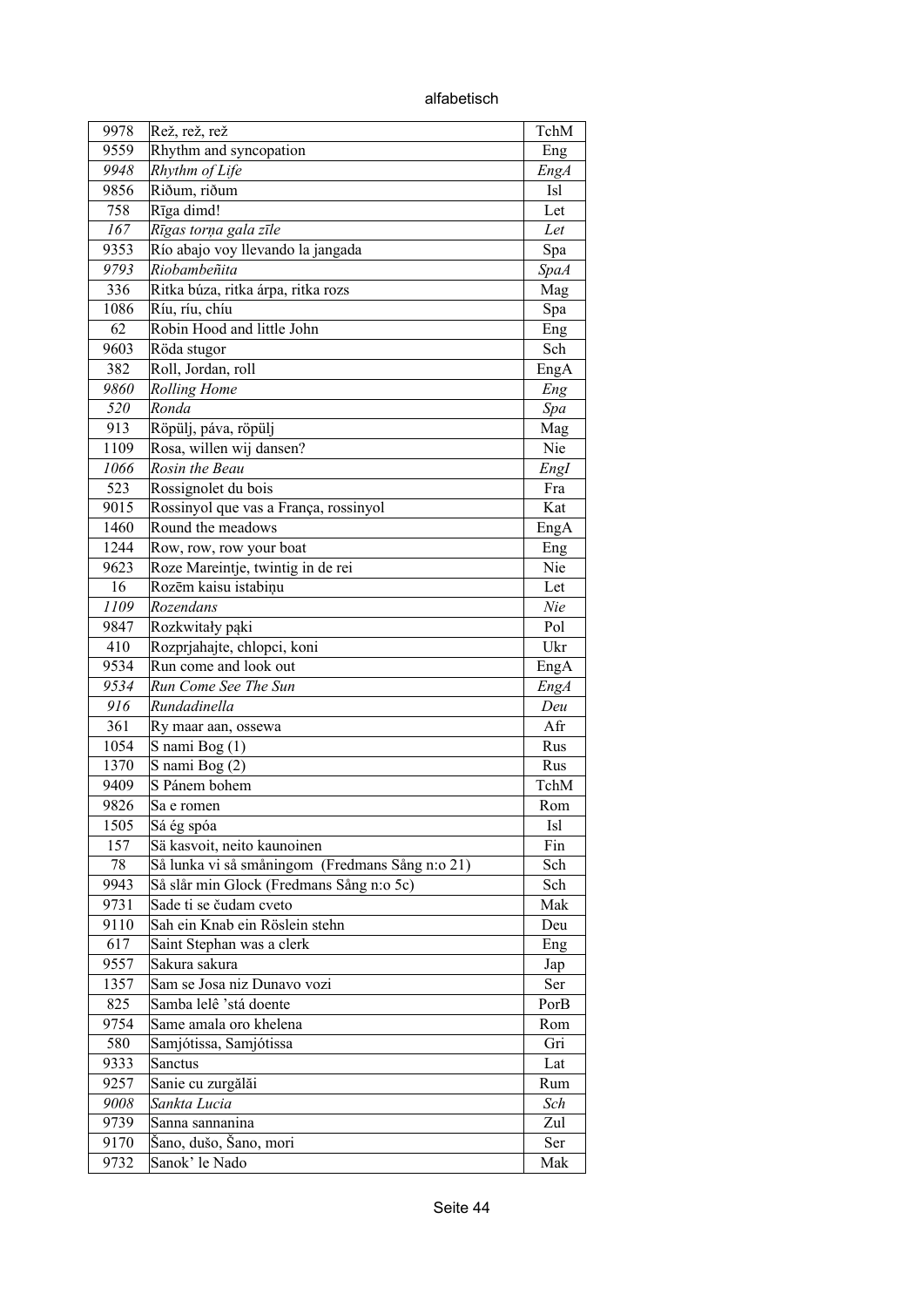alfabetisch

| 9607 | Sant Jousè, dou ped                          | Okz  |
|------|----------------------------------------------|------|
| 9283 | Santa Lucia                                  | Ita  |
| 9555 | saqvarlis sap'lavs vedzebdi                  | Geo  |
| 119  | Saránda palikárja                            | Gri  |
| 1065 | Ščedryk, ščedryk, ščedrivočka                | Ukr  |
| 644  | Schatz, mein Schatz, reise nicht so weit     | Deu  |
| 738  | Schatz, steh auf, geh hacken, schneiden      | Deu  |
| 9421 | Schläft ein Lied in allen Dingen             | Deu  |
| 11   | Schlummert, Petzchen                         | Deu  |
| 1396 | Schö ist das Henneli                         | Deu  |
| 9404 |                                              | Nie  |
|      | Schoon jonkvrouw, ik moet u klagen           |      |
| 1471 | Schoon lief, hoe ligt gij hier               | Nie  |
| 138  | Schoon lieveke, waar waarde gij              | Nie  |
| 9613 | Schrijf mijn naam niet in de steen           | Nie  |
| 51   | Schwäfelhelzle                               | Deu  |
| 46   | Se canto                                     | Okz  |
| 262  | Se fossi una rondinella                      | Ita  |
| 147  | Se nyne blagoslovite Gospoda                 | Rus  |
| 9783 | Se pótisa rodhóstamo                         | Gri  |
| 780  | Se, god dag, min vän (Fredmans Sång n:o 61)  | Sch  |
| 73   | Searching For Lambs                          | Eng  |
| 9855 | Sebben che siamo donne                       | Ita  |
| 160  | Sedlák, sedlák, sedlák                       | Tch  |
| 9729 | Sednav da večeram                            | Mak  |
| 9645 | See, the conqu'ring hero comes               | Eng  |
| 1196 | seizhe mir gesynt                            | Jid  |
| 9839 | Sen gemicileriz                              | Tür  |
| 1502 | Sen ihanaisen virran reunall'                | Fin  |
| 926  | Señor zapateritero                           | Spa  |
| 9514 | Señora chichera                              | SpaA |
| 9398 | Señora Doña María aqui                       | SpaA |
| 868  | Señora Doña María, bom                       | SpaA |
| 763  | Sentado sobre las rocas                      | Spa  |
| 9253 | Sera jette, sera jette a la marina           | Ita  |
| 9586 | Serranilla                                   | Spa  |
| 9664 | Ses atlotes                                  | Kat  |
| 422  | Seši jauni bandinieki                        | Let  |
| 9858 | Šetnja                                       | Ser  |
| 9666 | shalom aleykhem malakheyy                    | Heb  |
| 9708 | She sat down below a thorn                   | Eng  |
| 377  | She weepeth sore                             | Eng  |
| 1383 | She's like the swallow                       | EngA |
| 9515 | She'll be coming round the mountain          | EngA |
| 1185 | shlof, dvoirele, shlof                       | Jid  |
|      | Shosholoza kulezo ntaba                      | Zul  |
| 9697 |                                              |      |
| 114  | Should auld acquaintance                     | EngS |
| 9224 | shtarker! beser! di rod, di rod makht greser | Jid  |
| 9798 | shtil, di nakht iz oysgeshternt              | Jid  |
| 1123 | Si canto me dicen loco                       | Spa  |
| 606  | Si la nieve resbala                          | Spa  |
| 9227 | Si le roi m'avait donné Paris                | Fra  |
| 9187 | Si me pierdo, que me busquen                 | Spa  |
| 941  | Si me quieres escribir                       | Spa  |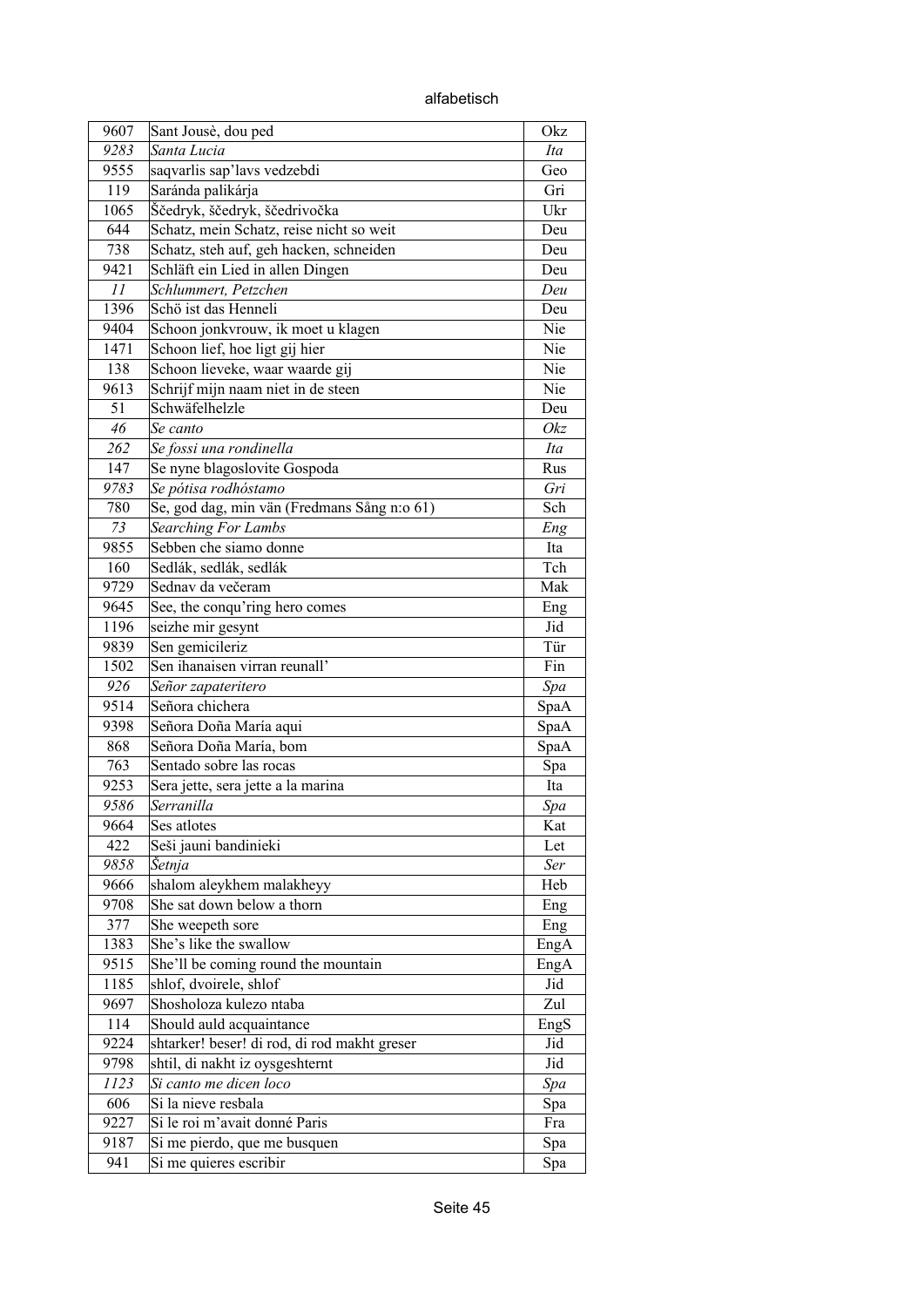alfabetisch

| 1171       | Si pasas por mi calle<br>Si pensaría tu madre           | Spa        |
|------------|---------------------------------------------------------|------------|
| 928<br>926 |                                                         | Spa        |
|            | Si tu madre no quiere que té visite                     | Spa        |
| 727<br>726 | Si tu madre quiere un rey<br>Si tuviéramos aceite       | Spa        |
|            |                                                         | Spa        |
| 925        | Si vas a la romería, morena mía, de San Andrés          | Spa        |
| 1011       | Si vas a San Benitiño, non vayas a o de Paredes         | Gal        |
| 9288       | Šia naktelę, per naktelę                                | Lit        |
| 1052       | Sicut cervus desiderat ad fontes aquarum (Psalmus XLII) | Lat        |
| 1100       | Sie gleicht wohl einem Rosenstock                       | Deu        |
| 9367       | <b>Signor Abbate</b>                                    | Deu        |
| 9604       | Signora mia                                             | Ita        |
| 9995       | shpilt aykh, kinderlekh                                 | Jid        |
| 23         | Sijā auzas                                              | Let        |
| 9372       | Síko chórepse kuklí mu                                  | Gri        |
| 9005       | Silifke 'nin Yoğurdu                                    | Tür        |
| 9362       | Since first I saw your face                             | Eng        |
| 508        | Sine Cerere et Baccho                                   | Lat        |
| 504        | Sing me a song of a lad that is gone                    | EngS       |
| 131        | Sing we and chant it                                    | Eng        |
| 376        | Sing we now merrily                                     | Eng        |
| 9238       | Single Girl                                             | EngA       |
| 607        | Sinoć ja i moja Nana                                    | <b>Bos</b> |
| 1177       | Sinoć kad sam robu prala                                | Kro        |
| 1211       | Široke koreňe tej jabloni                               | Slw        |
| 301        | Široko je polje                                         | Kro        |
| 9031       | Široký hluboký                                          | Tch        |
| 9792       | Sisi, sisi, sisi tunata                                 | Swa        |
| 719        | Sit down servant!                                       | EngA       |
| 9967       | Sivas'ın yolların                                       | Tür        |
| 9967       | Siyah saçım dolam dolam                                 | Tür        |
| 9429       | Siyahamb' ekukhanyen' kwenkhos'                         | Zul        |
| 20         | Sju år har varit långa                                  | Sch        |
| 9904       | Skalerika de oro                                        | SpaJ       |
| 899        | Skauda, skauda Onytei galvelę                           | Lit        |
| 695        | Skip to ma lou                                          | EngA       |
| 9030       | Skleničko, ty skleněna                                  | TchM       |
| 9058       | Škoda ťa, synečku, že za vodú bývaš                     | TchM       |
| 9279       | Slaperige kleine vogels                                 | Nie        |
| 803        | Slava vo višnjih Bogu                                   | Ser        |
| 9862       | Slavnoe more, svjaščennyj Bajkal                        | Rus        |
| 1358       | Slavska pesma                                           | Ser        |
| 9550       | Sleep, my love                                          | Eng        |
| 9558       | Slumber my darling, thy mother is near                  | EngA       |
| 1177       | Slušaj mati ove riči                                    | Kro        |
| 9728       | Slušam kaj šumat šumite                                 | Mak        |
| 769        | Smålandsvisan                                           | Sch        |
| 9256       | Smoothly glide, thou stream of live                     | Eng        |
| 9960       | Sneflokke kommer vrimlende                              | Dän        |
| 9841       | Snošti pominav, zaminav                                 | Mak        |
| 9713       | Snošti sakav da ti dojdam                               | Mak        |
| 1155       | Snošti se digna juzbaši                                 | Bul        |
| 1275       | So ben mi ch'a bon tempo                                | Ita        |
|            |                                                         |            |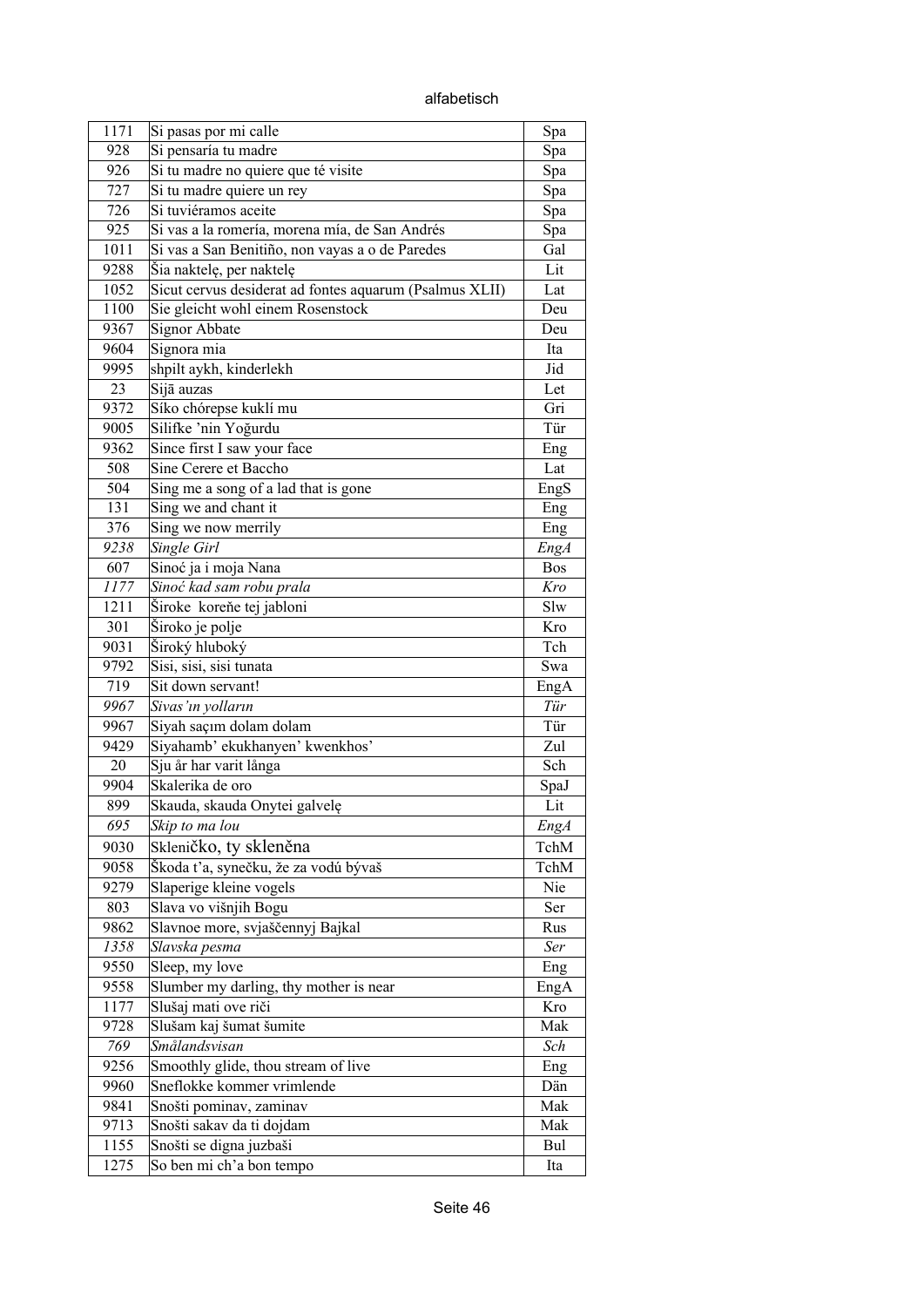| 9309 | So lange wie die Kesselflickerei                 | Deu        |
|------|--------------------------------------------------|------------|
| 9926 | So maki sum se rodila                            | Mak        |
| 9216 | So mancher steigt herum                          | Deu        |
| 9331 | Sobotěnka ide                                    | TchM       |
| 9021 | Sofðu unga ástin mín                             | Isl        |
| 1298 | Solnce na zakate                                 | Rus        |
| 9829 | Solnečnyj krug,nebo vokrug                       | Rus        |
| 917  | Šółta kśjeł mje źówku daś                        | Sor        |
| 9600 | Somagwaza                                        | Xho        |
| 9075 | Some folks like to sigh                          | EngA       |
| 654  | Somebody's knockin' at your door                 | EngA       |
| 282  | Sometimes I feel like a motherless child         | EngA       |
| 9721 | Sommarpsalm                                      | Sch        |
| 9428 | Son ar chistr                                    | <b>Bre</b> |
| 136  | Son de Laredo                                    | Spa        |
| 372  | Son más tristes los recuerdos                    | Spa        |
| 65   | Song of the Western men                          | Eng        |
| 39   | Sont les fill's de la Rochelle                   | Fra        |
| 1010 | Sopas le hicieron al Niño                        | Spa        |
| 1207 | Sorgete o pastorelli                             | Ita        |
| 9953 | Soun, soun, bèni, bèni, bèni                     | Okz        |
| 41   | Soutelin, soutelin kultani kanssa                | Fin        |
| 9838 | Sov du lilla vide und                            | Sch        |
| 9900 | Sov på min arm                                   | Sch        |
| 9675 | Sovay, Sovay                                     | Eng        |
| 457  | Soy de Pravia                                    | Spa        |
| 1179 | Soy un coya chiquitito, vivo solo en mi ranchito | SpaA       |
| 9149 | Spanish is a loving tongue                       | EngA       |
| 238  | Spasi ni sine Božji                              | Ser        |
| 1473 | Spazzacamin che vien da Trento                   | Ita        |
| 172  | Spi, mladenec moj prekrasnyj                     | Rus        |
| 9233 | Spinn, spinn Spinnerin                           | Deu        |
| 902  | Spopod našej brány voda vyviera                  | Slw        |
| 962  | Spring-time manthleth every bough                | Eng        |
| 224  | Spune-mi, mândrulițo                             | Rum        |
| 9980 | Srede Skopje Vardar vrvi                         | Mak        |
| 9896 | Staad, staad, heit is Advent                     | Deu        |
| 546  | Staffan var en stalledräng                       | Sch        |
| 9465 | Stamattina mi sono alzata                        | Ita        |
| 9687 | stayt a bokher                                   | Jid        |
| 475  | Steal away to Jesus                              | EngA       |
| 802  | Steffl, du Schlafhaubn!                          | Deu        |
| 9873 | Stehn zwei Stern am hohen Himmel                 | Deu        |
| 248  | Stelysja barvinku nyzen'ko                       | Ukr        |
| 9130 | Stenka Razin                                     | Rus        |
| 844  | Step we gaily on we go                           | EngS       |
| 9029 | Sterrevlokjes dalen                              | Nie        |
| 9394 | Still, still, still, weil's Kindlein             | Deu        |
| 9322 | Stille Nacht, Heilige Nacht                      | Deu        |
| 9959 | Sto jusurúm o belalís                            | Gri        |
| 1276 | Sto lat niech żyje nam                           | Pol        |
| 9184 | Štó ma njewjesta być                             | Sor        |
| 417  | Što mi e milo em drago                           | Mak        |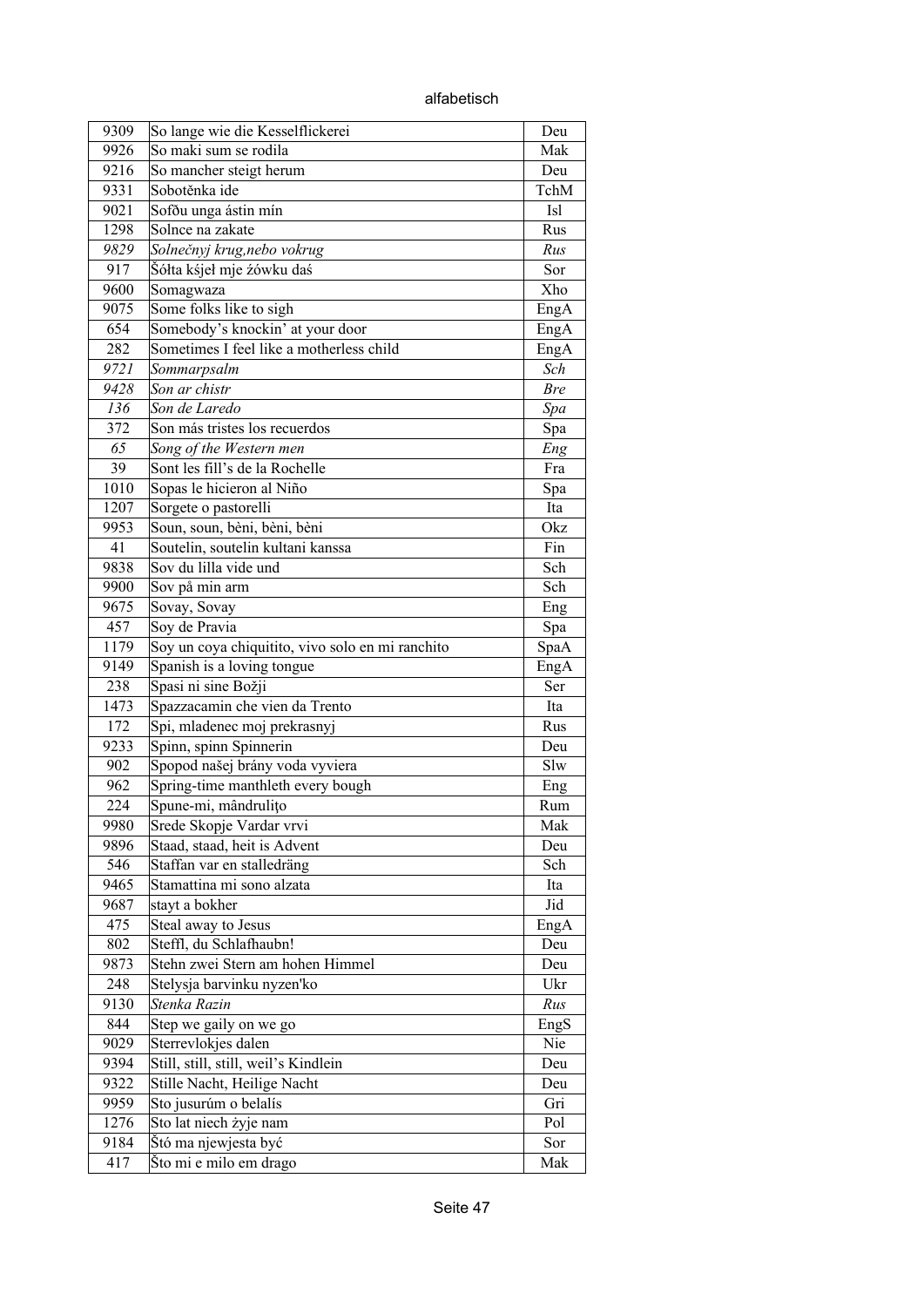alfabetisch

| 9780 | Sto parathíri stékosun                  | Gri         |
|------|-----------------------------------------|-------------|
| 9024 | Sto perijáli to krifó                   | Gri         |
| 456  | Što se nisi očešljala                   | Ser         |
| 518  | Sto vunó mja voskopúla                  | Gri         |
| 854  | Stojí borověnka                         | TchM        |
| 9783 | Ston állo kósmo pu tha pas              | Gri         |
| 838  | Strike ist up, tabor                    | Eng         |
| 1263 | Şu Dalma'dan geçtin mi                  | Tür         |
| 204  | Su ípa mána, kalé mána                  | Gri         |
| 9831 | Su un campo di grano                    | Ita         |
| 89   | Su, cantemo, la, la la                  | Ita         |
| 930  | Subi acima ao castelo                   | Por         |
|      |                                         |             |
| 9283 | Sul mare luccica (Santa Lucia)          | Ita         |
| 254  | Sul ponte di Bassano                    | Ita         |
| 46   | Sul poun de Nanto y a un auzelou        | Okz         |
| 9125 | Suliko                                  | Rus         |
| 9555 | Suliko                                  | Geo         |
| 9335 | Suliram suliram, ram, ram               | Ind         |
| 1256 | Sumer is icumen in                      | Eng         |
| 9601 | Sunrise, Sunset                         | <b>EngA</b> |
| 365  | Süpürgesi yoncadan                      | Tür         |
| 112  | Sur la route de Châtillon               | Fra         |
| 193  | Sur la route de Dijon                   | Fra         |
| 9108 | Sur le pont d'Avignon                   | Fra         |
| 9968 | Sur le toit de l'hôtel                  | Fra         |
| 9109 | Suroménos tha 'rtho                     | Gri         |
| 1400 | Susani, Susani!                         | Deu         |
| 812  | Suspiros de mi garganta                 | Spa         |
| 297  | Suze Naanje, ik waige die               | Nde         |
| 463  | Sva su sela naokolo bijela              | Kro         |
| 9618 | Sve ptičice iz gore                     | Kro         |
| 531  | Svegliatevi dal sonno, o briaconi       | Ita         |
| 582  | Svetit svetel Mesjac                    | Rus         |
| 1496 | Sweet Betsy from Pike                   | EngA        |
| 713  | Swing low, sweet chariot                | EngA        |
| 886  | Sydämeni laulu                          | Fin         |
| 173  | Szánt a babám, csireg csörög            | Mag         |
| 323  |                                         |             |
|      | Szent Karácsony éjjel                   | Mag<br>Pol  |
| 1038 | Sztyry bymbny zabembniały               |             |
| 9424 | T'al o baxtalo                          | Rom         |
| 9111 | Tá an coileach                          | Iri         |
| 9986 | Ta divna splitska noć - Tri sulari      | Kro         |
| 9963 | Ta mátja pu aghapó                      | Gri         |
| 9669 | Ta pedhjá tu Pireá                      | Gri         |
| 9545 | Ta siju red'ku čepurnen'ku              | Ukr         |
| 9957 | Ta ta ta  flic floc                     | Fra         |
| 9938 | Ta-ta-ta  lieber, lieber Mälzer         | Deu         |
| 1384 | Ta-a-a-a-a  An' t'at's ta Gaelic chorus | EngS        |
| 9190 | Tableau de Paris à cinq heures du mati  | Fra         |
| 91   | Taivas on sininen ja valkoinen          | Fin         |
| 9796 | Take me riding in the car               | EngA        |
| 359  | Tamo na rivi                            | Kro         |
| 1195 | Tamzaradan                              | Tür         |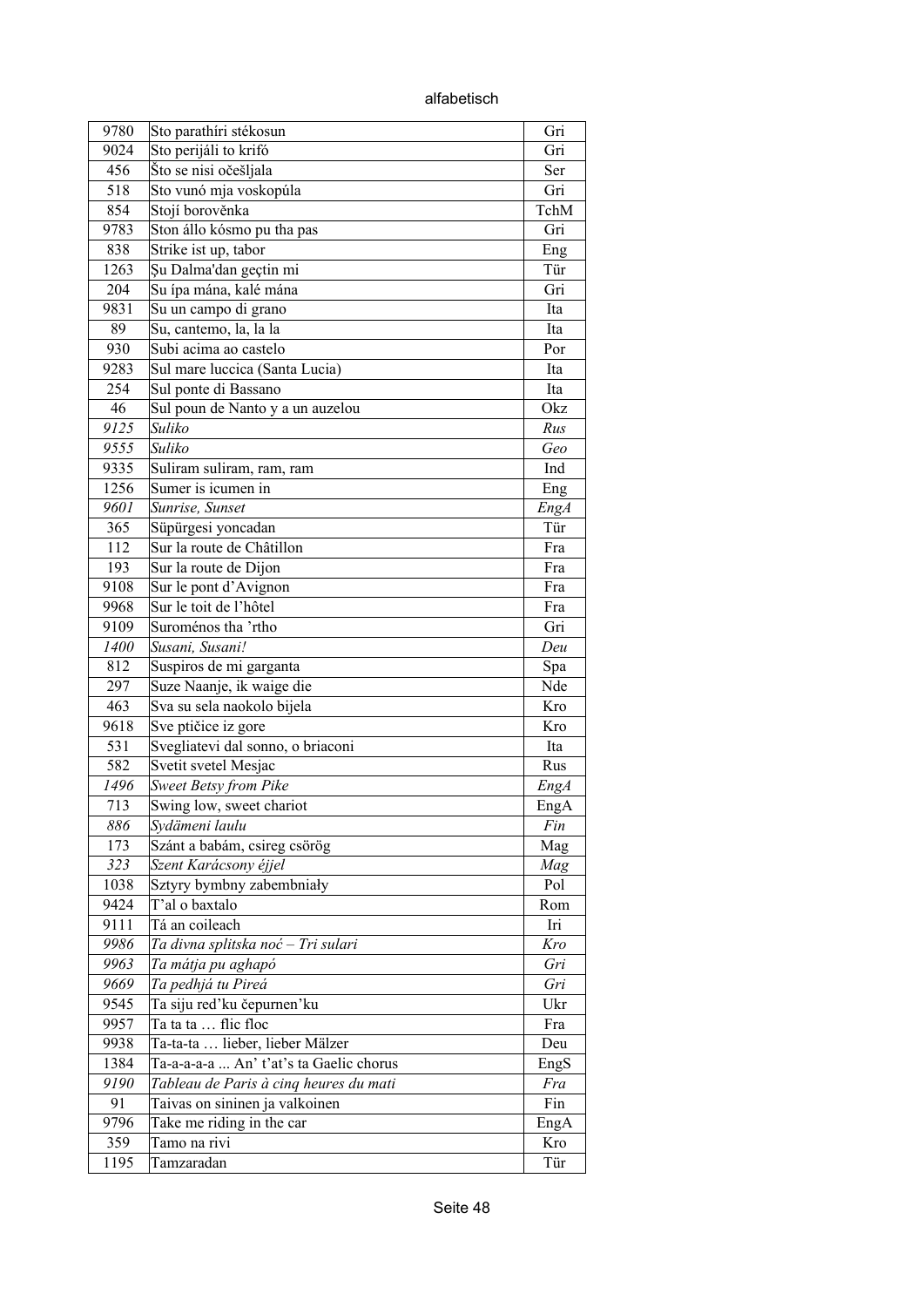alfabetisch

| 942      | Tan, tan, van por el desierto                | Spa         |
|----------|----------------------------------------------|-------------|
| 389      | Tancuj, holka, rejdovačku                    | Tch         |
| 9068     | Tancuj, tancuj, vykrúcaj, vykrúcaj           | TchM        |
| 9188     | Tanguillo gitano                             | Spa         |
| 161      | Tänker du, att jag förlorader är             | Sch         |
| 893      | Tant que vivrai, en âge fleurissant          | Fra         |
| 860      | Tant sirop est doux, Madeleine               | Fra         |
| 9588     | Tarina de la Gaia                            | Rum         |
| 1486     | Tatíčku starej náš                           | Tch         |
| 37       | Tautiešami roku devu                         |             |
|          |                                              | Let         |
| 1523     | Tavaszi szél vizet áraszt                    | Mag         |
| 9844     | Te recuerda Amanda                           | SpaA        |
| 614      | Teče rička nevelyčka                         | Ukr         |
| 1418     | Teče voda, teče cez Velečký majír            | TchM        |
| 9028     | Teče, voda, teče po poto                     | Tch         |
| 431      | Techador que techas la choza                 | Spa         |
| 105      | Teci, teci, kumeliņi                         | Let         |
| 1515     | Teici, teici, valodiņa                       | Let         |
| 56       | Tek saulīte tecēdama                         | Let         |
| 158      | Tekėjo saulelė pro debesėlį                  | Lit         |
| 9112     | Tell me the tales                            | Eng         |
| 515      | Tempus adest floridum                        | Lat         |
| 1041     | Tempus monet, ut cythara sonum det           | Lat         |
| 449      | Tengo de mandar hacer un corazón de madera   | SpaA        |
| 884      | Tengo de subir al puerto                     | Spa         |
| 415      | Tengo de subir subir                         | Spa         |
| 9422     | Tengo que llegar al pueblo                   | SpaA        |
| 897      | Tenta la fuga                                | Ita         |
| 650      | Teresina bella                               | Ita         |
| 1520     | Thálassa (Thalassáki)                        | Gri         |
| 9803     | Thapelo                                      | <b>Ses</b>  |
| 9213     | The Ash Grove                                | Eng         |
| 503      | The Banks o' Doon                            | EngS        |
| 615      | The boar's head                              | Eng         |
| 9278     | The Bonny Boy                                | Engl        |
| 9544     | The Castle Of Dromore                        |             |
|          |                                              | EngI        |
| 9974     | The Cliffs Of Doneen                         | EngI        |
| 9801     | The Coast of High Barbary                    | EngA        |
| 9477     | The Colorado Trail                           | <b>EngA</b> |
| 9727     | The crops are all in                         | EngA        |
| 1430     | The cruel war is raging, Johnny has to fight | EngA        |
| 572      | The cuckoo is a pretty bird                  | Eng         |
| 9374     | The darke is my delight                      | Eng         |
| 169      | The dusky night rides down the sky           | Eng         |
| 9912     | The Fields of Athenry                        | EngI        |
| 9051     | The First Nowell                             | Eng         |
| $1475\,$ | The Foggy Dew                                | Eng         |
| 9245     | The fox                                      | EngA        |
| 567      | The gentle maiden                            | EngI        |
| 9413     | The Golden Vanity                            | Eng         |
| 9027     | The gypsy rover came over the hill           | Eng         |
| 344      | The hart, he loves the high wood             | Eng         |
| 239      | The holly and the ivy                        | Eng         |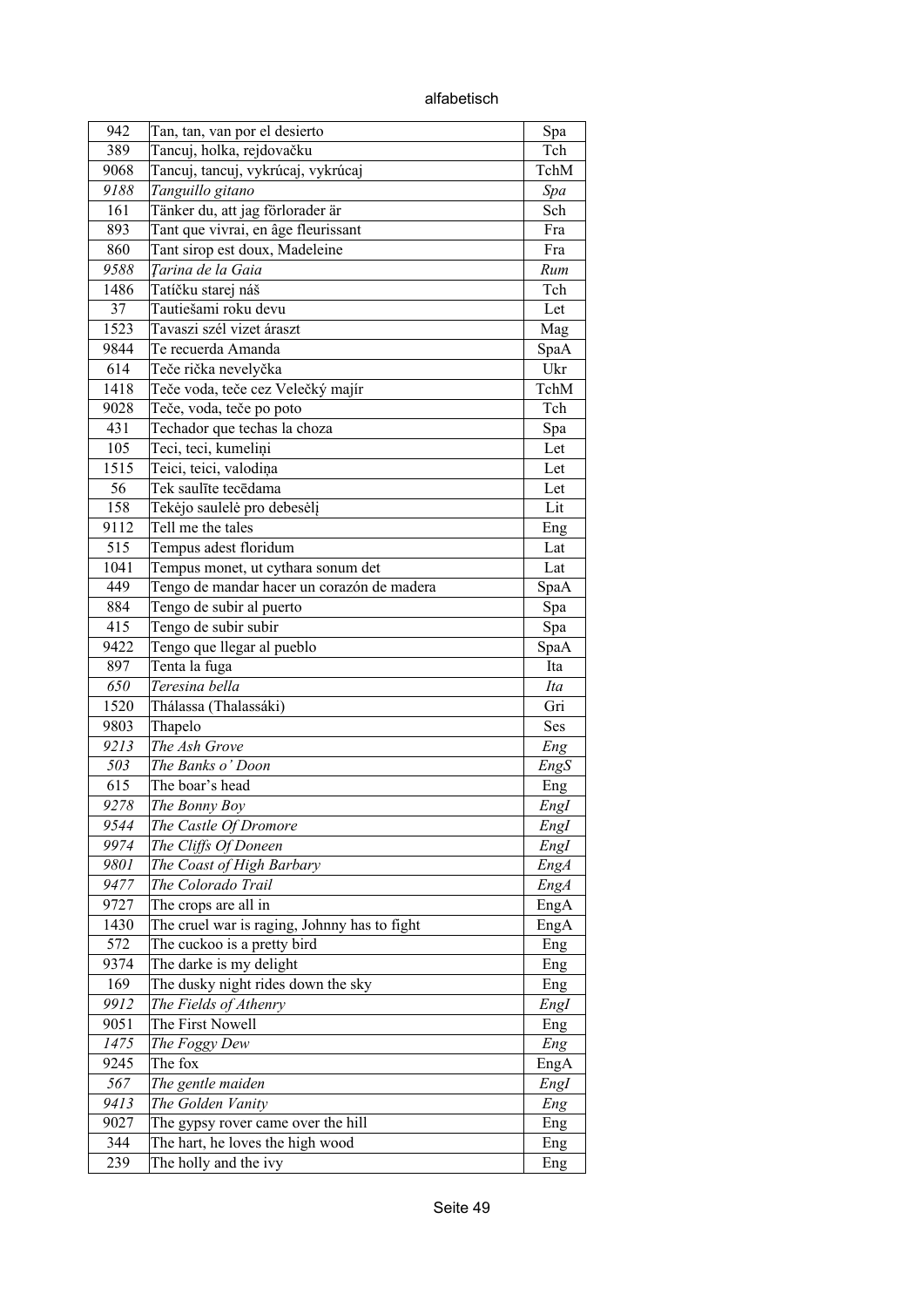alfabetisch

| 9824        | The Keel Row                                            | Eng         |
|-------------|---------------------------------------------------------|-------------|
| 865         | The keeper did a-shooting go                            | Eng         |
| 9931        | The king has been a prisoner                            | EngS        |
| 9622        | The Lark In The Clear Air                               | EngI        |
| 9820        | The Leaving of Liverpool                                | EngI        |
| 1384        | The Massacre of Macpherson                              | EngS        |
| 626         | The Milk Maiden                                         | EngA        |
| 454         | The Old Chisholm Trail                                  | EngA        |
| 54          | The ox-driving song                                     | EngA        |
| 9200        | The pale moon was rising                                | EngI        |
| 535         | The parting glass                                       | EngI        |
| 9200        | The Rose of Tralee                                      | EngI        |
| 9701        | The silver swan                                         | Eng         |
| 1127        | The silver whistle                                      | EngS        |
| 429         | The snow-breasted pearl                                 | Engl        |
| 9595        | The Spanish Lady                                        | Engl        |
| 9302        | The Spinning Wheel Song                                 | EngI        |
| 963         | The squid-jiggin' ground                                | EngA        |
| 55          | The Streets of Laredo / The Cowboy's Lament             | <b>EngA</b> |
| 9827        | The sun shines bright                                   | EngA        |
| 9186        | The sun was setting                                     | EngA        |
| 9520        | The sweetes wine in the world                           | EngA        |
| 9685        | The Town I Loved So Well                                | EngI        |
| 1378        | The tree in the wood                                    | Eng         |
| 9278        | The trees are growing tall, my love                     | Engl        |
| 9673        | The trees they grow high                                | Eng         |
| 1049        | The Unquiet Grave                                       | Eng         |
| 9805        | The Virgin Mary had a baby boy                          | EngA        |
| 1380        | The waits                                               | Eng         |
| 1223        | The water is wide I cannot get o'er                     | Eng         |
| 1241        | The water of Tyne                                       | Eng         |
| 9027        | The Whistling Gypsy Rover                               | Eng         |
| 1049        | The wind doth blow today                                | Eng         |
| 1213        | The wraggle taggle gipsies                              |             |
| 567         | Ther's one that is pure as an angel                     | Eng         |
| 419         | There I sat on Buttermilk Hill                          | Engl        |
| 9849        | There is a tavern in the town                           | EngA        |
|             |                                                         | EngA        |
| 9706        | There lived a man in Balenocrazy                        | Eng         |
| 142<br>9413 | There was a frog<br>There was a ship                    | Eng         |
|             |                                                         | Eng         |
| 622<br>1519 | There was a star in David's land<br>There was three men | Eng         |
|             |                                                         | Eng         |
| 947         | There were three brothers                               | Eng         |
| 578         | There were three ravens                                 | Eng         |
| 9802        | There were twa Bonnie Maidens                           | EngS        |
| 429         | There's a colleen fair as May                           | EngI        |
| 1483        | There's nought but care on ev'ry han'                   | EngS        |
| 9715        | This land is your land                                  | EngA        |
| 9853        | This little light of mine                               | EngA        |
| 9913        | Though my soul may set in darkness                      | Eng         |
| 66          | Though Philomela lost her love                          | Eng         |
| 9244        | Three bulls                                             | Eng         |
| 1213        | Three gipsies stood at the castle gate                  | Eng         |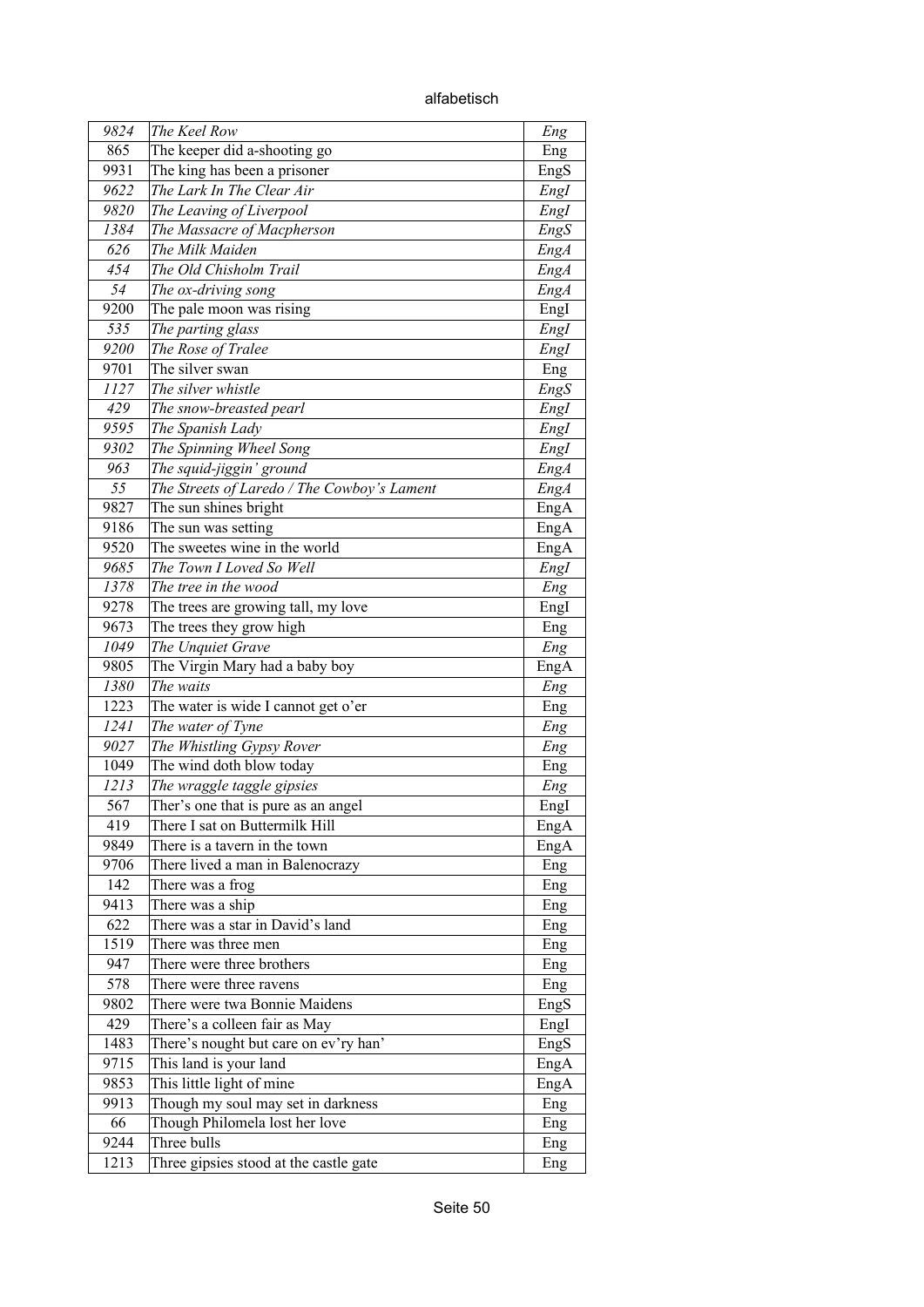alfabetisch

| 9696 | Thula thu' thula bhabha                              | Zul  |
|------|------------------------------------------------------|------|
| 145  | Tidings in Bethlehem                                 | Eng  |
| 395  | Tienes unos ojos niña                                | Spa  |
| 322  | Till ett nota bene (Fredmans Sång n:o 56)            | Sch  |
| 330  | Till Gumman på Thermopolium (Fredmans Epistel n:o 9) | Sch  |
| 9516 | Times are getting hard, boys                         | EngA |
| 9176 | Tin ídha tin xanthúla                                | Gri  |
| 9326 | Tineke van Heule                                     | Nie  |
| 1389 | Tinga Layo                                           | EngA |
| 9113 | Tipperary                                            | EngI |
| 9253 | Tiritomba                                            | Ita  |
| 9481 | Tis a long time that I have been waiting             | EngA |
| 9043 | Tis the gift to be simple                            | EngA |
| 890  | Tis women makes us love                              | Eng  |
| 9342 | Tiszán innen, Dunán túl                              | Mag  |
| 9319 | Tjotjoiri                                            | Deu  |
| 9380 | To ev'rything                                        | EngA |
| 1297 | To mikró kleftópulo                                  | Gri  |
| 9681 | To nisu jarboli moje brodice                         | Kro  |
| 1188 | To our Musical Club                                  | Eng  |
| 9660 | To sínnefo éfere                                     | Gri  |
| 9962 | To spíti to akatíkito                                | Gri  |
| 958  | To the hills and the vales                           | Eng  |
| 9959 | To thélis jéro                                       | Gri  |
| 9517 | <b>Tochter Zion</b>                                  | Deu  |
| 977  | Tod ist ein langer Schlaf                            | Deu  |
| 9574 | Todas las mañanitas                                  | Spa  |
| 1085 | Todoro le černooka                                   | Bul  |
| 9699 | Toen ik stond op hoge bergen                         | Nie  |
| 9007 | Tomorrow shall be my dancing day                     | Eng  |
| 1373 | Tonkaja rjabina                                      | Rus  |
| 662  | Träd fram, du Nattens Gud (Fredmans Sång n:o 32)     | Sch  |
| 310  | Trăgnala e Dana                                      | Bul  |
| 9173 | Trăgnala Rumjana                                     | Bul  |
| 911  | Tramblanka                                           | Pol  |
| 1444 | Trauergesang von der Not Christi                     | Deu  |
| 1184 | Tráva neroste                                        | TchM |
| 639  | Tre villanelle vezzose e belle                       | Ita  |
| 9584 | Trenule, mașină mică                                 | Rum  |
| 9518 | Tres ermanikos eran                                  | SpaJ |
| 328  | Tres hojitas madre, tiene el árbole                  | Spa  |
| 355  | Tres morillas me enamoran en Jaén                    | Spa  |
| 9946 | Tri devojko                                          | Ser  |
| 1363 | Tri dni mi je                                        | Kro  |
| 9209 | Tri kaplje krvi Jezusove                             | Slv  |
| 9185 | Tría pedhjá                                          | Gri  |
| 999  | Trijų seselių jauną brolelį                          | Lit  |
| 9355 | trink brider, trink oys                              | Jid  |
| 8    | Trīs jaunas māsas                                    | Let  |
| 298  | Trīs meitiņas saderēja                               | Let  |
| 1410 | Trīs rītiņu malti gāju                               | Let  |
| 1168 | Trīs sidraba upes tek                                | Let  |
| 665  | Triste España sin ventura                            |      |
|      |                                                      | Spa  |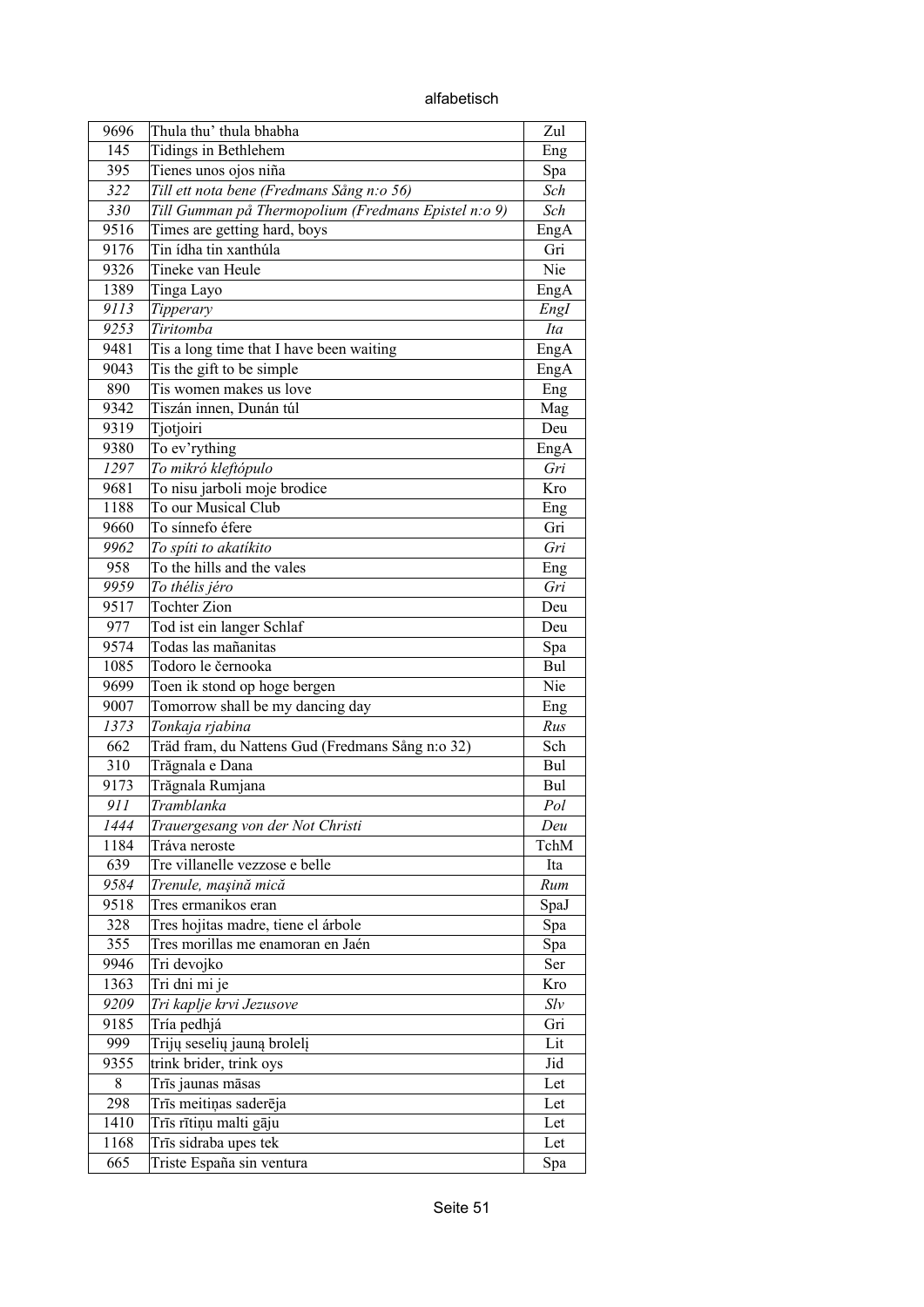| 1474 | Trois dames sous un pommier doux         | Fra         |
|------|------------------------------------------|-------------|
| 204  | Tsakónikos                               | Gri         |
| 579  | tsen brider seïnen mir gevesen           | Jid         |
| 81   | Tu crois, ô beau soleil                  | Fra         |
| 9649 | Tu eres perla que surgiste               | SpaA        |
| 9782 | Tu mikrú vorjá                           | Gri         |
| 906  | Tudu, tudu tuvikene                      | Est         |
| 9654 | Tuj kërkue n'ar e 'nkodër                | Alb         |
| 9630 | Tukuy runa llaktakuna                    | Kwa         |
| 9178 | Túl a Tiszán                             | Mag         |
| 9687 | tumbalalayka                             | Jid         |
| 259  | Tumša nakte, zaļa zāle                   | Let         |
| 176  | Tuna nehri akmam diyor                   | Tür         |
| 9175 | Tuoll' on mun kultani                    | Fin         |
| 886  | Tuonen lehto, öinen lehto                | Fin         |
| 549  | Tuonne taakse metsämaan                  | Fin         |
| 516  | Turn again, Whittington                  | Eng         |
| 9710 | Turn Around                              | <b>EngA</b> |
| 9380 | Turn, turn, turn                         | EngA        |
| 9775 | Túto to mína, ton apó páno               | Gri         |
| 9423 | Tütre tänu                               | Est         |
| 86   | Tutte le fundanelle se sò seccate        | Ita         |
| 636  | Tutu Marambá, não venhas mais cá         | PorB        |
| 9511 | Twelve Gates of the City                 | EngA        |
| 411  | Two little niggers                       | EngA        |
| 9925 | Ty morjak                                | Rus         |
| 960  | Ty ne stoj, kolodec                      | Rus         |
| 123  | Ty pojdi, moja korovuška                 | Rus         |
| 570  | Ty reka-l', moja rečen'ka                | Rus         |
| 1330 | Ty šášovské louky na dolině              | TchM        |
| 1466 | Tycho, tycho Dunaj vodu nese             | Ukr         |
| 895  | Tyliai, tyliai Nemunėlis teka            | Lit         |
| 903  | Tynom, tánom                             | Slw         |
| 9923 | Tzamájka                                 | Gri         |
| 1096 | U Ivana Gospodara                        | Ser         |
| 809  | U našich stájů                           | Tch         |
| 1233 | U panského dvora                         | Tch         |
| 9519 | Uit die blou van onse hemel              | Afr         |
| 9678 | Uit vele richtingen zijn wij gekomen     | Nie         |
| 1204 | Ulla, min Ulla (Fredmans Epistel n:o 71) | Sch         |
| 1197 | Umrem, umrem                             | Slw         |
| 9837 | un az der rebe zingt                     | Jid         |
| 9077 | Un beau matin à la fraîche               | Fra         |
| 247  | Un flambeau, Jeanette, Isabelle          | Frau        |
| 750  | Un negrito muy fino                      | SpaA        |
| 9115 | Un poquito cantas                        | Spa         |
| 1009 | Una flor de la cantuta en el río se cayó | SpaA        |
| 9420 | Una matika de ruda                       | SpaJ        |
| 1170 | Una matinada fresca                      | Kat         |
| 68   | Una tarde fresquita de Mayo              | Spa         |
| 1375 | Unčių tupi                               | Lit         |
| 9280 | Und in dem Schneegebirge                 | Deu         |
| 1449 | Und unser lieben frawen                  | Deu         |
|      |                                          |             |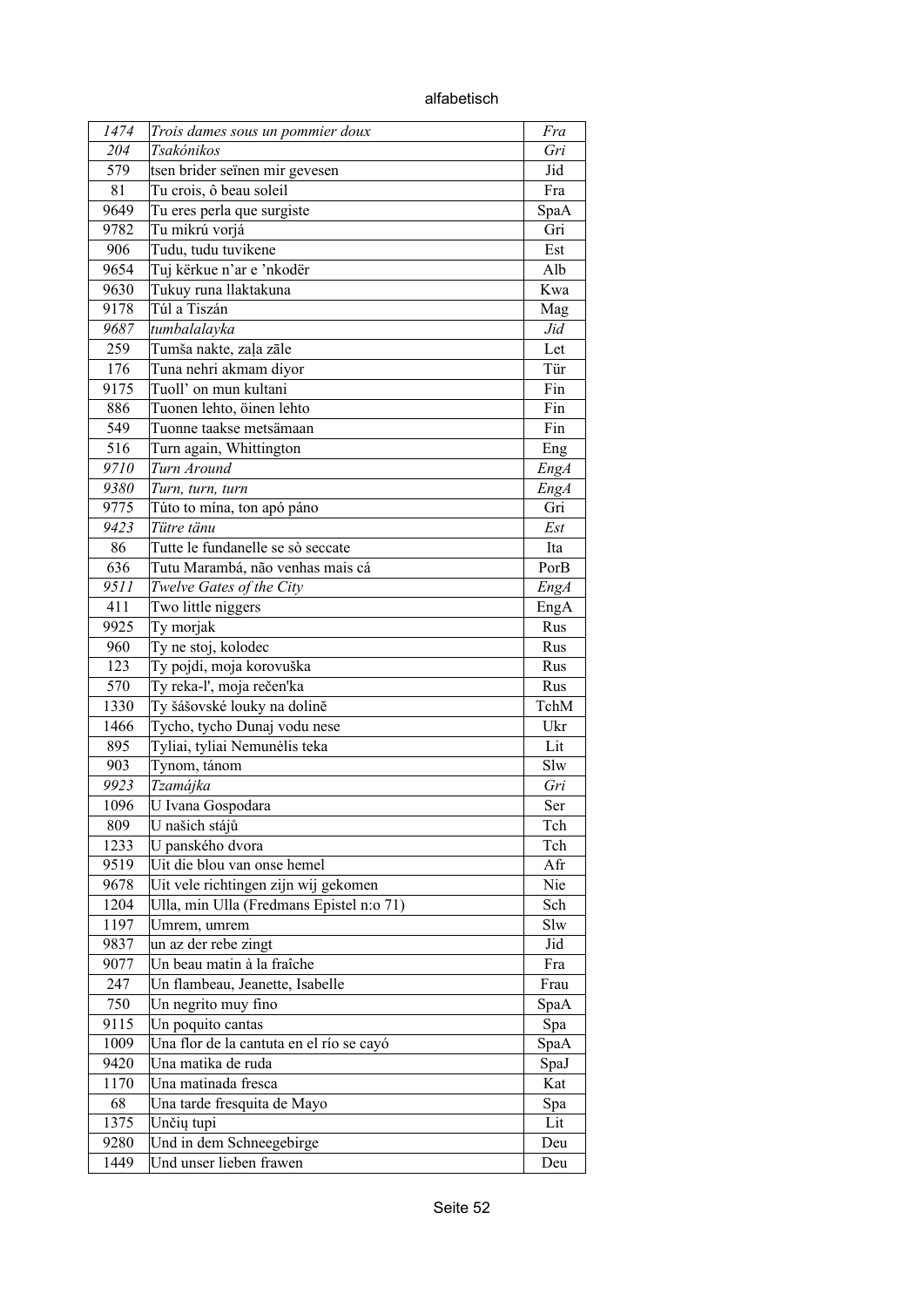| 9384         |                                                               |            |
|--------------|---------------------------------------------------------------|------------|
| 5            | Und wär mein Lieb ein Brünnlein kalt                          | Deu        |
| 196          | Under my window<br>Under this stone lies Gabriel John         | EngA       |
| 9815         | Ung Åslaug                                                    | Eng<br>Nor |
| 841          | Ungersven snacka                                              | Sch        |
| 1007         | Unha noite no muiño                                           | Gal        |
|              | Unkraut                                                       |            |
| 1395<br>869  |                                                               | Deu<br>Deu |
| 1375         | Unser Leben gleicht der Reise<br>Unti, unti, untela           | Lit        |
| 9860         | Up aloft amid the rigging                                     |            |
|              |                                                               | Eng        |
| 9113         | Up to mighty London                                           | EngI       |
| 1189<br>189  | Upe nesa ozoliņu                                              | Let<br>Tür |
|              | Üsküdar'a gideriken                                           |            |
| 9902         | Uśnijže mi, uśnij                                             | Pol<br>Sch |
| 227          | Uti vår hage där växa blåbär<br>Üüs Söl'ning Lön'             |            |
| 9857<br>1468 |                                                               | Fri        |
|              | Uvázaný lístek                                                | TchM       |
| 800          | Už ja zoloto choronju                                         | Rus        |
| 749          | Už se ten talinskej rybník                                    | Tch        |
| 776          | Už sú kose nade młýnem                                        | TchM       |
| 9433         | V Hodonině za vojačka mňa vzali                               | TchM       |
| 1445         | V jutro rano se ja vstanem                                    | Kro        |
| 9114         | V naši zogrudečce                                             | TchM       |
| 315          | V poli, poli plužok ore                                       | Ukr        |
| 1531         | $\bar{V}$ širém pole                                          | TchM       |
| 1046         | V tej Uherskej Skalici                                        | TchM       |
| 9903         | V tëmnom lese                                                 | Rus        |
| 53           | V tym proskovskym černym leśe                                 | TchM       |
| 9533         | $V'$ jun                                                      | Rus        |
| 706          | V'là l'bon vent, v'là l'joli vent                             | Fra        |
| 385          | Vaarwel, mijn broeder                                         | Nie        |
| 9726         | Vaarwel, vaarwel, mijn zoetelief                              | Nie        |
| 1455         | Vaggvisa från Floda                                           | Sch        |
| 9919         | Vahine mata nīnamu                                            | Rap        |
| 356          | Vai tu žirge, oi                                              | Lit        |
| 108          | Vai, tu diemed'                                               | Lit        |
| 637          | Val più un bicchier di Dalmato                                | Ita        |
| 209          | Valamon kellosävelmä<br>Valentina, Valentina                  | Fin        |
| 9774         |                                                               | SpaA       |
| 165<br>846   | Valiok, dalgeli, valiok                                       | Lit        |
|              | Vamos al baile y verás que bonita<br>Vamos dar as bóas festas | SpaA       |
| 1075         | Van 't Maseurken                                              | Por        |
| 9741<br>1161 |                                                               | Nie        |
| 9633         | Van cantando por la sierra<br>Van Ijsland tot de warme tropen | Spa<br>Nie |
|              | Van Jezus en Sint Janneke                                     |            |
| 9155<br>9226 |                                                               | Nie<br>Nie |
| 724          | Van minne ben ik dus gewond                                   | Nie        |
| 608          | Van waer compt ons den coelen wijn<br>Vanitas vanitatum       |            |
| 9588         |                                                               | Lat        |
| 9781         | Vară, vară, vina iute                                         | Rum<br>Gri |
|              | Várka sto jaló<br>Värmlandsvisan                              | Sch        |
| 908          |                                                               |            |
| 871          | Varsă, Doamne, dar și bine                                    | Rum        |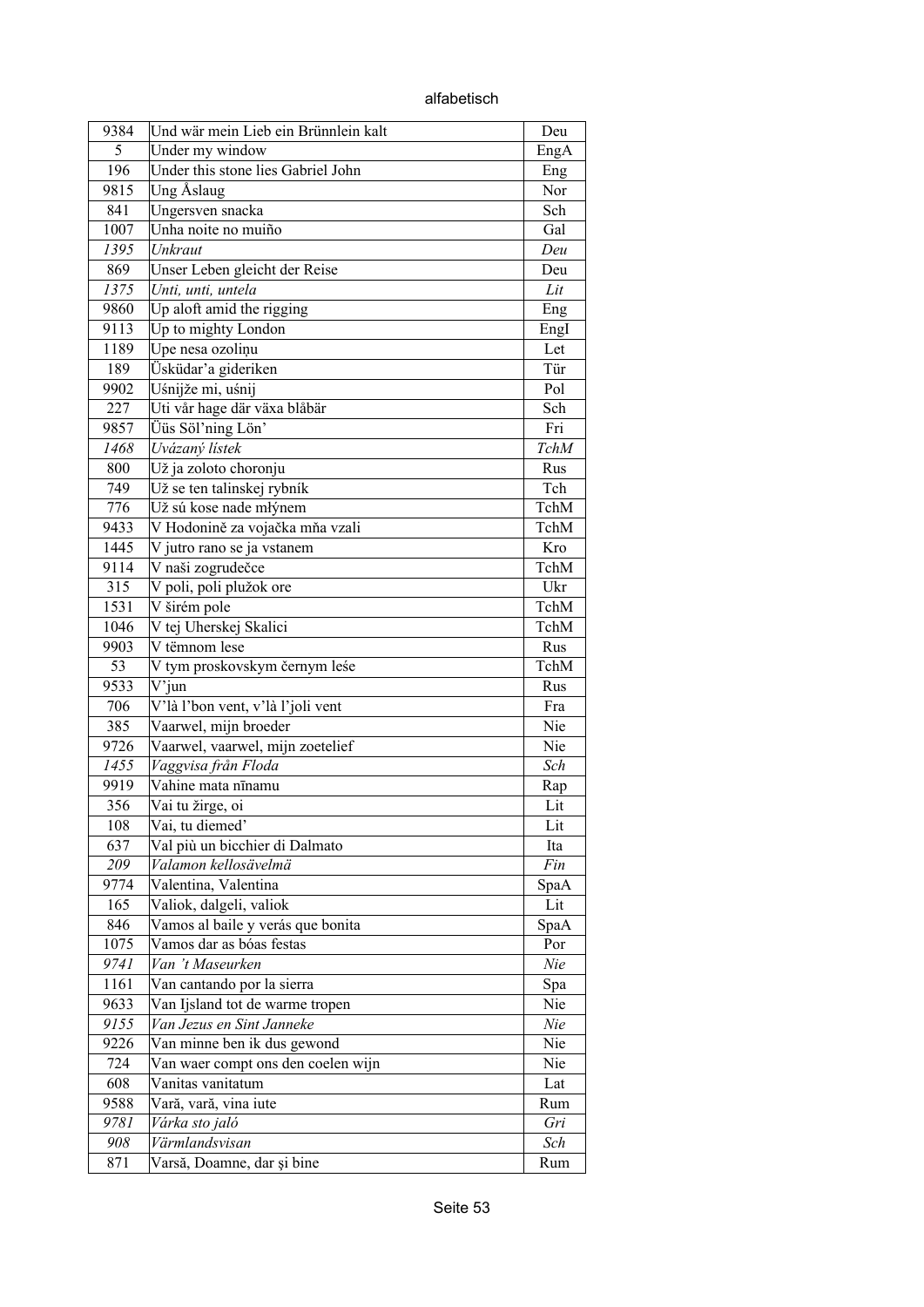alfabetisch

| 514  | Vårvindar friska leka                           | Sch         |
|------|-------------------------------------------------|-------------|
| 9418 | Vasija de barro                                 | <b>SpaA</b> |
| 288  | Vdol' da po rečke                               | Rus         |
| 9521 | Vdol' po Piterskoj                              | Rus         |
| 970  | Vdol' po travke                                 | Rus         |
| 368  | Vdol' po ulice metelica                         | Rus         |
| 50   | Večernij zvon                                   | Rus         |
| 15   | Vem kan segla förutan vind                      | Sch         |
| 1045 | Vengo de moler, morena                          | Spa         |
| 867  | Venus, du und dein Kind                         | Deu         |
| 9522 | Vêr in die wêreld, Kitty                        | Afr         |
| 978  | Verborgen ist das Ziel                          | Deu         |
| 9285 | Verbovaja doščečka                              | Ukr         |
| 943  | Verbum caro factum est                          | Spa         |
| 1043 | Veri solis radius                               | Lat         |
| 650  | Verrà quel dì di lune, sul mercà comprà la fune | Ita         |
| 9124 | Veselá je dědina                                | TchM        |
| 1328 | Veze sedlák do mlýna                            | TchM        |
| 9625 | Vi elsker vort land                             | Dän         |
| 9164 | Vi går över daggstänkta berg                    | Sch         |
| 1334 | Vid älvens strand                               | Sch         |
| 618  | Vidala                                          | <b>SpaA</b> |
| 9838 | Videvisan                                       | Sch         |
| 9616 | Viel Glück zum neuen Jahr                       | Deu         |
| 1026 | Viens dans ce bocage                            | Fra         |
| 9026 | Vier weverkens zag men ter botermarkt gaan      | Nie         |
| 922  | Vigilanter melodum nymphae harmonizet           | Lat         |
| 1296 | Vila razvila                                    | Mak         |
| 390  | Vila se j gora                                  | Bul         |
| 364  | Vila vid denna källa (Fredmans Epistel n:o 82)  | Sch         |
| 1306 | Vilikins and his Dinah                          | Eng         |
| 208  | Vinden drar, skeppet far                        | Sch         |
| 9126 | Vinečko bílé                                    | TchM        |
| 9737 | Vino pijam em rakija                            | Mak         |
| 9369 | Virgin Mary had-a one son                       | EngA        |
| 205  | Visas bija Jānu zāles, līgo!                    | Let         |
| 674  | Viter vije horoju                               | Ukr         |
| 9562 | Vitti na crozze                                 | Ita         |
| 9267 | Viva Jujuy, viva la Puna                        | SpaA        |
| 9523 | Viva tutte le vezzose                           | Ita         |
| 563  | Vivan los aires morenos                         | Spa         |
| 957  | Vive les matelots                               | Frau        |
| 305  | Vniz po matuške po Volge                        | Rus         |
| 1450 | Vo carstvii Tvoem (Blaženny)                    | Rus         |
| 49   | Vo pole berëzon'ka stojala                      | Rus         |
| 527  | Vo sadu li, v ogorode                           | Rus         |
| 988  | Voici la douce nuit de mai                      | Fra         |
| 195  | Voici la Mi-Eté bergers de nos montagnes        | Fra         |
| 773  | Voici la Saint-Jean et la Saint-Pierre          | Fra         |
| 9593 | Voici la Saint-Jean, la grande journée          | Fra         |
| 830  | Voici le joli mois de mai                       | Fra         |
| 237  | Voisin, d'où venait ce grand bruit              | Fra         |
| 656  | volt ech veren a ruv                            | Jid         |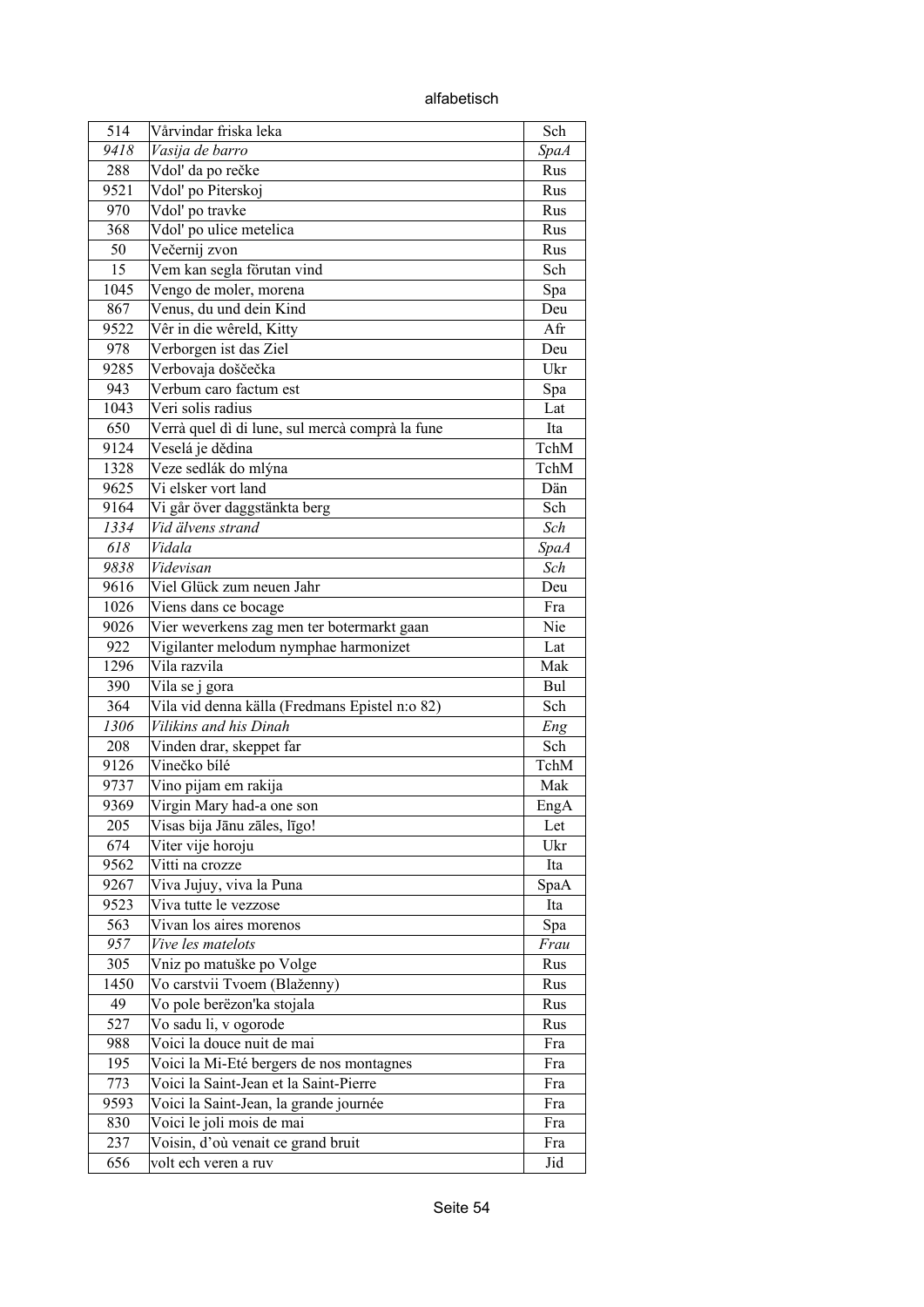| 9524        | Vom Himmel hoch, da komm ich                                                 | Deu         |
|-------------|------------------------------------------------------------------------------|-------------|
| 1400        | Vom Himmel hoch, o Engel, kommt                                              | Deu         |
| 1416        | Vom Wasser und vom Wein                                                      | Deu         |
| 92          | Von der edlen Music                                                          | Deu         |
| 9722        | Voor Schellinge lag een schip                                                | Nie         |
| 1447        | Vor der Kaserne                                                              | Deu         |
| 993         | Voy cantar la Nochebuena                                                     | Spa         |
| 513         | Vozle rečki, vozle mostu                                                     | Rus         |
| 9578        | Vreugd ende deugd                                                            | Nie         |
| 9181        | Vriend  is een brave man                                                     | Nie         |
| 213         | Vsi so vénci béjli                                                           | Slv         |
| 1362        | $\overline{Vu}$ mleki se hmivam                                              | Kro         |
| 534         | Vylitaly orly                                                                | Ukr         |
| 9525        | Vysoký jalovec                                                               | Tch         |
| 587         | W polu lipeńka                                                               | Pol         |
| 1324        | W żłobie leży                                                                | Pol         |
| 9582        | Waar ik ga, waar ik sta                                                      | Nie         |
| 9480        | Wabash Canon Ball                                                            | EngA        |
| 1082        | Wach auf, meins Herzens Schöne                                               | Deu         |
| 9598        | Wach auf, wach auf                                                           | Deu         |
| 9351        | Wachauer Schifferlied                                                        | Deu         |
| 1037        | Wächterruf                                                                   | Deu         |
| 9379        | Wade in the water                                                            | EngA        |
| 9396        | Wahre Freundschaft soll nicht wanken                                         | Deu         |
| 815         | Wait for the wagon                                                           | EngA        |
| 9074        | <b>Waltzing Matilda</b>                                                      | Eng         |
| 94          | Wanderlied der Prager Studenten                                              | Deu         |
| 101         | Wånn du durchgehst durchs Tål                                                | Deu         |
| 9287        | Wann i zum Tanzen geh                                                        | Deu         |
| 353         | Wanneer kom ons troudag, Gertjie                                             | Afr         |
| 1414        | Ward, the pirate                                                             | Eng         |
| 1246        | Warme garnars, smorie!                                                       | Nie         |
| 9117        | Wärst du Kindchen in Kaschubenlande                                          | Deu         |
| 9390        | Wat voor een vijand durft ons naken                                          | Nie         |
| 856         |                                                                              |             |
|             | Wata come a me y'eye                                                         | EngA        |
| 9567<br>680 | Way down upon the Swanee River<br>We saw a light shine out afar on Christmas | EngA        |
|             | We shall overcome                                                            | Eng         |
| 1388        |                                                                              | EngA<br>Nie |
| 9532        | We zullen doorgaan                                                           | Nie         |
| 9314        | Wech op!                                                                     |             |
| 9949        | Wees niet wijzer dan het kind<br>Weib, Weib, sollst hoamgehn                 | Nie         |
| 1293        |                                                                              | Deu         |
| 1439        | Wein, du roter Wein                                                          | Deu         |
| 9261        | Wel Annemarieke, waar gaat gij naar toe                                      | Nie         |
| 9247        | Wel Island, gij 'n bedroefde kust                                            | Nie         |
| 1448        | Welt! mußt vergehn (Choral)                                                  | Deu         |
| 9381        | Wenn alle Brünnlein fließen                                                  | Deu         |
| 9996        | Wenn der Abend naht                                                          | Deu         |
| 9964        | Wenn der Frühling kommt                                                      | Deu         |
| 9639        | Wenn der Herbst nicht wär'                                                   | Deu         |
| 9332        | Wenn einer alleine träumt                                                    | Deu         |
| 9526        | Wenn ich ein Vöglein war                                                     | Deu         |
| 836         | Wenn ich mir ein Mädchen wähle                                               | Deu         |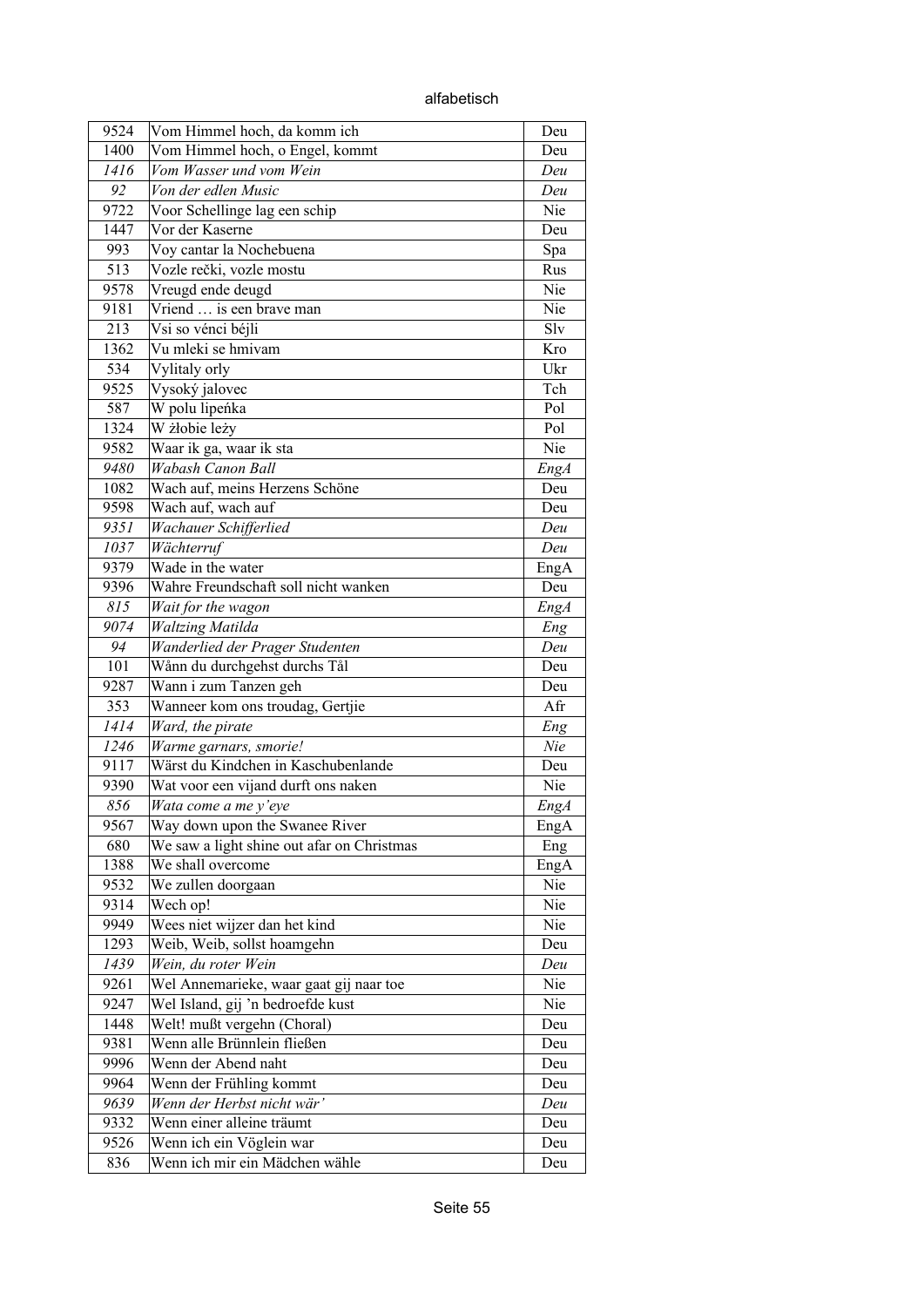alfabetisch

| 9191 | Wenn wir sind in' Himmel                   | Deu  |
|------|--------------------------------------------|------|
| 9195 | Wer das Elent bawen will                   | Deu  |
| 946  | Were you ever in Quebec                    | EngA |
| 9581 | Were you there when they crucified my Lord | EngA |
| 9814 | Wesół i szczęśliwy (Krakowiaczek)          | Pol  |
| 72   | Westering home and a song in the air       | EngS |
| 9930 | Wexford Carol                              | Eng  |
| 333  | What are little boys made of               | Eng  |
| 822  | What is this that I can see                | EngA |
| 97   | What shall we do with the drunken sailor   | Eng  |
| 283  | Wheear 'as tha been                        | Eng  |
| 9052 | When first the sun breaks through          | Eng  |
| 9454 | When griping griefs                        | Eng  |
| 1475 | When I was a bachelor                      | Eng  |
| 1478 | When I was a fair maid                     | EngI |
| 9239 | When I was single again                    | EngA |
| 9238 | When I was single, I went                  | EngA |
| 9867 | When I'm dead and buried                   | EngA |
| 623  | When Israel was in Egypt's lan'            | EngA |
| 162  | When John Henry was about three days old   | EngA |
| 1461 | When Moses an' his soldiers                | EngA |
| 9259 | When the rosy morn appearing               | Eng  |
| 795  | When V and I together                      | Eng  |
| 9710 | Where are you going my little one          | EngA |
| 626  | Where be ye goin'                          | EngA |
| 814  | Where do you think I found my soul         | EngA |
| 9211 | Where have all the flowers gone            | EngA |
| 9361 | While shepherds watched their flocks       | Eng  |
| 1201 | Whistle daughter, whistle                  | Eng  |
| 340  | White sand and grey sand                   | Eng  |
| 386  | Who kill'd Cock Robin? I                   | Eng  |
| 1174 | Who kill'd Cock Robin? Who                 | EngA |
| 1245 | Who will ferry me over the river?          | Eng  |
| 1127 | Who will sound the silver whistle          | EngS |
| 9527 | Wia lustig ist im Winter                   | Deu  |
| 9235 | Wie die hohen Sterne kreisen               | Deu  |
| 1313 | Wie herrlich leuchtet mir die Natur        | Deu  |
| 1395 | Wie kommts, daß du so traurig bist         | Deu  |
| 273  | Wie schön blüht uns der Maien              | Deu  |
| 944  | Wie schön leuchtet der Morgenstern         | Deu  |
| 459  | Wie wollt ich nur singen                   | Deu  |
| 9291 | Wij boeren en boerinnen                    | Nie  |
| 722  | Wij willen vanavond vrolijk zijn           | Nie  |
| 781  | Wij zijn al bijeen, al goe kadulletjes     | Nie  |
| 380  | Wilhelmus van Nassouwe                     | Nie  |
| 1121 |                                            |      |
| 1153 | Will ye no come back again                 | EngS |
|      | Will you come to the bower                 | EngA |
| 815  | Will you come with me                      | EngA |
| 29   | Will you wear white                        | EngA |
| 9597 | Willen wij, willen wij 't haaske jagen     | Nie  |
| 9931 | Willie O'Winsbury                          | EngS |
| 9535 | Willkommen, lieber schöner Mai             | Deu  |
| 1443 | Willst du dein Herz mir schenken           | Deu  |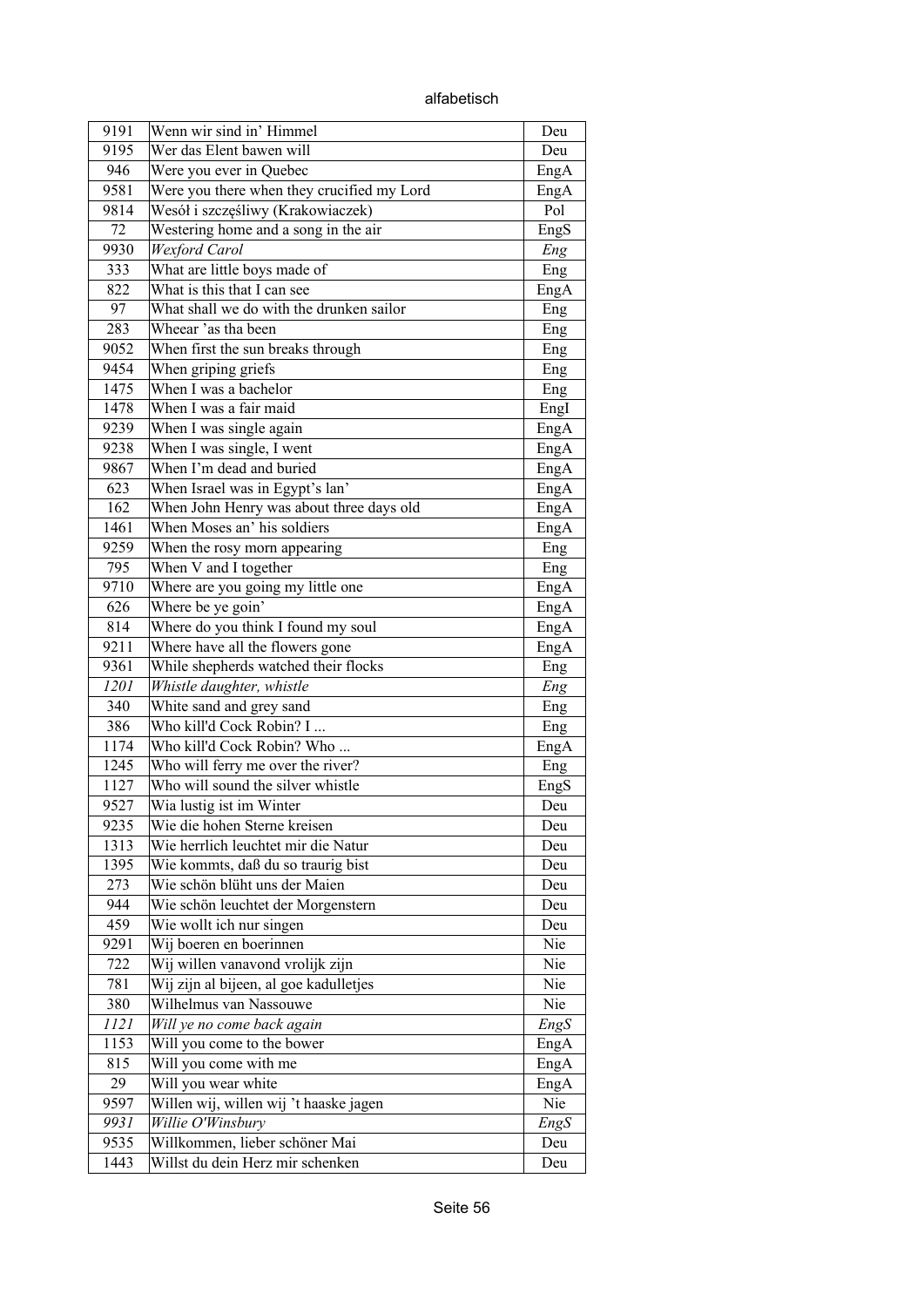alfabetisch

| 9913 | Willst du immer weiter schweifen                    | Deu         |
|------|-----------------------------------------------------|-------------|
| 175  | Wilt heden nu treden                                | Nie         |
| 30   | Wilt thou lend me thy mare                          | Eng         |
| 1059 | Wilt thou, unkind, thus reave me                    | Eng         |
| 1517 | Wir euch alle vom Herzen wünschen                   | Deu         |
| 9698 | Wir reiten geschwinde durch Feld und Wald           | Deu         |
| 9922 | Wir wollen zu Land ausfahren                        | Deu         |
| 9650 | Wo der perlende Wein                                | Deu         |
| 853  | Wo find ich dann dein Vaters Haus                   | Deu         |
| 9250 | Wo man singt, da lass dich ruhig nieder             | Deu         |
| 9370 | Wo man singt, das lieblich klingt                   | Deu         |
| 731  | Wo sol ich mich hinkeren                            | Deu         |
| 1534 | Wohin auch das Auge                                 | Deu         |
| 1394 | Wohl heute noch und morgen                          | Deu         |
| 9119 | Wohl in der Wiederschwing                           | Deu         |
| 9049 | Wohl ist die Welt so groß und weit                  | Deu         |
| 1097 | Wohlauf, den großen Gott zu loben (Der 150. Psalm)  | Deu         |
| 915  | Wohlauf, du edle Lyr                                | Deu         |
| 782  | Wohlauf, ihr Wandersleut!                           | Deu         |
| 9118 | Wol gīt der wänjd                                   | Deu         |
| 242  | Wśród nocnej ciszy                                  | Pol         |
| 9123 | Wypił Kuba                                          | Pol         |
| 416  | Xekiná mja psaropúla                                | Gri         |
| 9660 | Ximeróni                                            | Gri         |
| 9963 | Ximeróni ke vradhjázi                               | Gri         |
| 265  | Y bore glas                                         | Wal         |
| 1123 | Y si no canto, cobarde                              | Spa         |
| 1137 | Ya hacen sombra los termones                        | Spa         |
| 9907 | Ya salyo de la mar la galanika                      | SpaJ        |
| 235  | Ya se murió el burro                                | Spa         |
| 1137 | Ya se va el sol por los altos                       | Spa         |
| 1304 | Ya va la niña por agua                              | Spa         |
| 551  | Ya viene la vieja                                   | Spa         |
| 432  | Ya viene mi carbonero                               | Spa         |
| 9449 | Yakhne-dvoshe                                       | Jid         |
| 503  | Ye banks and breas o' bonnie Doon                   | EngS        |
| 9628 | Yksi ruusu on kas vanut                             | Fin         |
| 9214 | Ym mhalas Llwyn Onn                                 | Wal         |
| 1196 | yn itzter varf ich dich avek                        | Jid         |
| 1008 | Yo a los hombres comparo                            | SpaA        |
| 1495 | Yo con la mi cusuegra                               | <i>SpaJ</i> |
| 9324 | Yo me soy la morenica                               | Spa         |
| 712  | Yo me subí a un pino verde                          | Spa         |
| 9773 | Yo no le canto a la luna                            | SpaA        |
| 9961 | Yo no sé que tendrán                                | SpaA        |
| 9418 | Yo quiero que a mi me entierren                     | SpaA        |
| 9452 | Yo soy el chullita quiteño                          | SpaA        |
| 1136 | Yo tengo un carro                                   | Spa         |
| 443  | Yo vendo unos ojos negros                           | SpaA        |
| 576  | Yome, Yome, shpil mir a lidele, vos dos meydele vil | Jid         |
| 1263 | Yörük Ali                                           | Tür         |
| 9974 | You may travel far far                              | EngI        |
| 430  | Young Rose M'Cann                                   |             |
|      |                                                     | Engl        |